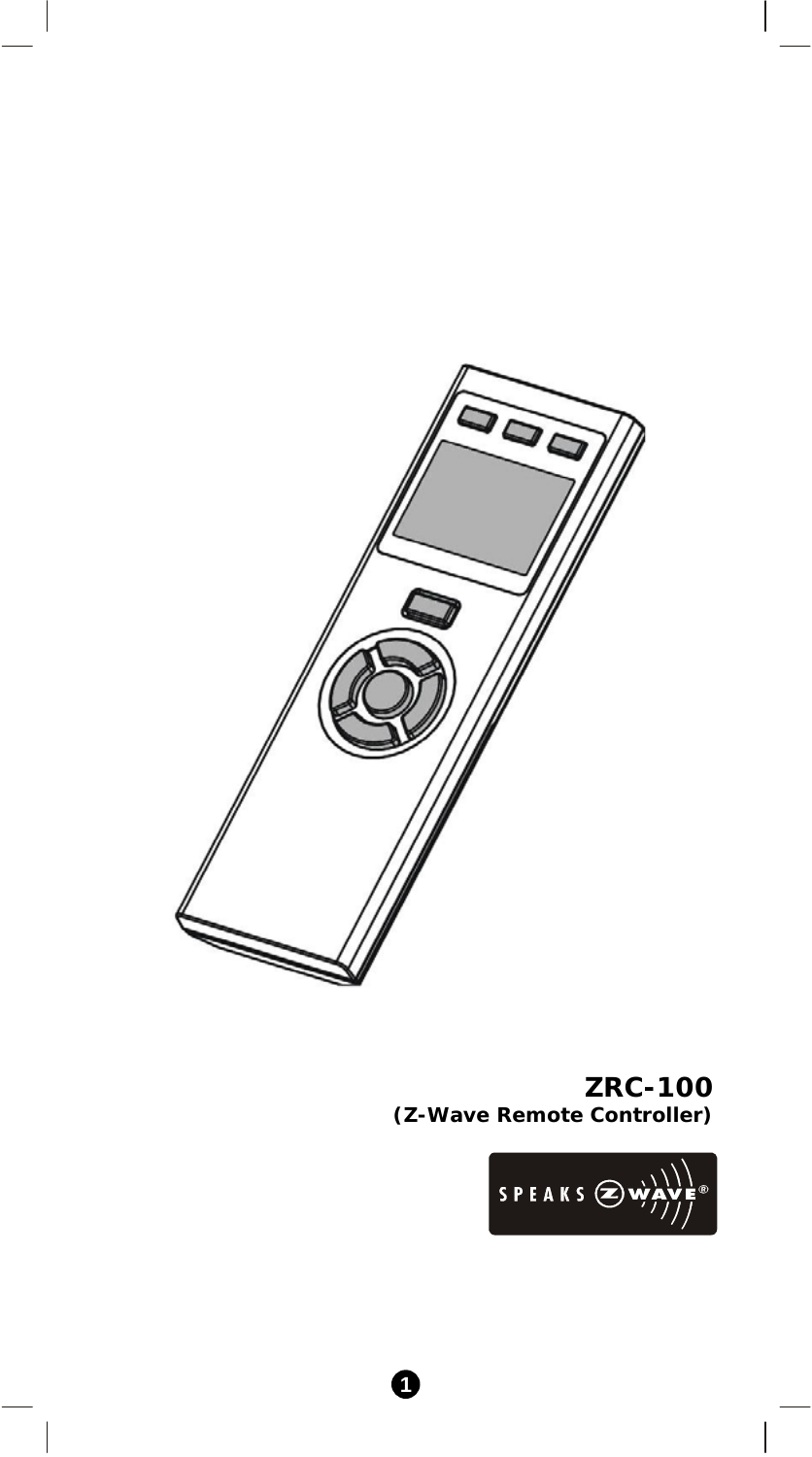# **Table of Contents**

| ZRC-100 User Interface Layout  8  |
|-----------------------------------|
|                                   |
|                                   |
|                                   |
|                                   |
|                                   |
|                                   |
|                                   |
|                                   |
|                                   |
| Comfort / Sensor Configure  26    |
|                                   |
| Z-Wave Advanced Setup  33         |
|                                   |
| Change Device Configuration  39   |
|                                   |
|                                   |
|                                   |
| Z-Wave Network Setup  45          |
|                                   |
| Scan Devices from network  46     |
| Create a Primary Controller  48   |
| Create a Secondary Controller  49 |
|                                   |
| Delete Dead Node from Network  52 |
|                                   |
|                                   |
|                                   |
| Frequently Asked Questions  55    |
|                                   |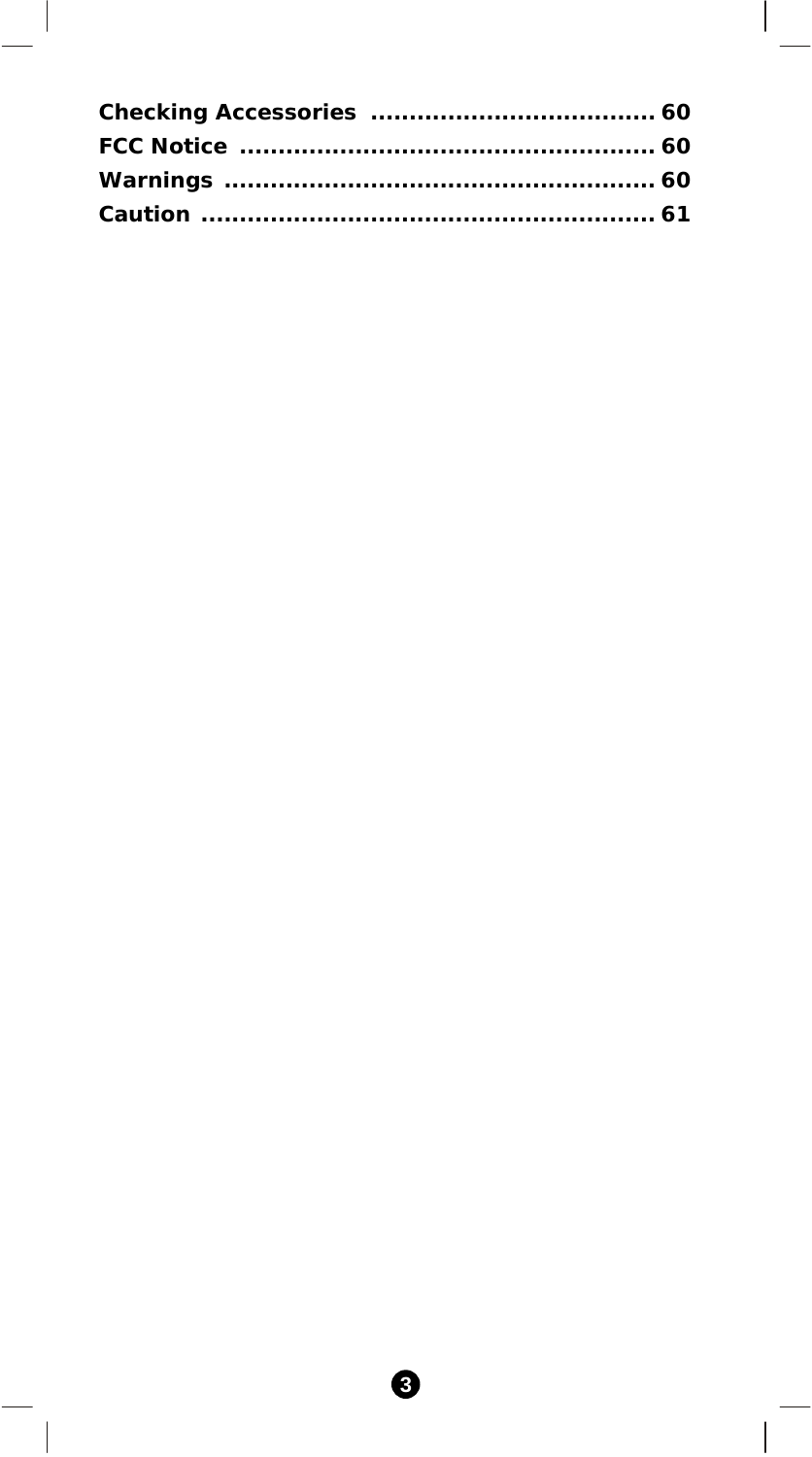#### **ZRC-100 (Z-Wave Remote Controller) Operating Instructions**

#### **Introduction**

The *ZRC‐100* (Figure 1) is a portable Z‐Wave remote controller with multi-channel support; also it is a Z-Wave Enabled Security Controller. It can control the secured door locks when it is in the security network. Also, it can be configured as a primary or secondary controller within a Z‐Wave home automation network. It works with almost every Z‐ Wave enabled devices, binary switches, dimmers, curtains, thermostats, secured door locks, binary or multi‐level sensors. Users can control their Z‐Wave enabled devices individually or through "Scene" control. Scene is a collection of Z‐Wave devices configured to a user‐preferred settings, levels, modes or operating conditions. The ZRC‐100 also equipped with a backlit LCD screen, users can setup and operate their Z‐Wave devices through the LCD user interface by using their ZRC‐100, and enjoy a networked, wireless home automation system anywhere at home.



*Figure 1 ZRC-100*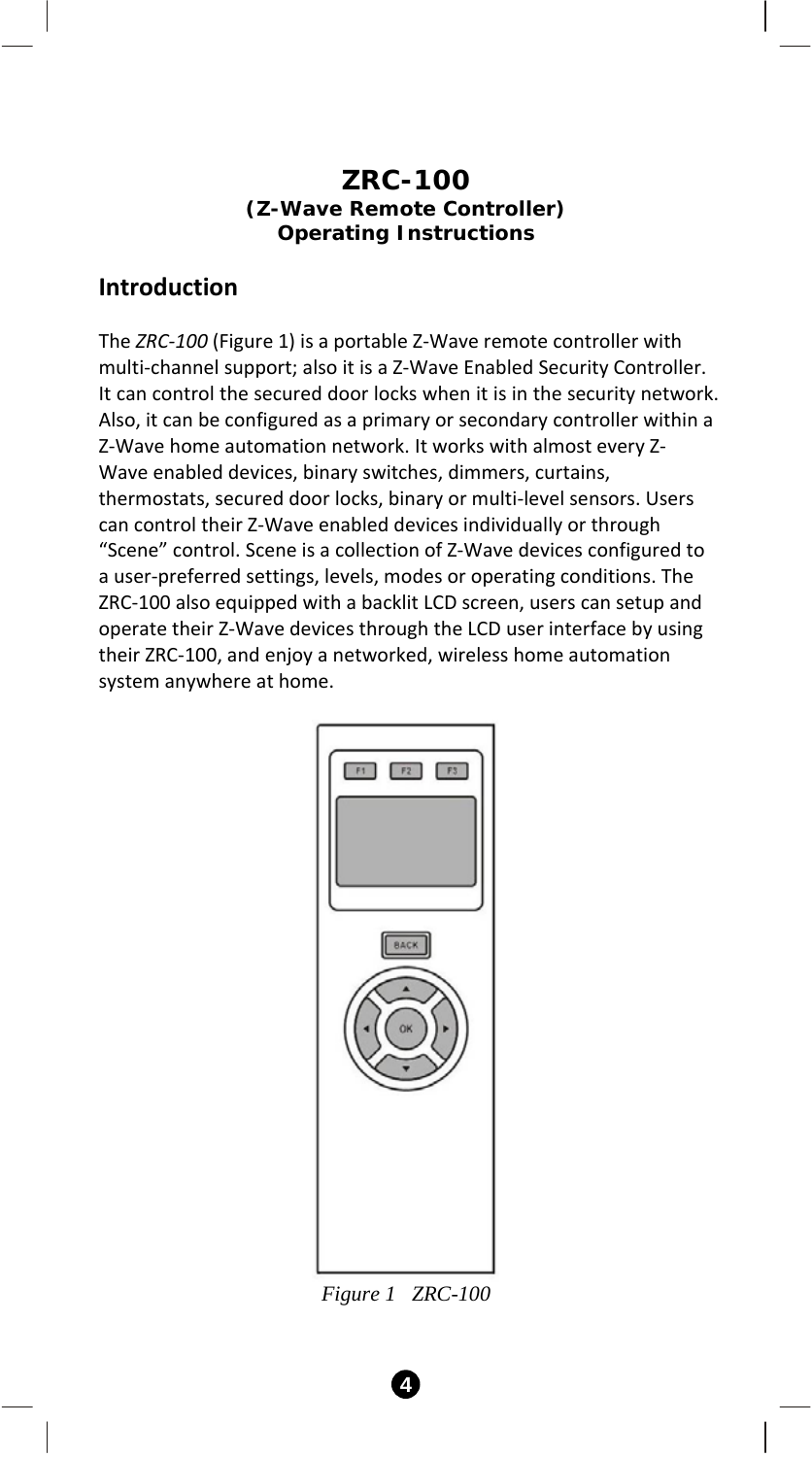# **Glossary**

I

|                       | Devices and nodes are all terms to describe                                          |
|-----------------------|--------------------------------------------------------------------------------------|
| <b>Device or Node</b> | an individual Z-Wave device. These are all                                           |
|                       | interchangeable when setting up your Z-                                              |
|                       | Wave network.                                                                        |
| <b>Inclusion</b>      | Add a Z-Wave device to the network.                                                  |
| <b>Exclusion</b>      | Delete a Z-Wave device from the network.                                             |
|                       | To take a device out of a group, scene or                                            |
| Remove                | association group while that device still                                            |
|                       | exists in the same Z-Wave network.                                                   |
|                       | A collection of Z-Wave devices controlled by                                         |
|                       | primary and secondary controllers operating                                          |
| Z-Wave                | on the same system. A Z-Wave network has                                             |
| <b>Network</b>        | its own unique ID code so that controllers                                           |
|                       | not in the network cannot control the                                                |
|                       | system.                                                                              |
|                       | The first controller used to set up your                                             |
|                       | devices and network. Only the Primary<br>Controller can be used to include or delete |
| Primary               | modules from a network. It is recommended                                            |
| Controller            |                                                                                      |
|                       | that you mark the primary controller for                                             |
|                       | each network for ease in modifying your                                              |
|                       | network.<br>A controller containing network information                              |
|                       | about other modules within the network                                               |
| Secondary             | and is used for controlling devices.                                                 |
| Controller            | Secondary controller is created from the                                             |
|                       | Primary Controller and cannot include or                                             |
|                       | delete modules to the network.                                                       |
|                       | A controller containing network information                                          |
|                       | about other modules within the network                                               |
|                       | and is used for controlling devices. Inclusion                                       |
| <b>Inclusion</b>      | controller is created from the Primary                                               |
| Controller            | Controller in a SIS enabled Z-Wave network.                                          |
|                       | Inclusion Controller has the ability to add                                          |
|                       | and remove devices from the network.                                                 |
|                       | A collection of Z-Wave devices configured to                                         |
|                       | turn to a specific level, setting, mode, or                                          |
| Scene                 | perform an operation. Scenes are usually                                             |
|                       | activated by a controller, timed event, or                                           |
|                       | specific conditions.                                                                 |
|                       |                                                                                      |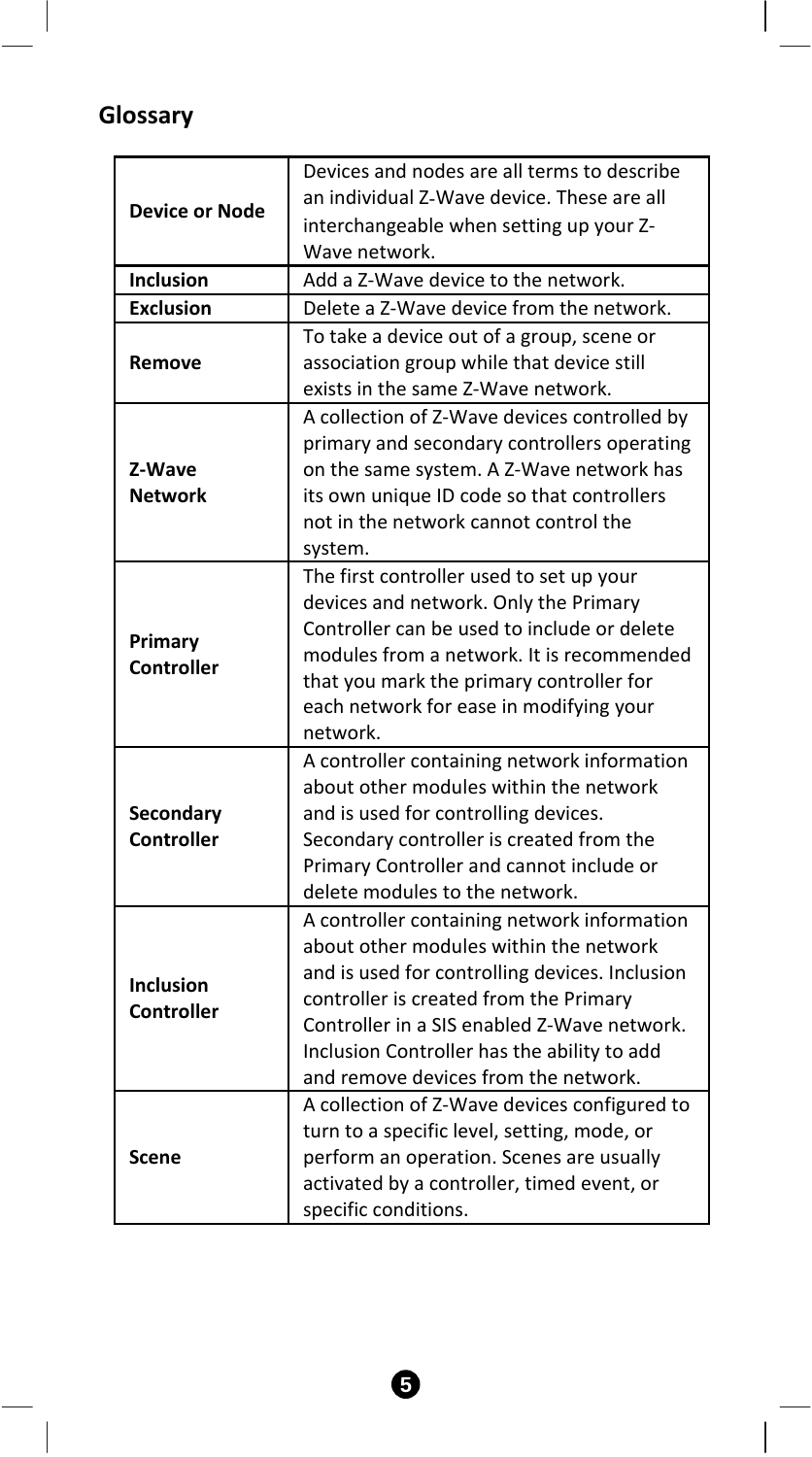# **Product Overview**



*Figure 2 Setup and control keys of ZRC-100* 

## *Description of Function Keys*

| Keys                                   | <b>Functions</b>                                                                                          |  |
|----------------------------------------|-----------------------------------------------------------------------------------------------------------|--|
| F1<br>F <sub>2</sub><br>F <sub>3</sub> | Short cut keys for:<br>Device and scene control<br>1.<br>2.<br>Short cut to user selected control<br>menu |  |
| <b>BACK</b>                            | Back to previous screen                                                                                   |  |
| OK                                     | 4-way directional keys for setup and<br>control<br>OK key for confirmation                                |  |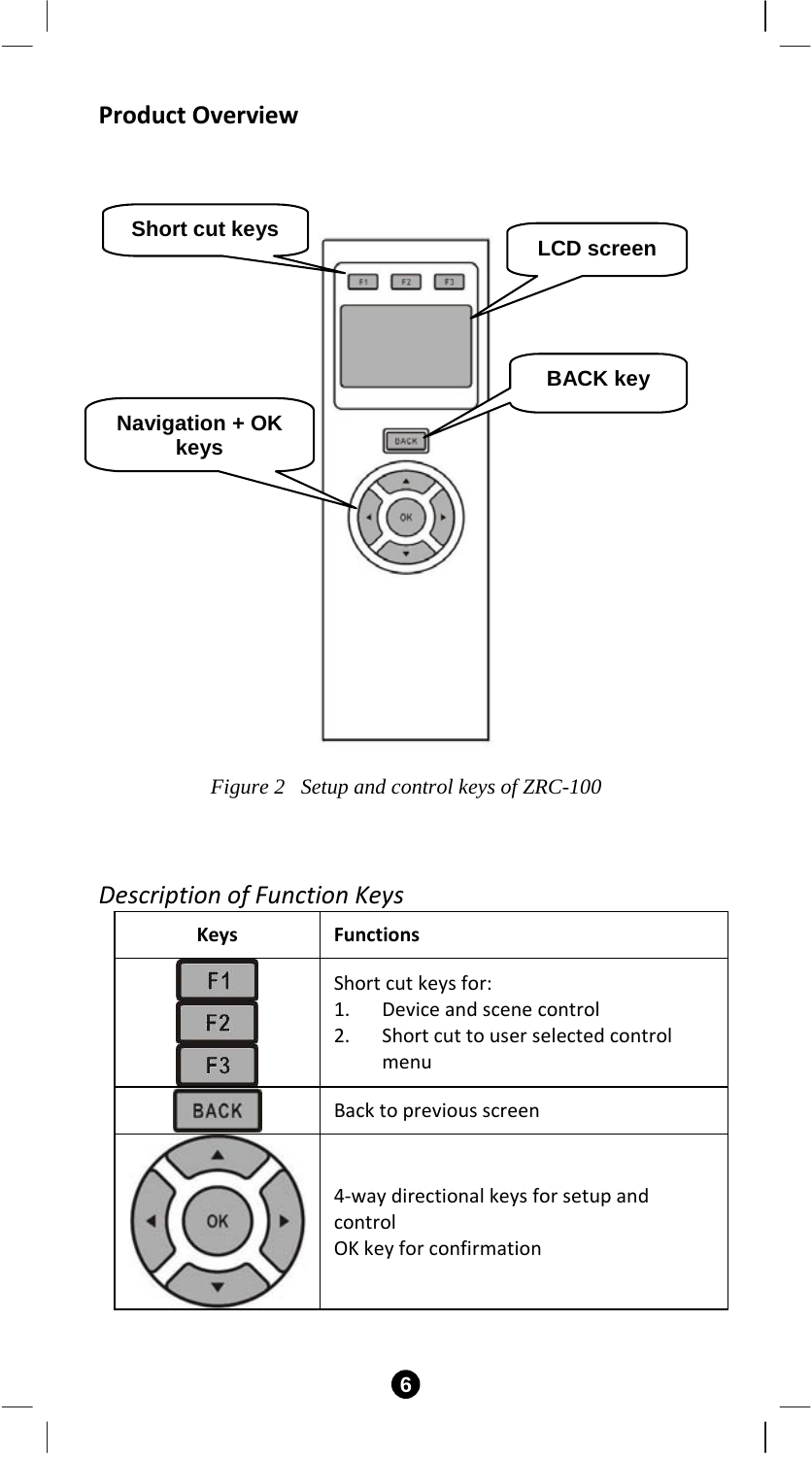## **Setup and Operations**

Welcome to the world of Z-Wave home automation, you can use your ZRC‐100 to control almost every Z‐Wave certified products inside your house. The following section will guide you through the set up processes and operation procedures for your ZRC‐100.

Please note that all Z‐Wave devices, light switches, dimmers, shutter switches, curtains, thermostat and secured door lock made from various vendors are compatible with your ZRC‐100 as long as they are Z‐Wave certified or carry the following Z‐Wave logo:



*(Please carefully read through the following sections of this user manual and store for future reference.)*

Before using the ZRC‐100, please install the batteries:

- 4xAAA batteries are required for operation.
- Remove the battery cover on the back of your remote.
- Check the polarity of the batteries and the  $+/-$ " marks inside the battery compartment.
- Insert the batteries.
- Push the battery cover back in place.

#### L **CAUTION (battery safety)**

- Use new batteries of the recommended type and size only.
- − Never mix used and new batteries together.
- To avoid chemical leaks, remove batteries from the remote controller if you do not intend to use the remote for an extended period of time.
- Dispose of used batteries properly; do not burn or bury them.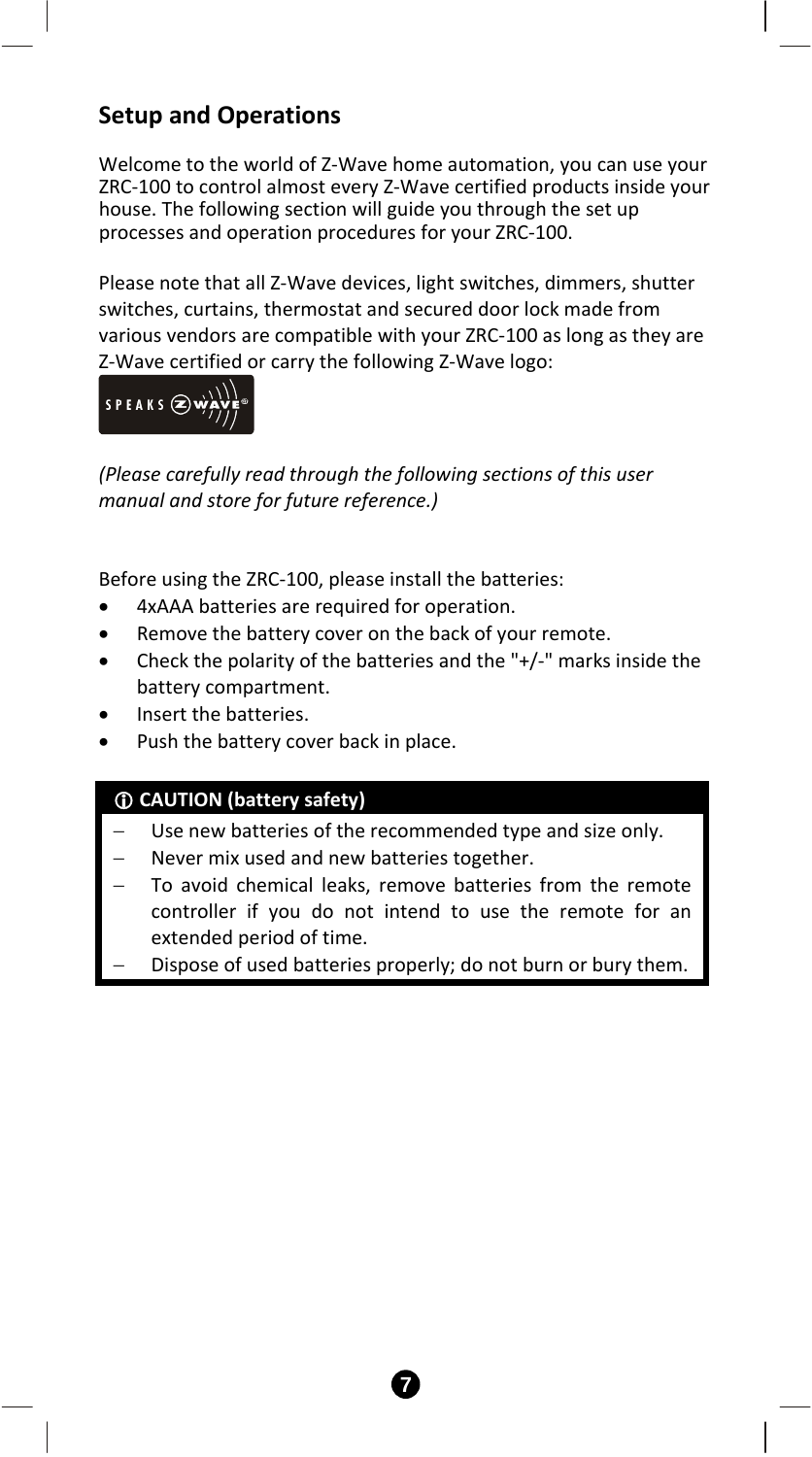# *ZRC‐100 User Interface Layout*

| Control<br>menu | or | Press ▲ or ▼ keys to select control category.<br>Press BACK key to go back to previous page.<br>• Press and hold BACK key for 2 seconds to go<br>back to root menu. |
|-----------------|----|---------------------------------------------------------------------------------------------------------------------------------------------------------------------|
|-----------------|----|---------------------------------------------------------------------------------------------------------------------------------------------------------------------|

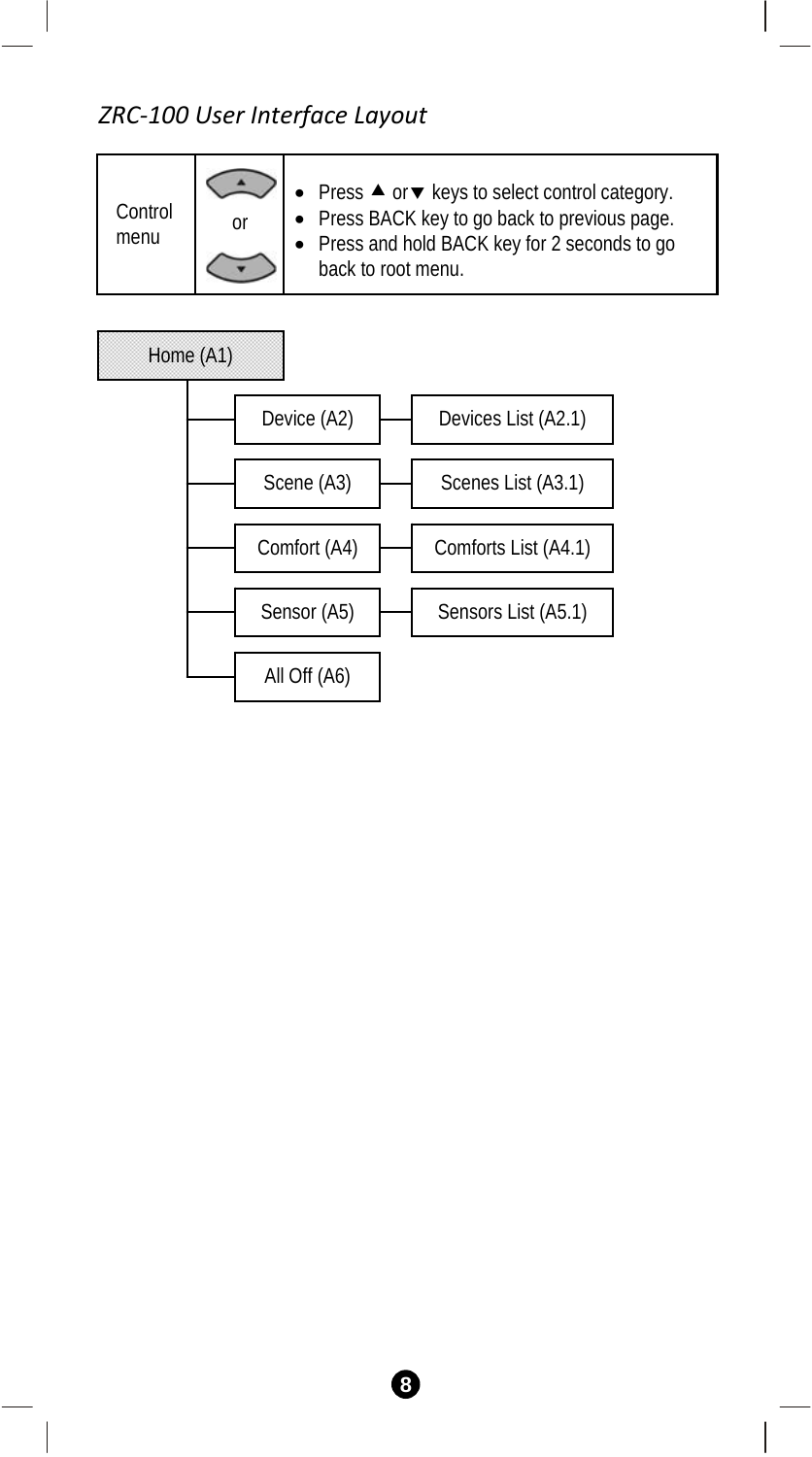| Setup<br>menu |  |  | • Press and hold $\blacktriangleleft$ $\blacktriangleright$ keys simultaneously for 3<br>seconds to enter Setup menu.<br>• Press BACK key to go back to previous page.<br>• Press and hold BACK key for 2 seconds to go<br>back to root menu. |
|---------------|--|--|-----------------------------------------------------------------------------------------------------------------------------------------------------------------------------------------------------------------------------------------------|
|---------------|--|--|-----------------------------------------------------------------------------------------------------------------------------------------------------------------------------------------------------------------------------------------------|

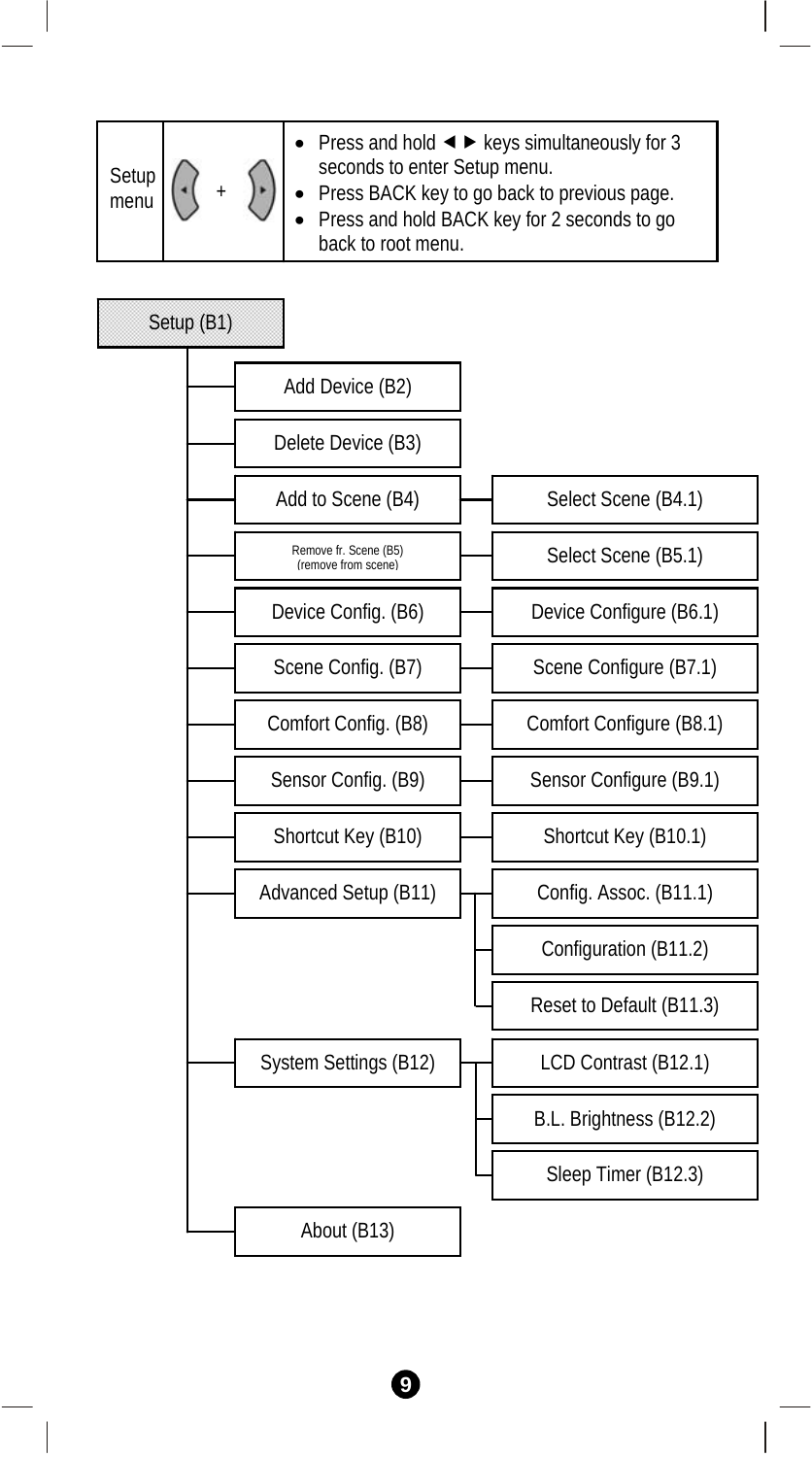| Network | • Press and hold $\blacktriangle \blacktriangledown$ keys simultaneously for 3<br>seconds to enter Network Setup menu. |  |
|---------|------------------------------------------------------------------------------------------------------------------------|--|
| Setup   | • Press BACK key to go back to previous page.                                                                          |  |
| menu    | • Press and hold BACK key for 2 seconds to go<br>back to root menu.                                                    |  |

### Network Setup (C1)



### *Operations*

The ZRC‐100 remote controller can be set up as a Primary or Secondary Controller within a Z‐Wave network.

The ZRC‐100 can control Z‐Wave devices individually or as a group using Scene or Association. A single Z‐Wave network can include 232 nodes. If necessary, more than one network can be bridged to extend the number of nodes supported, although this is normally not needed in a residential environment.

| ZRC-100 control capability       |                                            |  |
|----------------------------------|--------------------------------------------|--|
| Total number of controllable     | 128 items                                  |  |
| End-point (EP) / device / sensor | (listed on the "Device" and "Sensor" page) |  |
| Total number of thermostats      | 6 thermostats                              |  |
|                                  | (listed on the "Comfort" page)             |  |
| Total number of scenes           | 12 scenes (listed on the "Scene" page)     |  |
| Each Scene supports up to        | 32 Z-Wave devices or End-point (EP)        |  |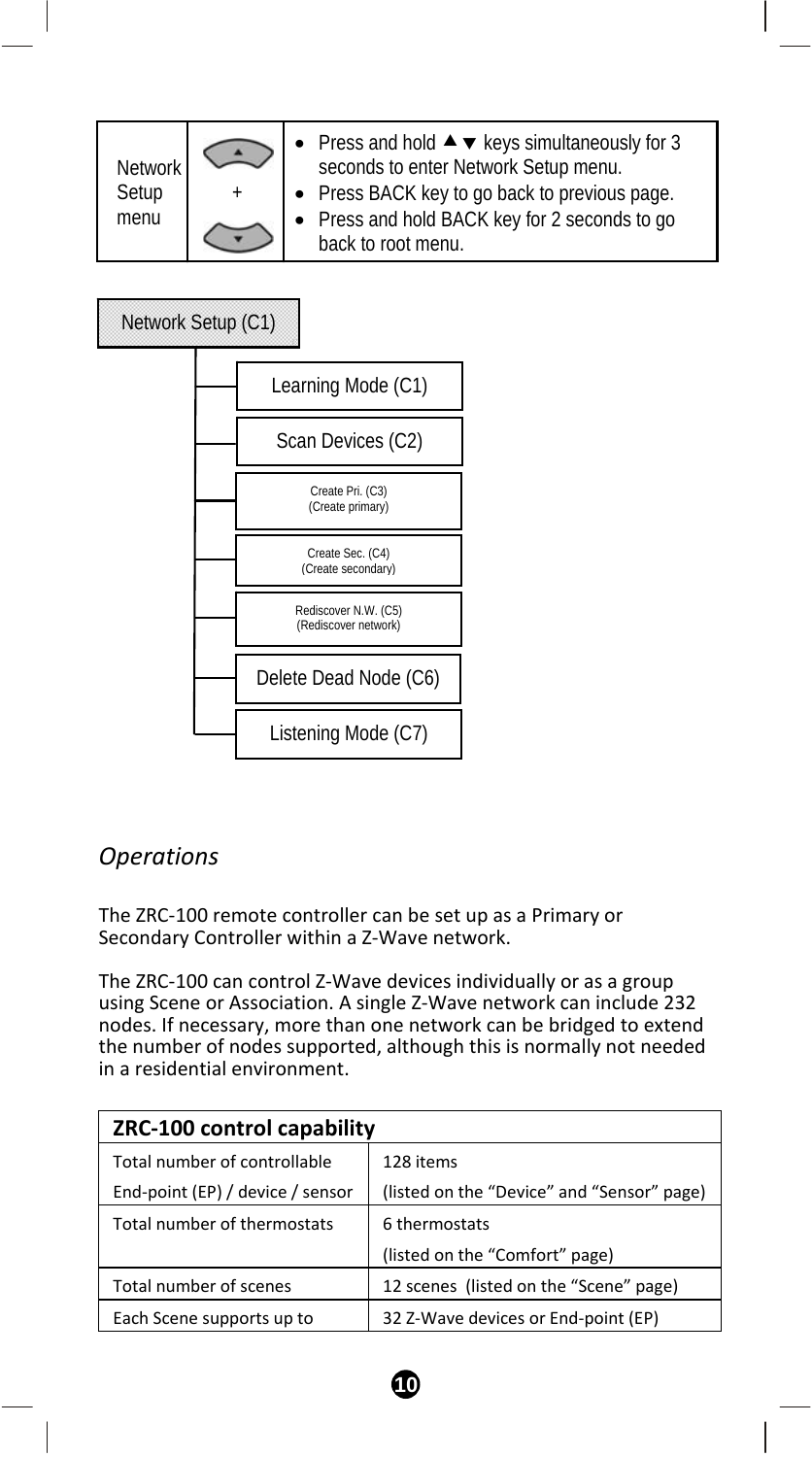Remark:

**EXECUTE:** User can press " **BACK** " key to go back to the previous page or press and hold " BACK " key for 2 seconds to go back to the root menu at any setup /operation screen.

# *Add/Delete Devices*

### Adding Device to the Network

| Step           | Setup Key                                                                      | <b>LCD</b> Indication                                                                                                                                                                                                 |
|----------------|--------------------------------------------------------------------------------|-----------------------------------------------------------------------------------------------------------------------------------------------------------------------------------------------------------------------|
| $\mathbf{1}$   | Press and hold<br>keys simultaneously for<br>3 seconds under the<br>Home page. | <b>CILL</b><br>Home<br>Device<br>$\geq$<br>Scene<br>$\geq$<br>Comfort<br>$\geq$<br>OK to Enter<br>IJ<br>ga a a<br>Setup<br><b>Add Device</b><br>$\geq$<br>Delete Device<br>$\geq$<br>Add to Scene<br>><br>OK to Enter |
| $\overline{2}$ | Select "Add Device" .                                                          | <b>CILL</b><br>Setup<br><b>Add Device</b><br>$\geq$<br>Delete Device<br>$\geq$<br>Add to Scene<br>><br>OK to Enter                                                                                                    |
| 3              | OK<br>key to add<br>Press <sup>1</sup><br>the device into Z-Wave<br>network.   | <b>CILL</b><br>Add Device<br>Press PROG on target<br>>>>>                                                                                                                                                             |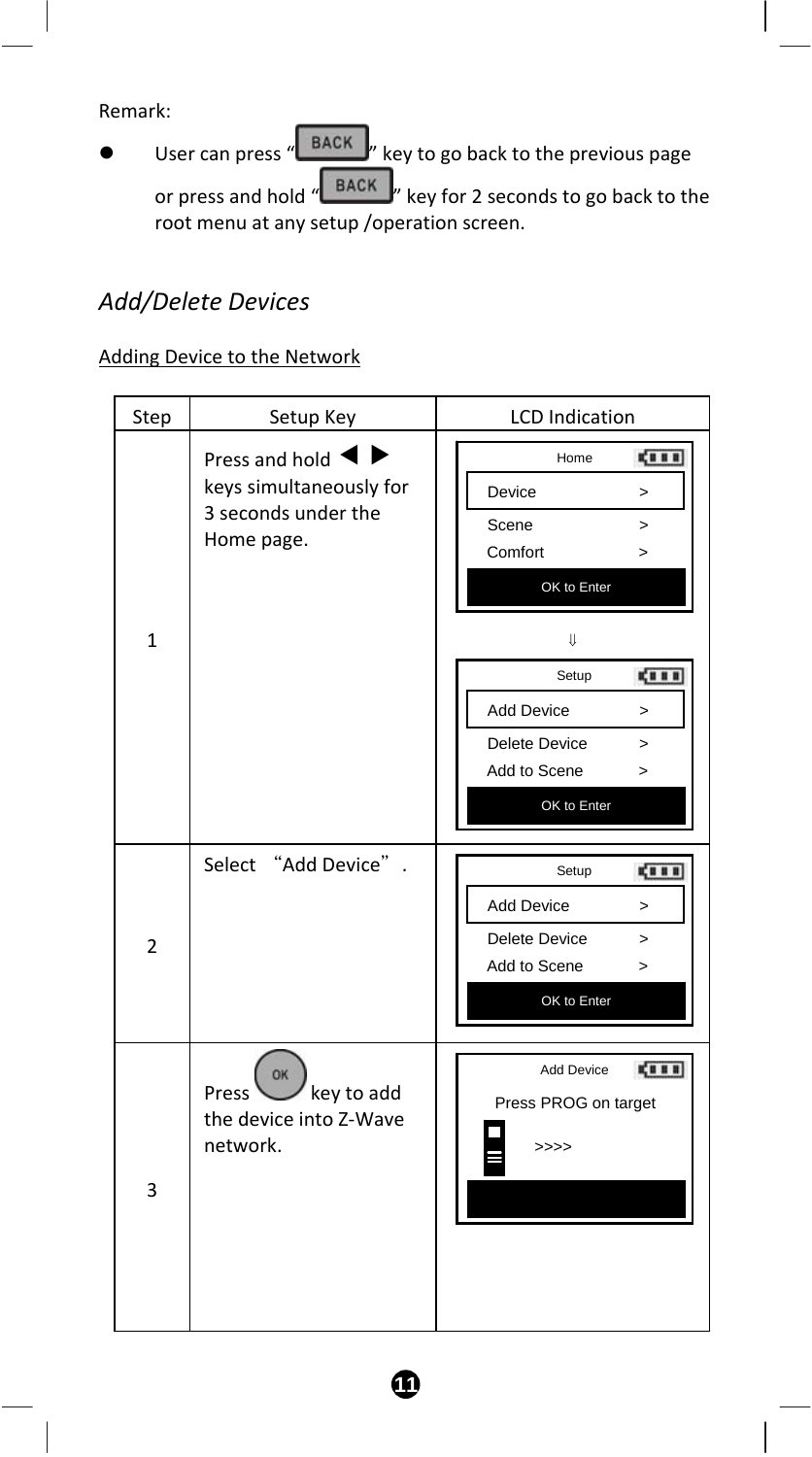

*Note 1: If you can't add your Z-Wave device, this device might have been included in another Z-Wave network. In this case, please delete this device following the steps in the [Deleting Device from the Network] section then add this device again.* 

*Note 2: This step can be skipped if the device is already included in the network.* 

*Note 3: In a Z-Wave network, only the primary controller or inclusion controller can add or include devices into its network. If ZRC-100 is configured as a secondary controller, it will report "Error" if users attempt to use ZRC-100 to add a device into its network.* 

*Note 4: If no ACK signal received for more than 180 seconds, the "Add Device" mode will exit automatically.* 

| Step | Setup Key                                                                                                               | <b>LCD</b> Indication                                                 |
|------|-------------------------------------------------------------------------------------------------------------------------|-----------------------------------------------------------------------|
| 1    | Press and hold $\blacktriangleleft \blacktriangleright$<br>keys simultaneously for<br>3 seconds under the<br>Home page. | Home<br>Device<br>><br>Scene<br>><br>Comfort<br>><br>OK to Enter<br>Л |
|      |                                                                                                                         |                                                                       |

**12** 

Deleting Device from the Network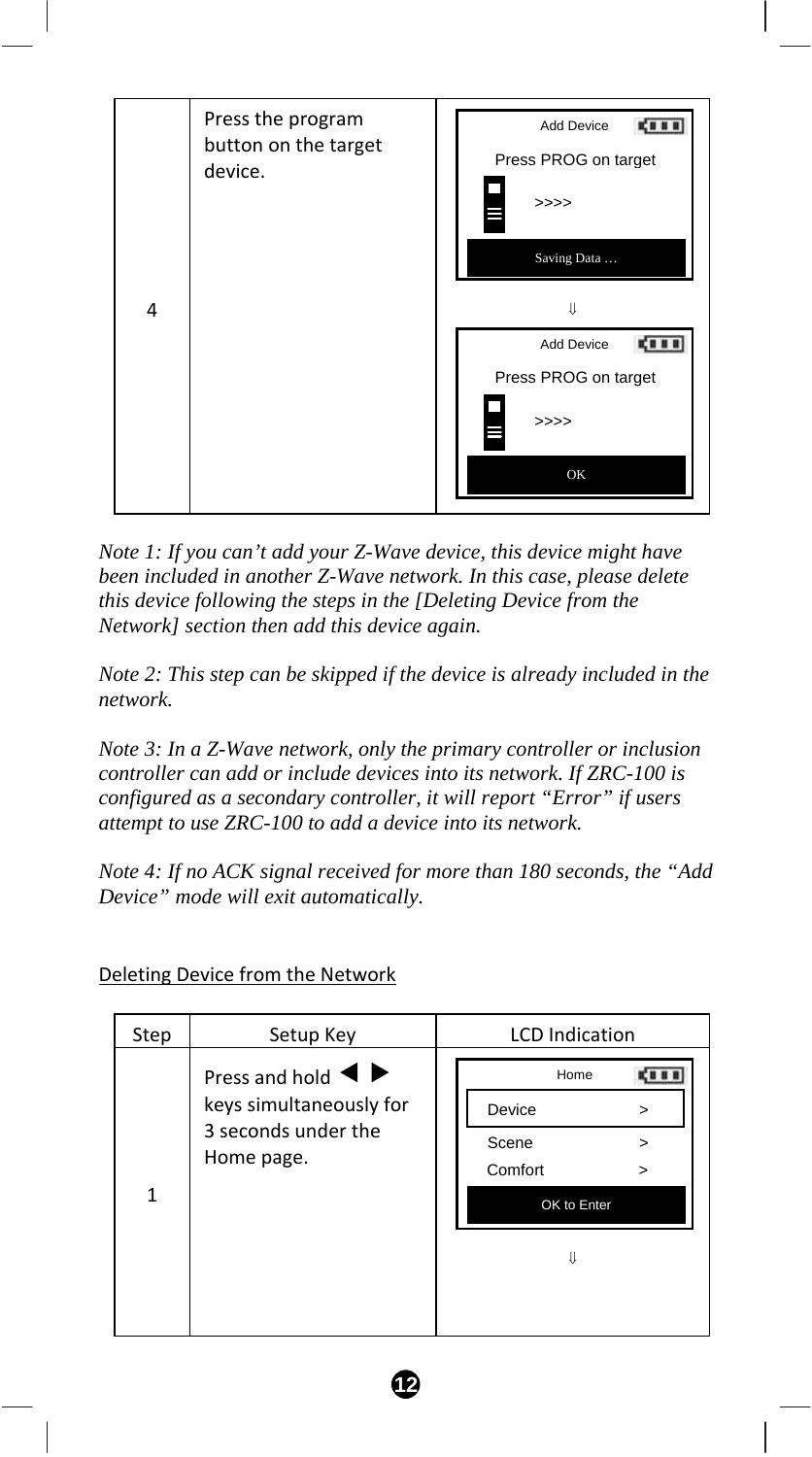

*Note 1: If no ACK signal received for more than 180 seconds, the "Delete Device" mode will exit automatically.* 

*Note 2: In a Z-Wave network, only the primary controller or inclusion controller can delete or exclude devices into its network. If ZRC-100 is configured as a secondary controller, it will report "Error" if users attempt to use ZRC-100 to delete a device from its network.*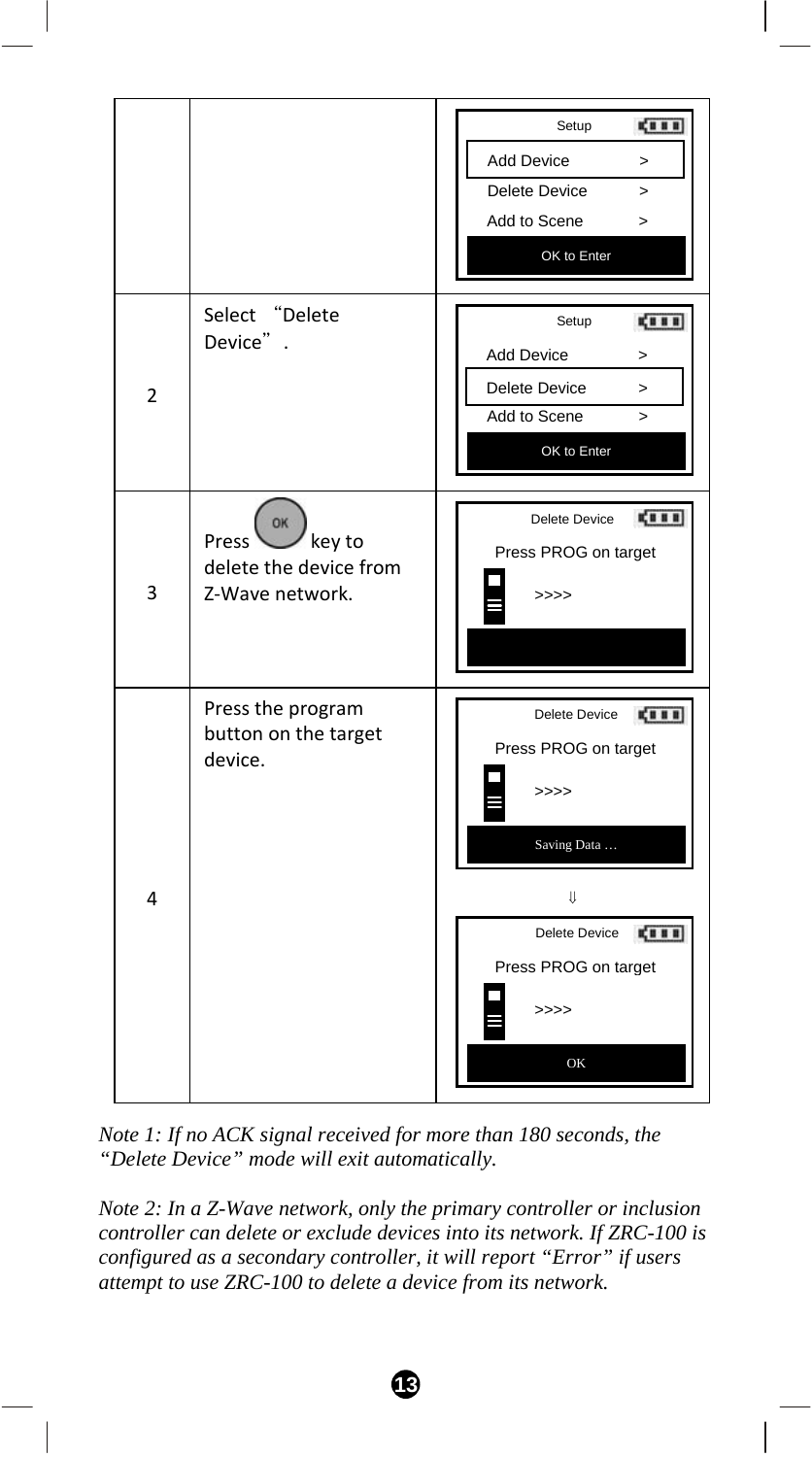## *Device Control*

After adding devices to your ZRC‐100, you can turn the device using the corresponding Device Control function.

| Step           | Setup Key                                                                                                                                                                                                                                                                  | <b>LCD</b> Indication                                                                                                                                                                                            |
|----------------|----------------------------------------------------------------------------------------------------------------------------------------------------------------------------------------------------------------------------------------------------------------------------|------------------------------------------------------------------------------------------------------------------------------------------------------------------------------------------------------------------|
| $\mathbf{1}$   | "Device" and<br>Select<br>OK<br>press<br>key to<br>confirm.<br>A corresponding Device<br>control page will be<br>displayed.                                                                                                                                                | ga a a<br>Home<br>Device<br>$\geq$<br>Scene<br>$\geq$<br>Comfort<br>$\geq$<br>OK to Enter<br>IJ<br>Devices List<br><b>CILI</b><br>Switch 001<br>Off<br>Dimmer 002<br>Off<br>Curtain 003<br>Off<br>◀ Off and On ▶ |
| $\overline{2}$ | For on/off switches,<br>press ▶ key to turn on<br>the device and $\blacktriangleleft$ key<br>to turn off the device.                                                                                                                                                       | gi n n<br>Devices List<br>Switch 001<br>Off<br>Dimmer 002<br>Off<br>Curtain 003<br>Off<br>◀ Off and On ▶                                                                                                         |
| 3              | For dimmer device,<br>Press and hold the I<br>key to adjust the<br>dimming value then<br>release the key to<br>increase the dimmer<br>intensity.<br>Press and hold the<br>key to adjust the<br>dimming value then<br>release the key to<br>reduce the dimmer<br>intensity. | Devices List<br><b>CILL</b><br>Switch 001<br>Off<br>Dimmer 002<br>Off<br>Curtain 003<br>Off<br>◀ Off and On ▶                                                                                                    |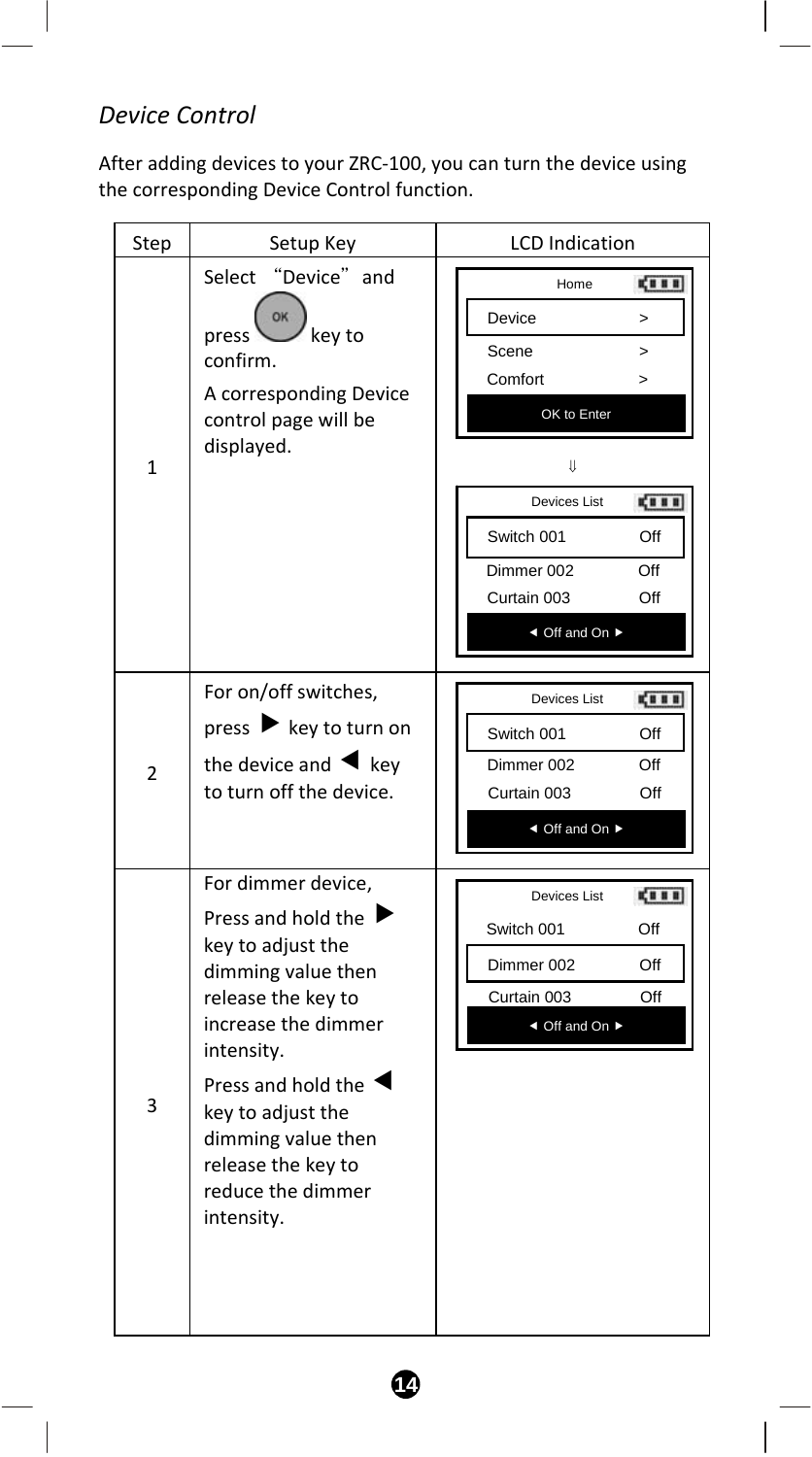

*Note 1: The screen will display LOCK /UNLK if this is a secured door lock device.* 

*Note 2: You can rename your device, please refer to user manual [step of B6 - Device Config.].*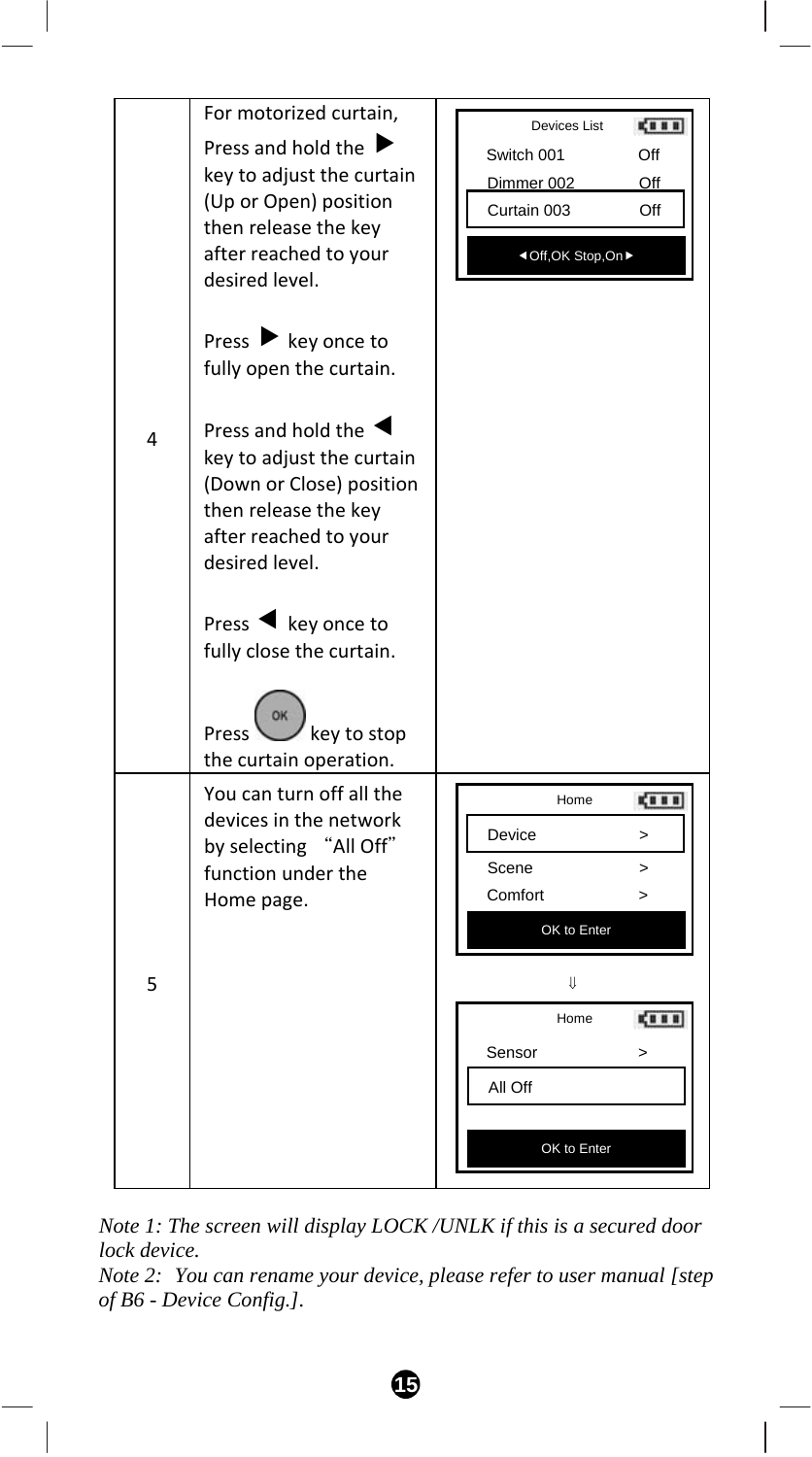## *Scene Setup*

Scene is a collection of Z‐Wave devices configured to user specified levels, settings, modes, or operating conditions. Scenes are usually activated by a controller, timed event, or specific conditions. For example, a user prefers to set the dimmer to a low intensity level and close the motorized curtain when he watch movie. He can define a scene to control the dimmer and motorized curtain using a single scene command.

You can control up to 12 scenes (Scene On/Off) with your ZRC‐100. Each Scene supports up to 32 Z‐Wave devices or End‐Point (EP).

| Step           | Setup Key                                                                                           | <b>LCD</b> Indication                                                                                                                                                                      |
|----------------|-----------------------------------------------------------------------------------------------------|--------------------------------------------------------------------------------------------------------------------------------------------------------------------------------------------|
| $\mathbf{1}$   | Press and hold $\blacktriangleleft$<br>keys simultaneously for<br>3 seconds under the<br>Home page. | <b>CERR</b><br>Home<br>Device<br>$\mathbf{r}$<br>Scene<br>$\geq$<br>Comfort<br>><br>OK to Enter<br><b>CELL</b><br>Setup<br>Add Device<br>$\geq$<br>Delete Device<br>$\geq$<br>Add to Scene |
|                |                                                                                                     | $\geq$<br>OK to Enter                                                                                                                                                                      |
| $\overline{2}$ | Select "Add to Scene"<br>OK<br>and press<br>key.                                                    | <b>CILL</b><br>Setup<br>Add Device<br>$\geq$<br>Delete Device<br>><br>Add to Scene<br>$\geq$<br>OK to Enter                                                                                |

**16** 

#### Adding Device/End‐point to a Scene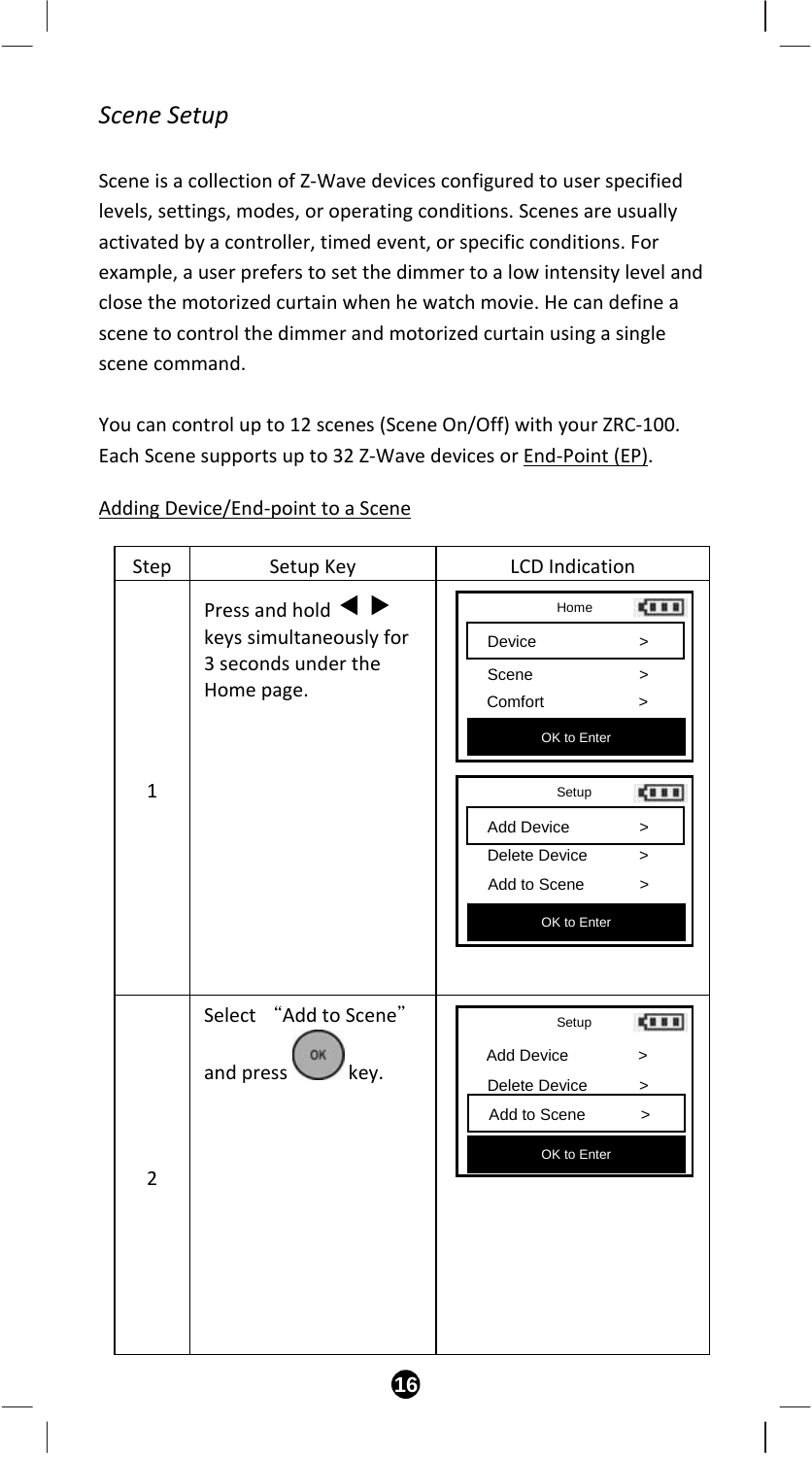

*Note 1: Your target device must be included in the network before this setup procedure, please refer to [Adding Device to the Network] section.* 

*Note 2: If no ACK signal received for more than 180 seconds, the "Add Device" mode will exit automatically.*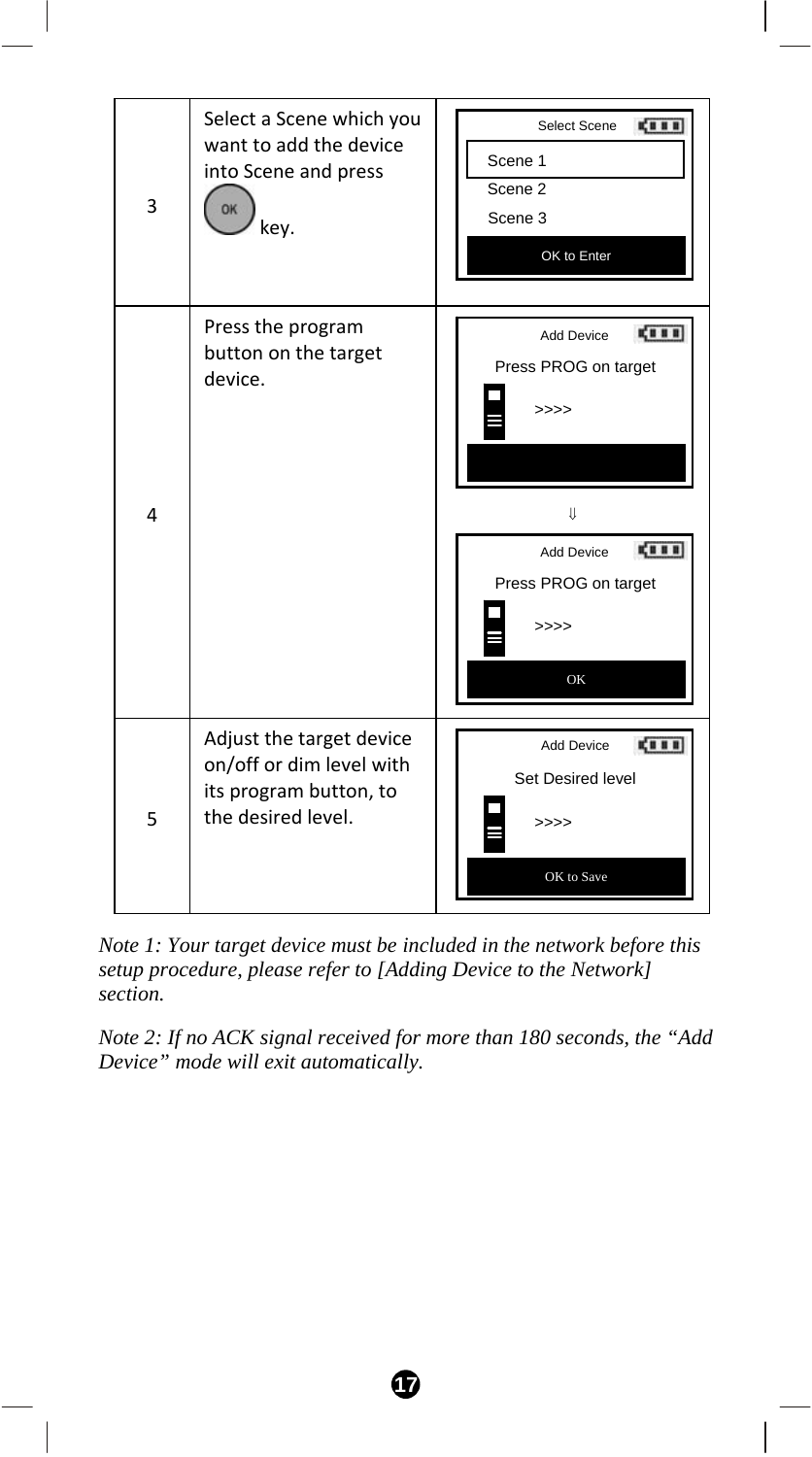Removing Device/End‐point from a Scene

| Step           | Setup Key                                                                                           | <b>LCD</b> Indication                                                                                                                                                                                          |
|----------------|-----------------------------------------------------------------------------------------------------|----------------------------------------------------------------------------------------------------------------------------------------------------------------------------------------------------------------|
| $\mathbf{1}$   | Press and hold $\blacktriangleleft$<br>keys simultaneously for<br>3 seconds under the<br>Home page. | gi i i<br>Home<br>Device<br>><br>Scene<br>ь<br>Comfort<br>><br>OK to Enter<br><b>CILL</b><br>Setup<br><b>Add Device</b><br>$\mathbf{r}$<br>Delete Device<br>$\overline{ }$<br>Add to Scene<br>><br>OK to Enter |
| $\overline{2}$ | "Remove from<br>Select<br>OK<br>Scene" and press<br>key.                                            | gi i i<br>Setup<br>Remove fr. Scene<br>><br>Device Config.<br>$\geq$<br>Scene Config.<br>><br>OK to Enter                                                                                                      |
| 3              | Select a Scene which you<br>want to delete the<br>device from Scene and<br>OK<br>key.<br>press      | Select Scene<br>5000<br>Scene 1<br>Scene <sub>2</sub><br>Scene 3<br>OK to Enter                                                                                                                                |
| 4              | Press the program<br>button on the target<br>device.                                                | <b>CETT</b><br>Remove Device<br>Press PROG on target<br>>>>><br>IJ                                                                                                                                             |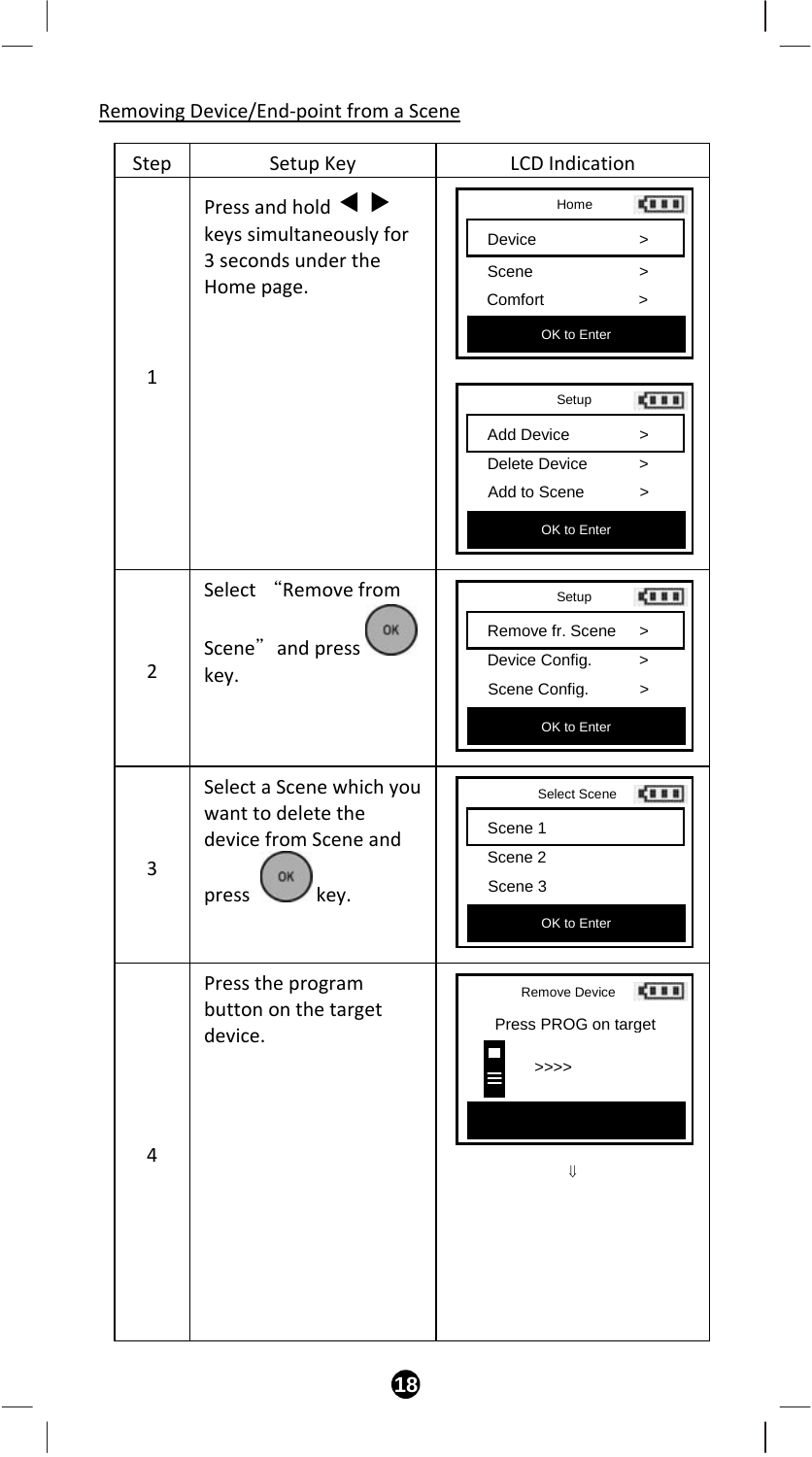

*Note 1: This process will only remove the target device/EP from its assigned scene but will not exclude it from the network.* 

*Note 2: If no ACK signal received for more than 180 seconds, the "Remove Device" mode will exit automatically.* 

## *Scene Control*

After the scene setup is done, you can trigger the desired scene via scene control function on ZRC‐100.

| Step           | Setup Key                                                                                                                               | <b>LCD</b> Indication                                                                                                                                            |
|----------------|-----------------------------------------------------------------------------------------------------------------------------------------|------------------------------------------------------------------------------------------------------------------------------------------------------------------|
| $\mathbf{1}$   | Select "Scene" and<br>ОК<br>key to<br>press <sup>'</sup><br>confirm.<br>A corresponding Scene<br>Control page will be<br>displayed.     | <b>CERR</b><br>Home<br>Device<br>><br>Scene<br>><br>Comfort<br>><br>OK to Enter<br>U<br>ga a a<br>Scenes List<br>Scene 1<br>Scene 2<br>Scene 3<br>◀ Off and On ▶ |
| $\overline{2}$ | Select your Scene and<br>press $\blacktriangleright$ key to turn on<br>the Scene and $\blacktriangleleft$ key to<br>turn off the Scene. | <b>CILL</b><br>Scenes List<br>Scene 1<br>Scene 2<br>Scene 3<br>◀ Off and On ▶                                                                                    |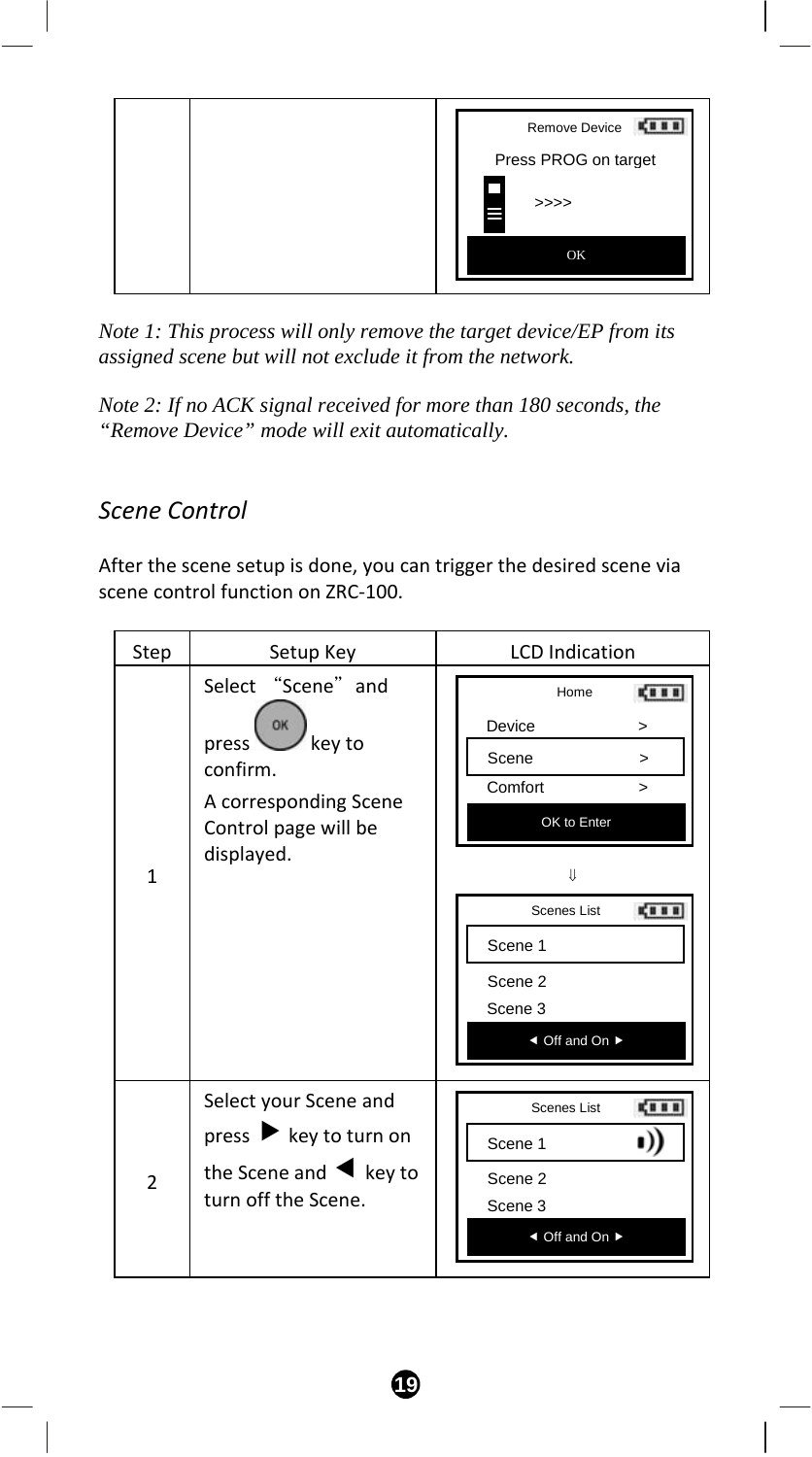# *Comfort Control*

After adding "Thermostat" or "Z-Wave to AC IR extender" to your ZRC‐100, you can change the operation mode, set target temperature and fan speed via the corresponding Comfort Control function.

| Step           | Setup Key                                                                                                                  | <b>LCD</b> Indication                                                                                                                                          |
|----------------|----------------------------------------------------------------------------------------------------------------------------|----------------------------------------------------------------------------------------------------------------------------------------------------------------|
| $\mathbf{1}$   | Select "Comfort" and<br>OK<br>key to<br>press<br>confirm.<br>A corresponding<br>Comfort Control page<br>will be displayed. | <b>CILL</b><br>Home<br>Device<br>><br>Scene<br>><br>Comfort<br>$\geq$<br>OK to Enter<br>Ш<br>gi s s<br>Comforts List<br>Thermostat004<br>$\geq$<br>OK to Enter |
| $\overline{2}$ | Select your Thermostat<br>and press<br>key to<br>entry the Thermostat<br>control page.                                     | <b>COLD</b><br>Thermostat003<br>Mode<br>Cool<br>$75^{\circ}$ F<br>Target Temp.<br>Fan Speed<br>A Lo<br>◀ Control ▶                                             |
| 3              | Use 1<br>$\blacktriangleright$ keys to<br>switch the operation<br>mode, set target<br>temperature or fan<br>speed.         | <b>CHIL</b><br>Thermostat003<br>Mode<br>Heat<br>$68^{\circ}$ F<br>Target Temp.<br>Fan Speed<br>A Lo<br>◀ Control ▶                                             |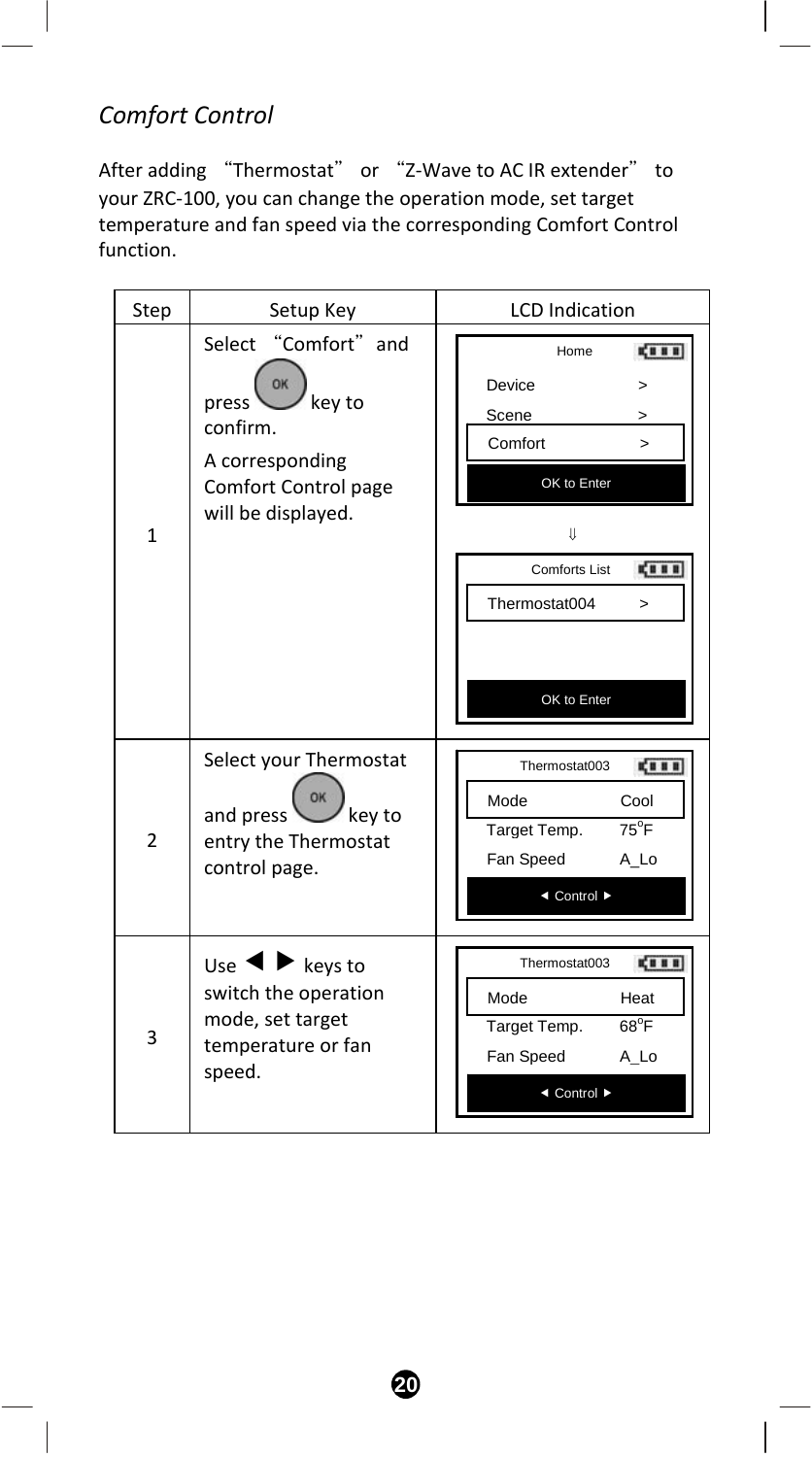## *Sensor information*

After adding "Binary Sensor / Multi-level Sensor" to your ZRC-100, you can monitor the sensor temperature via the corresponding Sensor function.

| Step         | Setup Key                                                | <b>LCD</b> Indication                    |
|--------------|----------------------------------------------------------|------------------------------------------|
|              | Select "Sensor" and<br>OK<br>key to<br>press<br>confirm. | ga a a<br>Home<br>Sensor<br>><br>All Off |
|              | A corresponding Sensor<br>page will be displayed.        | OK to Enter                              |
| $\mathbf{1}$ |                                                          | Л                                        |
|              |                                                          | Sensors List                             |
|              |                                                          | Sensor 004<br>75                         |
|              |                                                          |                                          |
|              |                                                          |                                          |
|              |                                                          |                                          |

## *Device Configure*

*It is allow to Move/Rename/Delete the device after added into the network under the Device Configure function.* 

| Step         | Setup Key                                                                                                                 | <b>LCD</b> Indication                                                                 |
|--------------|---------------------------------------------------------------------------------------------------------------------------|---------------------------------------------------------------------------------------|
|              | Press and hold $\blacktriangleleft$ $\blacktriangleright$ keys<br>simultaneously for 3<br>seconds under the<br>Home page. | Home<br>KI I I<br>Device<br>><br>Scene<br>><br>Comfort<br>>                           |
| $\mathbf{1}$ |                                                                                                                           | OK to Enter<br>Setup<br><b>KIII</b>                                                   |
|              |                                                                                                                           | <b>Add Device</b><br>><br>Delete Device<br>$\geq$<br>Add to Scene<br>><br>OK to Enter |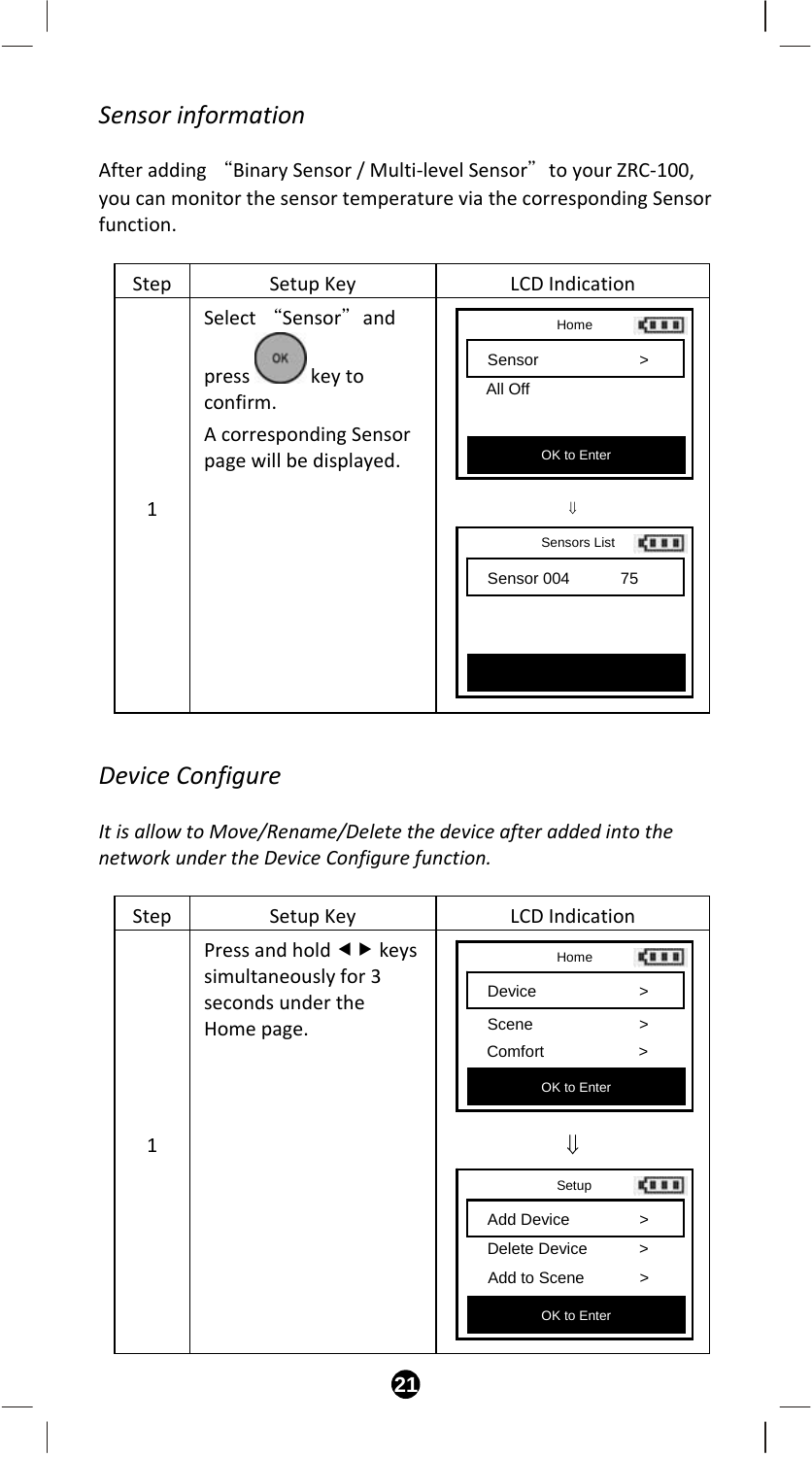| $\overline{2}$ | Select "Device<br>Configure" and press<br><b>OK</b><br>key.                                     | <b>CITE</b><br>Setup<br>Remove fr. Scene<br>><br>Device Config.<br>$\,>\,$<br>Scene Config.<br>$\overline{\phantom{1}}$<br>OK to Enter                    |
|----------------|-------------------------------------------------------------------------------------------------|-----------------------------------------------------------------------------------------------------------------------------------------------------------|
| 3              | Select your "Device"<br>OK<br>and press<br>key.                                                 | Device Configure<br>5111<br>Dimmer 002<br>$\geq$<br>Dimmer 005<br>$\mathbf{r}$<br>OK to Enter                                                             |
| 4              | Select your action (e.g.<br><b>OK</b><br>Move) and press<br>key.                                | 4111<br>Edit<br>Move<br>Rename<br>Delete<br>OK to Execute                                                                                                 |
| 5              | Move your selected<br>device to your target<br>OK<br>position and press<br>to save the setting. | Move<br>4111<br>Dimmer 002<br>><br>Dimmer 005<br>$\geq$<br>OK to Save<br>⇓<br>5111<br>Move<br>Dimmer 005<br>><br>Dimmer 002<br>$\mathbf{I}$<br>OK to Save |
| 6              | Select your action (e.g.<br>Rename) and press<br>OK<br>key.                                     | 500<br>Edit<br>Move<br>Rename<br>Delete<br>OK to Execute                                                                                                  |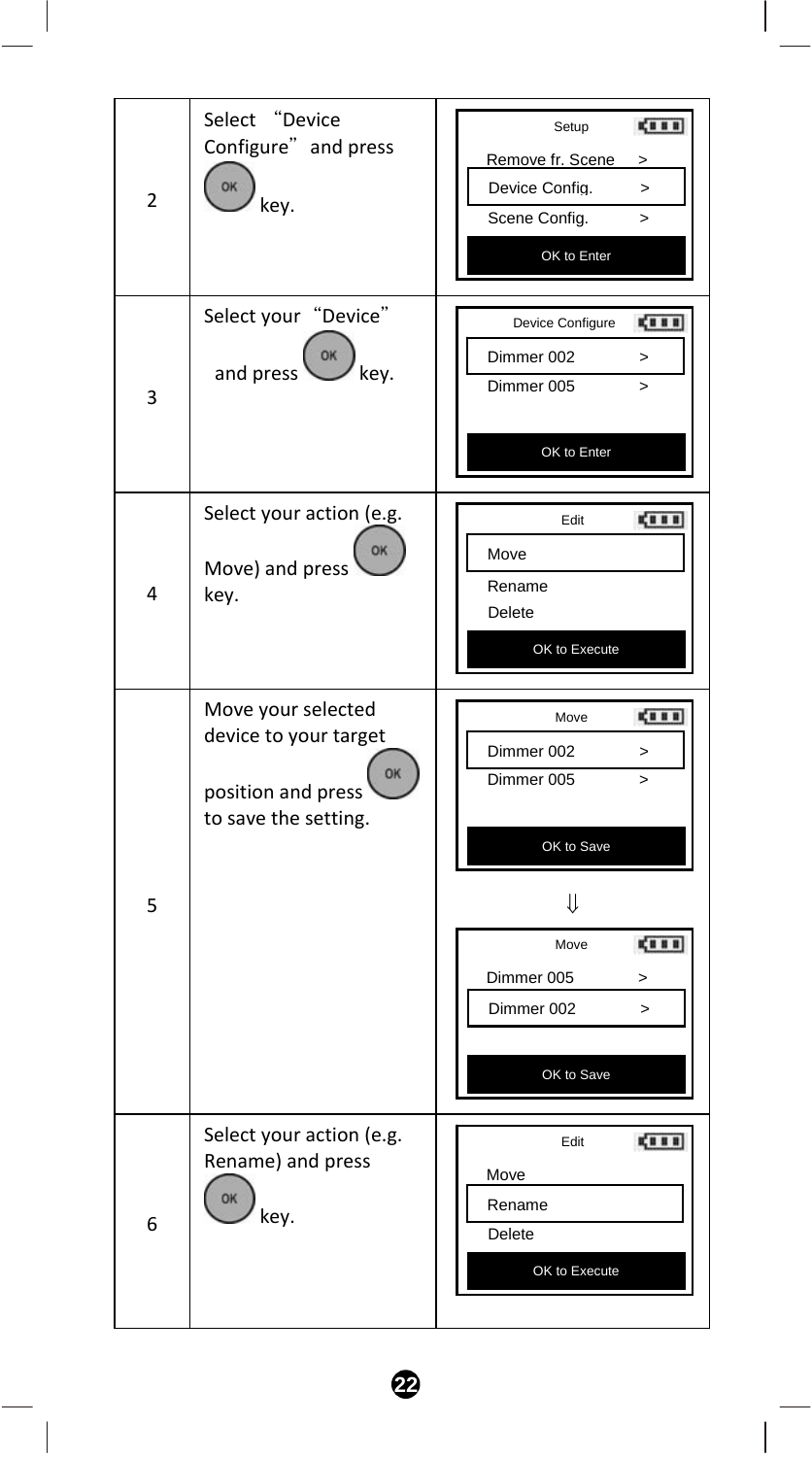

*Note 1: ZRC-100 supports up to 15 characters in a row for the device name.* 

**23** 

*Note 2: This process will only remove the devices/EPs from its catalogue but will not exclude it from the network.*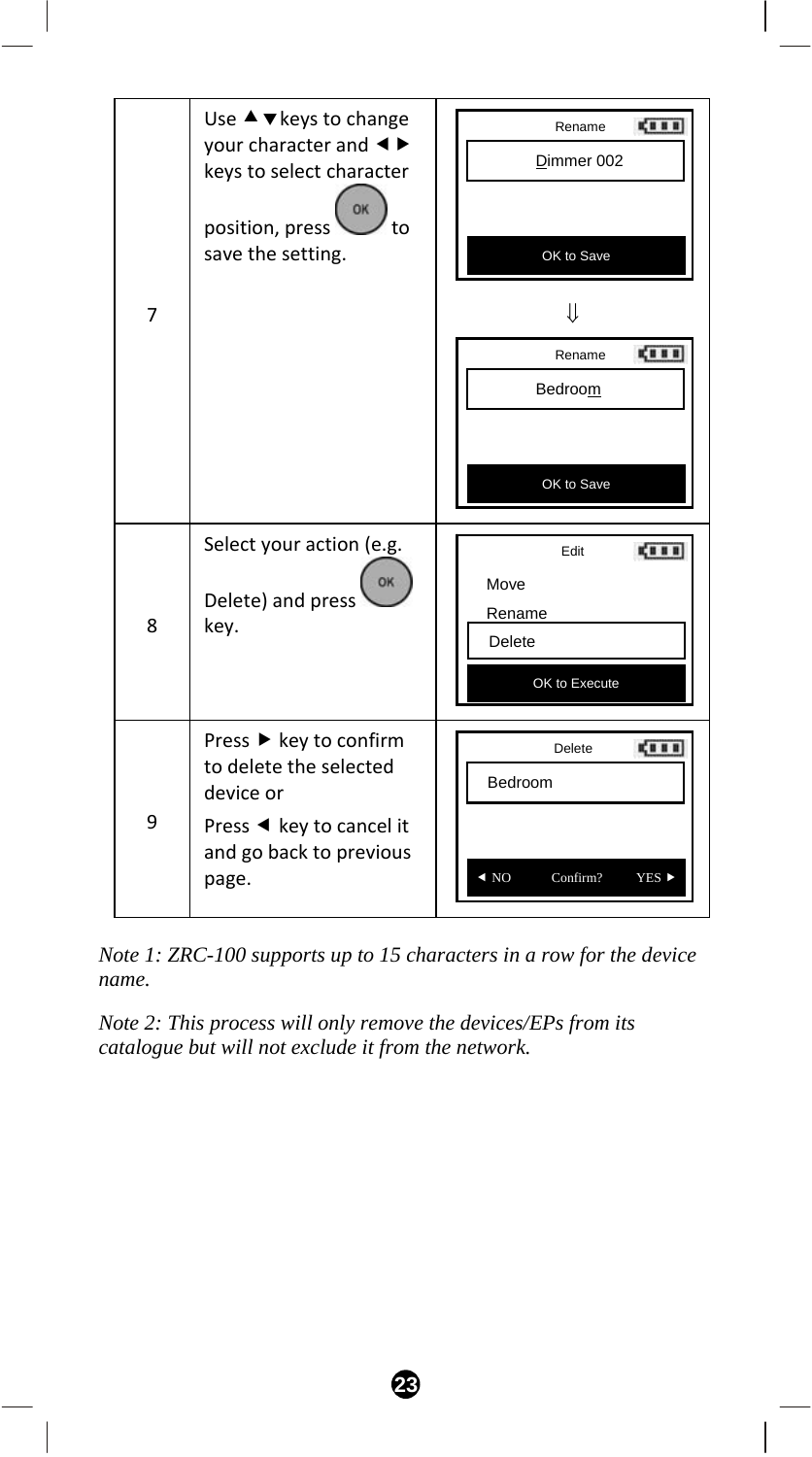# *Scene Configure*

*It is allow to Move/Rename/Clear the scene after added into the scene under the Scene Configure function.* 

| Step           | Setup Key                                                                                                                 | <b>LCD</b> Indication                                                                                                                                                                                        |
|----------------|---------------------------------------------------------------------------------------------------------------------------|--------------------------------------------------------------------------------------------------------------------------------------------------------------------------------------------------------------|
| $\mathbf{1}$   | Press and hold $\blacktriangleleft$ $\blacktriangleright$ keys<br>simultaneously for 3<br>seconds under the<br>Home page. | <b>CITE</b><br>Home<br>Device<br>><br>Scene<br>$\geq$<br>Comfort<br>$\geq$<br>OK to Enter<br>⇓<br>ga a a<br>Setup<br><b>Add Device</b><br>><br><b>Delete Device</b><br>><br>Add to Scene<br>><br>OK to Enter |
| $\overline{2}$ | Select "Scene<br>Configure" and press<br><b>OK</b><br>key.                                                                | 500<br>Setup<br>Remove fr. Scene<br>$\, > \,$<br>Device Config.<br>><br>Scene Config.<br>$\geq$<br>OK to Enter                                                                                               |
| 3              | Select your "Scene"<br>OK<br>and press'<br>key.                                                                           | <b>CILE</b><br>Scene Configure<br>Scene 1<br>Scene 2<br>Scene 3<br>OK to Enter                                                                                                                               |
| 4              | Select your action (e.g.<br>OK<br>Move) and press<br>key.                                                                 | <b>CITE</b><br>Edit<br>Move<br>Rename<br>Clear<br>OK to Execute                                                                                                                                              |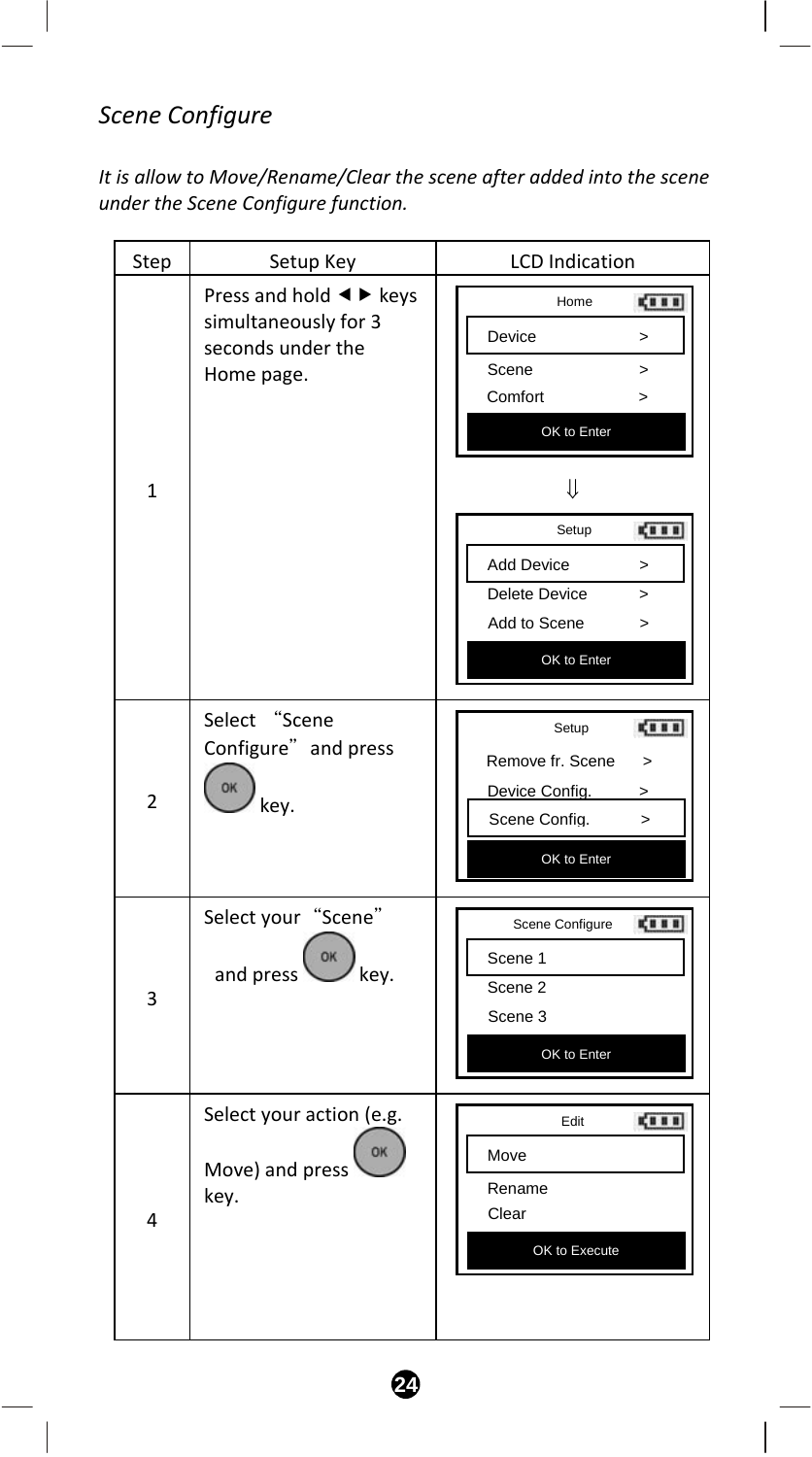| 5 | Move your selected<br>scene to your target<br>OK<br>position and press<br>to save the setting.                                                                    | 4111<br>Move<br>Scene 1<br>Scene 2<br>Scene 3<br>OK to Save<br>⇓<br>5111<br>Move<br>Scene 2<br>Scene 1<br>Scene 3<br>OK to Save |
|---|-------------------------------------------------------------------------------------------------------------------------------------------------------------------|---------------------------------------------------------------------------------------------------------------------------------|
| 6 | Select your action (e.g.<br>Rename) and press<br>OK<br>key.                                                                                                       | Edit<br><b>CORP.</b><br>Move<br>Rename<br>Clear<br>OK to Execute                                                                |
| 7 | Use $\blacktriangle$ $\blacktriangledown$ keys to change<br>your character and <▶<br>keys to select character<br>OK<br>position, press<br>to<br>save the setting. | <b>CILL</b><br>Rename<br>Scene 1<br>OK to Save<br>Ų<br>4111<br>Rename<br>Back to Home<br>OK to Save                             |
| 8 | Select your action (e.g.<br>OK<br>Clear) and press<br>key.                                                                                                        | Edit<br><b>CORP.</b><br>Move<br>Rename<br>Clear<br>OK to Execute                                                                |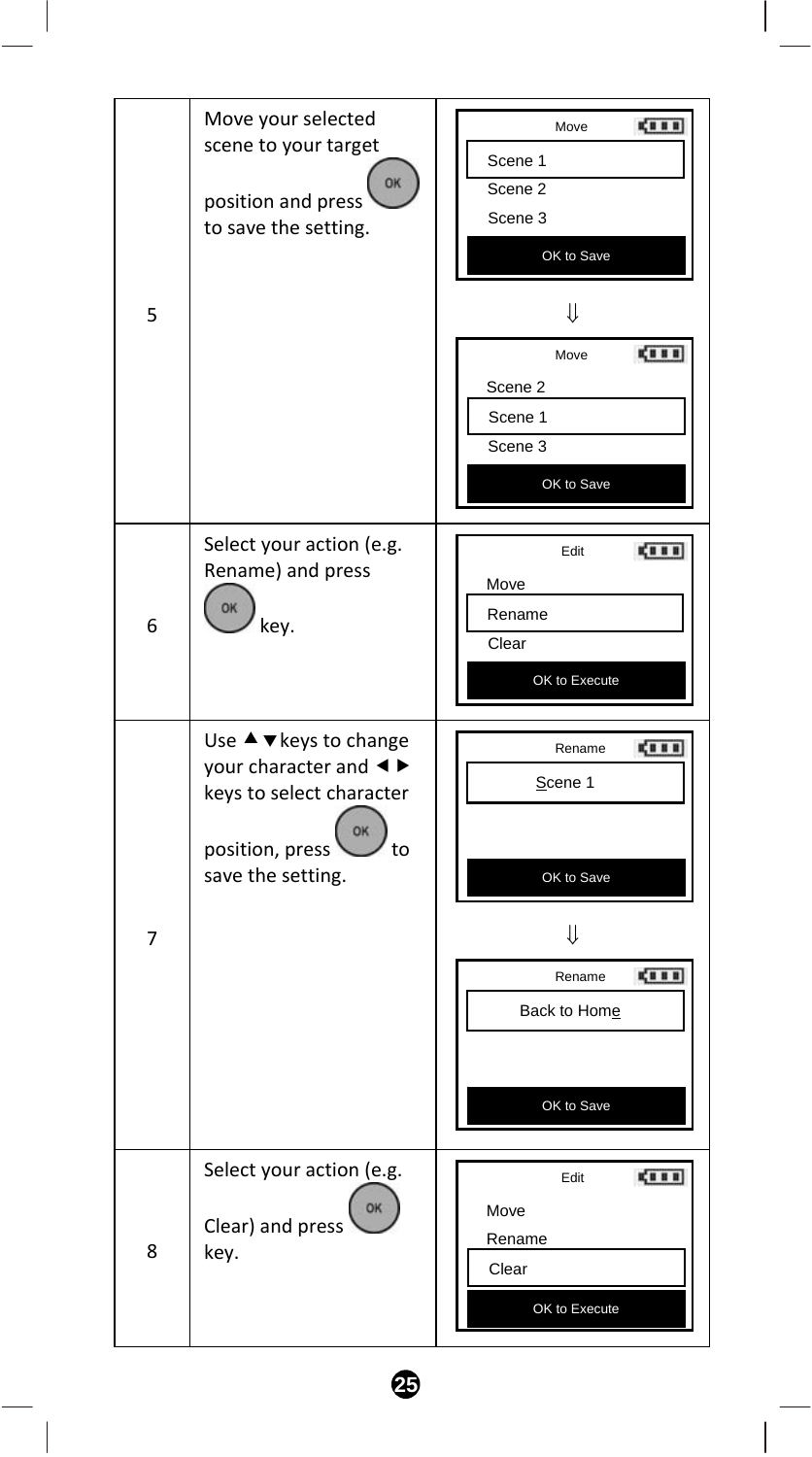| 9 | Press ▶ key to confirm<br>to clear the selected<br>scene or<br>Press $\triangleleft$ key to cancel it<br>and go back to previous<br>page. | Clear<br>Scene 1<br>NO.<br>Confirm?<br>YES <sup>D</sup> |
|---|-------------------------------------------------------------------------------------------------------------------------------------------|---------------------------------------------------------|
|   |                                                                                                                                           |                                                         |

*Note 1: ZRC-100 supports up to 15 characters in a row for the scene name.* 

*Note 2: This process will only remove the scene devices/EPs from its assigned scene but will not exclude it from the network.* 

*Note 3: The above steps are needed if ZRC-100 to be a secondary remote controller and the Scene information mapping from gateway / primary controller is unsuccessful.* 

# *Comfort / Sensor Configure*

*It is allow to Move/Rename/Delete the device after added into the network under the Comfort / Sensor Configure function.* 

| Step         | Setup Key                                                                                                   | <b>LCD</b> Indication   |                                 |
|--------------|-------------------------------------------------------------------------------------------------------------|-------------------------|---------------------------------|
| Home page.   | Press and hold $\blacktriangleleft$ $\blacktriangleright$ keys<br>simultaneously for 3<br>seconds under the | Home<br>Device<br>Scene | <b>CITE</b><br>$\geq$<br>$\geq$ |
|              |                                                                                                             | Comfort<br>OK to Enter  | $\geq$                          |
|              |                                                                                                             | ₩                       |                                 |
| $\mathbf{1}$ |                                                                                                             | Setup                   | <b>CERR</b>                     |
|              |                                                                                                             | Add Device              | $\geq$                          |
|              |                                                                                                             | <b>Delete Device</b>    | $\geq$                          |
|              |                                                                                                             | Add to Scene            | $\geq$                          |
|              |                                                                                                             | OK to Enter             |                                 |
|              |                                                                                                             |                         |                                 |
|              |                                                                                                             |                         |                                 |
|              |                                                                                                             |                         |                                 |
|              |                                                                                                             |                         |                                 |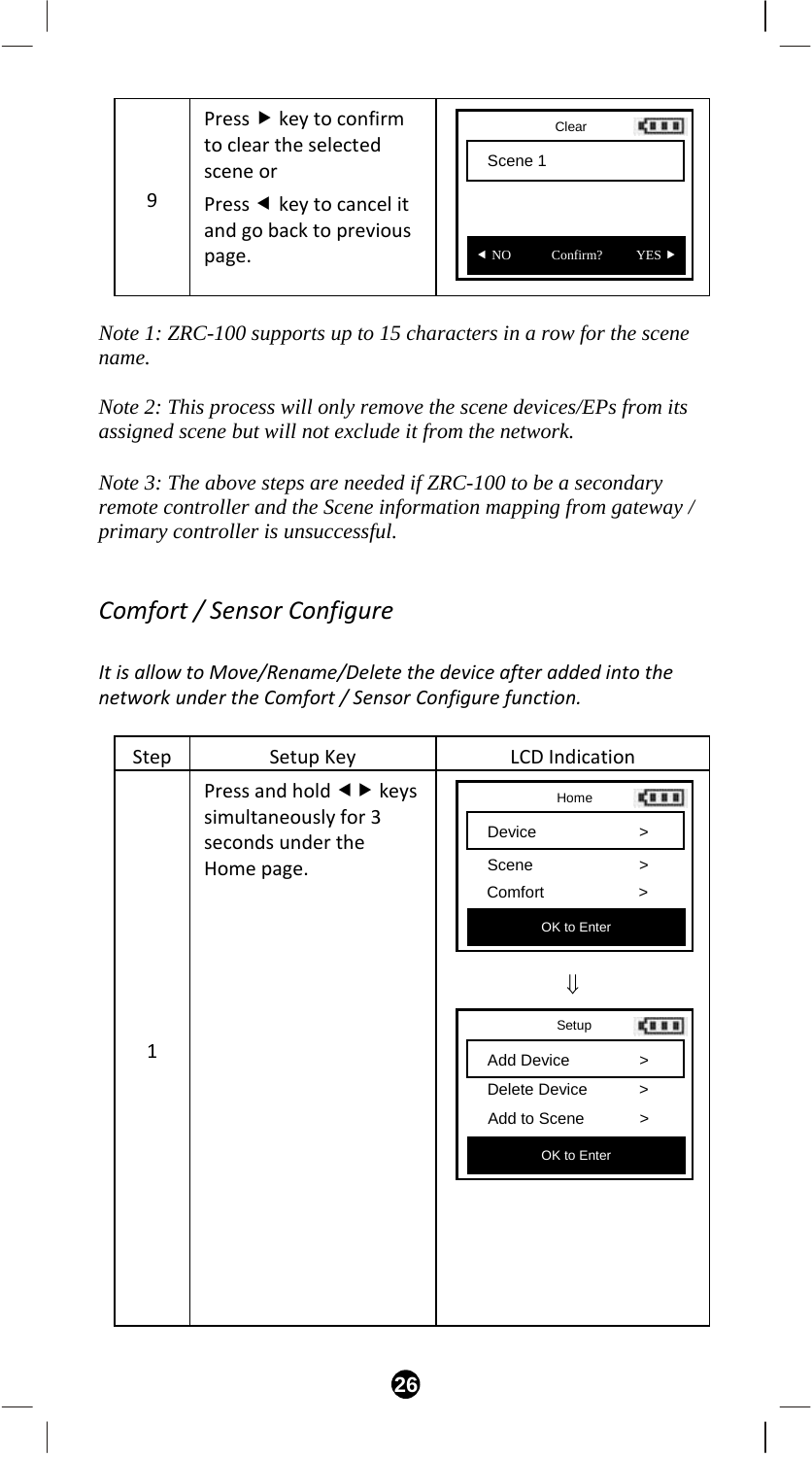| 2 | Select "Comfort<br>Configure" and press<br>OK<br>key.                                                  | <u> (111)</u><br>Setup<br>Comfort Config.<br>$\mathbf{r}$<br>Sensor Config.<br>$\,>\,$<br>Shortcut Key<br>$\geq$<br>OK to Enter |
|---|--------------------------------------------------------------------------------------------------------|---------------------------------------------------------------------------------------------------------------------------------|
| 3 | Select your<br>"Thermostat" and<br>OK<br>key.<br>press                                                 | 4111<br>Comfort configure<br>Thermostat003<br>$\geq$<br>Thermostat005<br>$\geq$<br>OK to Enter                                  |
| 4 | Select your action (e.g.<br>OK<br>Move) and press<br>key.                                              | 5111<br>Edit<br>Move<br>Rename<br>Delete<br>OK to Execute                                                                       |
| 5 | Move your selected<br>Thermostat to your<br>target position and press<br>OK<br>to save the<br>setting. | <b>CHI</b><br>Move<br>Thermostat003<br>Thermostat005<br>OK to Save<br>⇓                                                         |
|   |                                                                                                        | <b>CILL</b><br>Move<br>Thermostat005<br>Thermostat003<br>OK to Save                                                             |
| 6 | Select your action (e.g.<br>Rename) and press<br>OK<br>key.                                            | <b>CILL</b><br>Edit<br>Move<br>Rename<br>Delete<br>OK to Execute                                                                |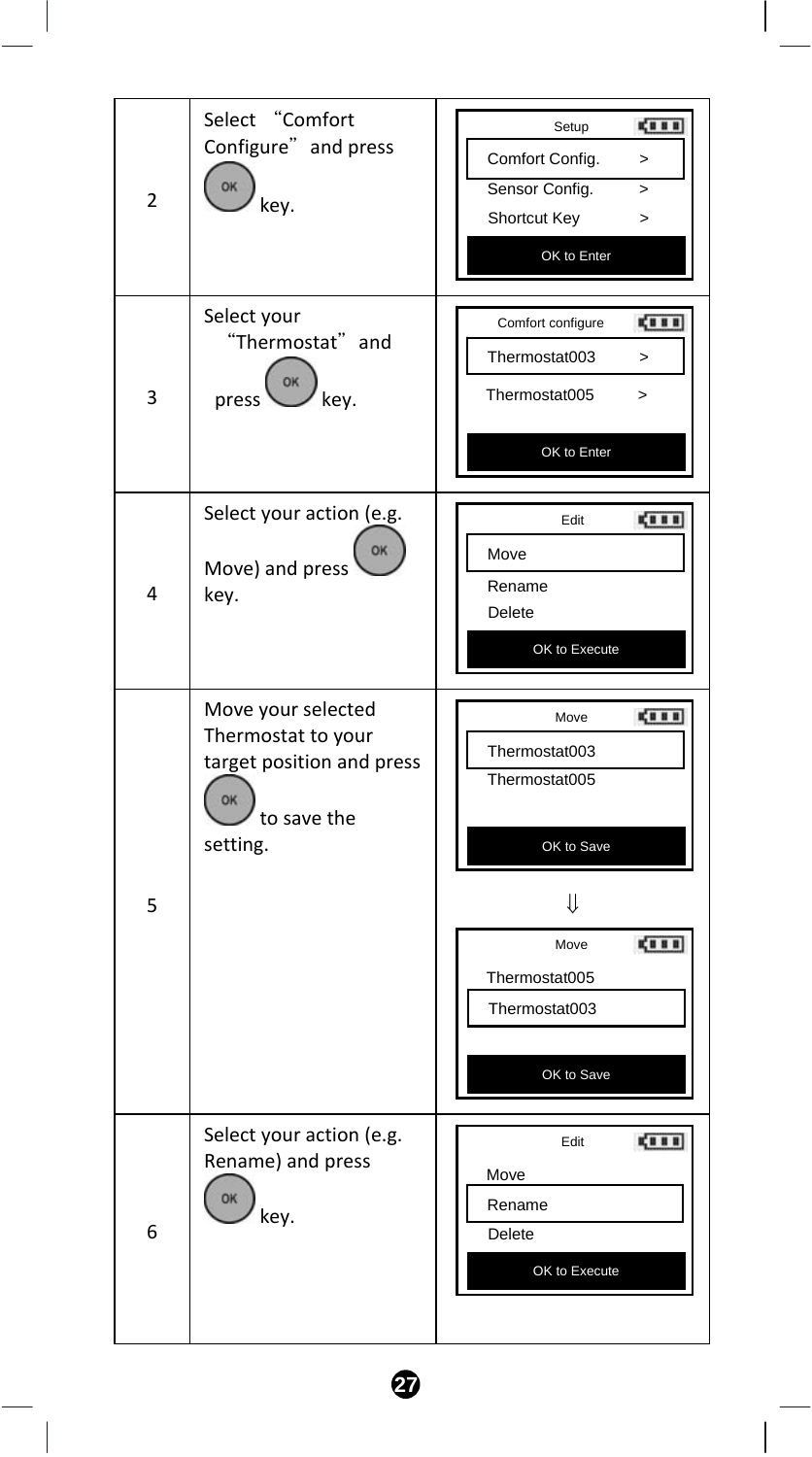

*Note 1: ZRC-100 supports up to 15 characters in a row for the scene name.* 

*Note 2: This process will only remove the devices/EPs from its catalogue but will not exclude it from the network.*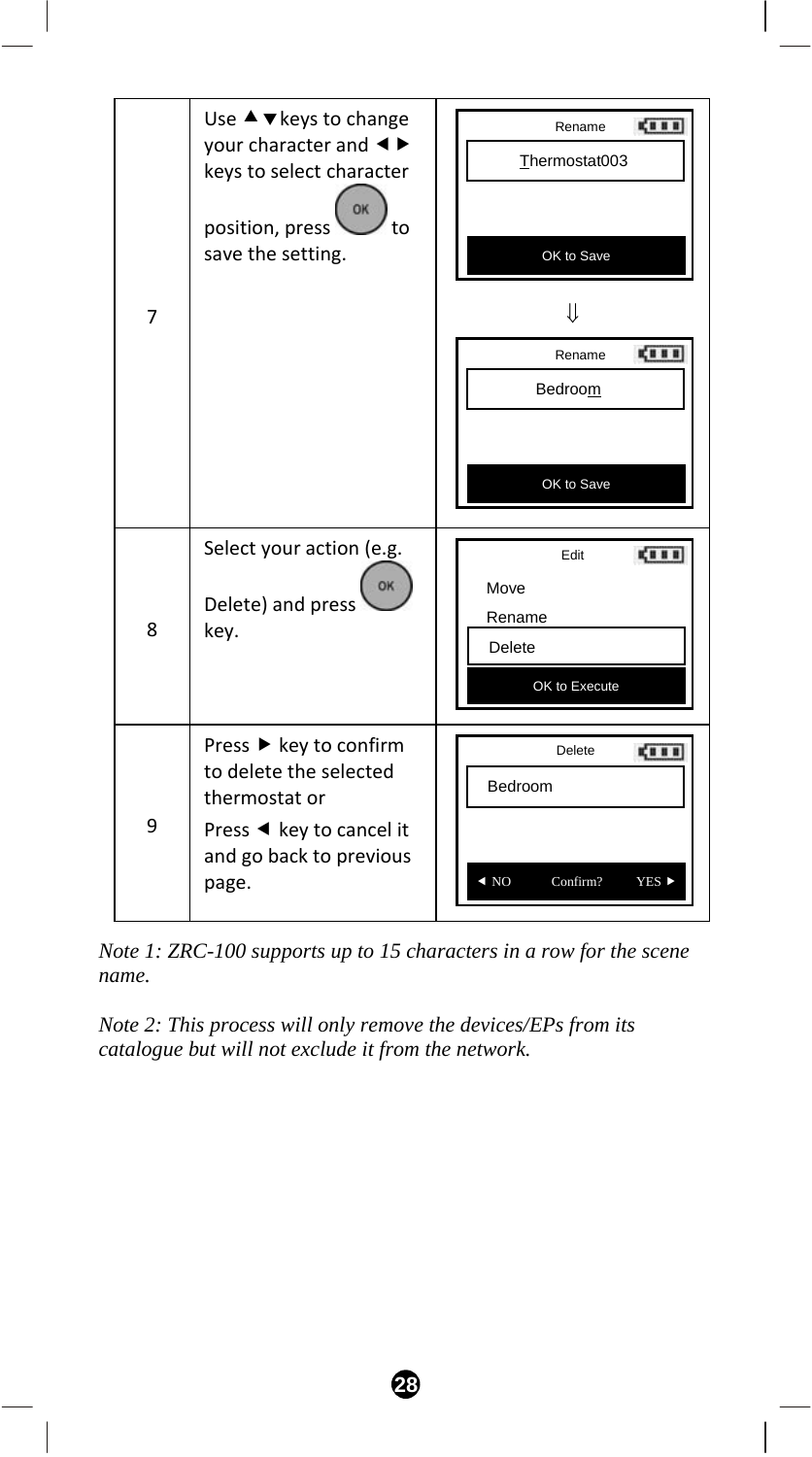## *Shortcut key*

*ZRC‐100 provides a shortcut key which can jump to your target Comfort / Sensor device or turn On/Off your device/ Scene.*

| Step           | Setup Key                                                                                                                                                         | <b>LCD</b> Indication                                                                                                                                                                                               |
|----------------|-------------------------------------------------------------------------------------------------------------------------------------------------------------------|---------------------------------------------------------------------------------------------------------------------------------------------------------------------------------------------------------------------|
| $\mathbf{1}$   | Press and hold $\blacktriangleleft$ $\blacktriangleright$ keys<br>simultaneously for 3<br>seconds under the<br>Home page.                                         | <b>CILE</b><br>Home<br>Device<br>><br>Scene<br>$\mathbf{r}$<br>Comfort<br>><br>OK to Enter<br>⇓<br>ста<br>Setup<br><b>Add Device</b><br>$\mathbf{r}$<br>Delete Device<br>$\geq$<br>Add to Scene<br>><br>OK to Enter |
| $\overline{2}$ | "Shortcut key"<br>Select<br>OK<br>and press<br>kev.                                                                                                               | ga a a<br>Setup<br>Comfort Config.<br>><br>Sensor Config.<br>><br><b>Shortcut Kev</b><br>$\mathbf{r}$<br>OK to Enter                                                                                                |
| 3              | Select your target<br>shortcut key by $\triangleleft$<br>keys (e.g. F1) then press<br>OK<br>kev.                                                                  | <b>CILI</b><br>Shortcut Key<br>F <sub>2</sub><br>F1<br>F <sub>3</sub><br>Select Hard Key                                                                                                                            |
| 4              | Select your target Device<br>/ Scene / All Off for your<br>shortcut key or<br>Select your target<br>shortcut page (Comfort /<br>Sensor) for your<br>shortcut key. | ста<br>Select<br>Device<br>$\geq$<br>Scene<br>$\geq$<br>Comfort<br>><br>OK to Enter                                                                                                                                 |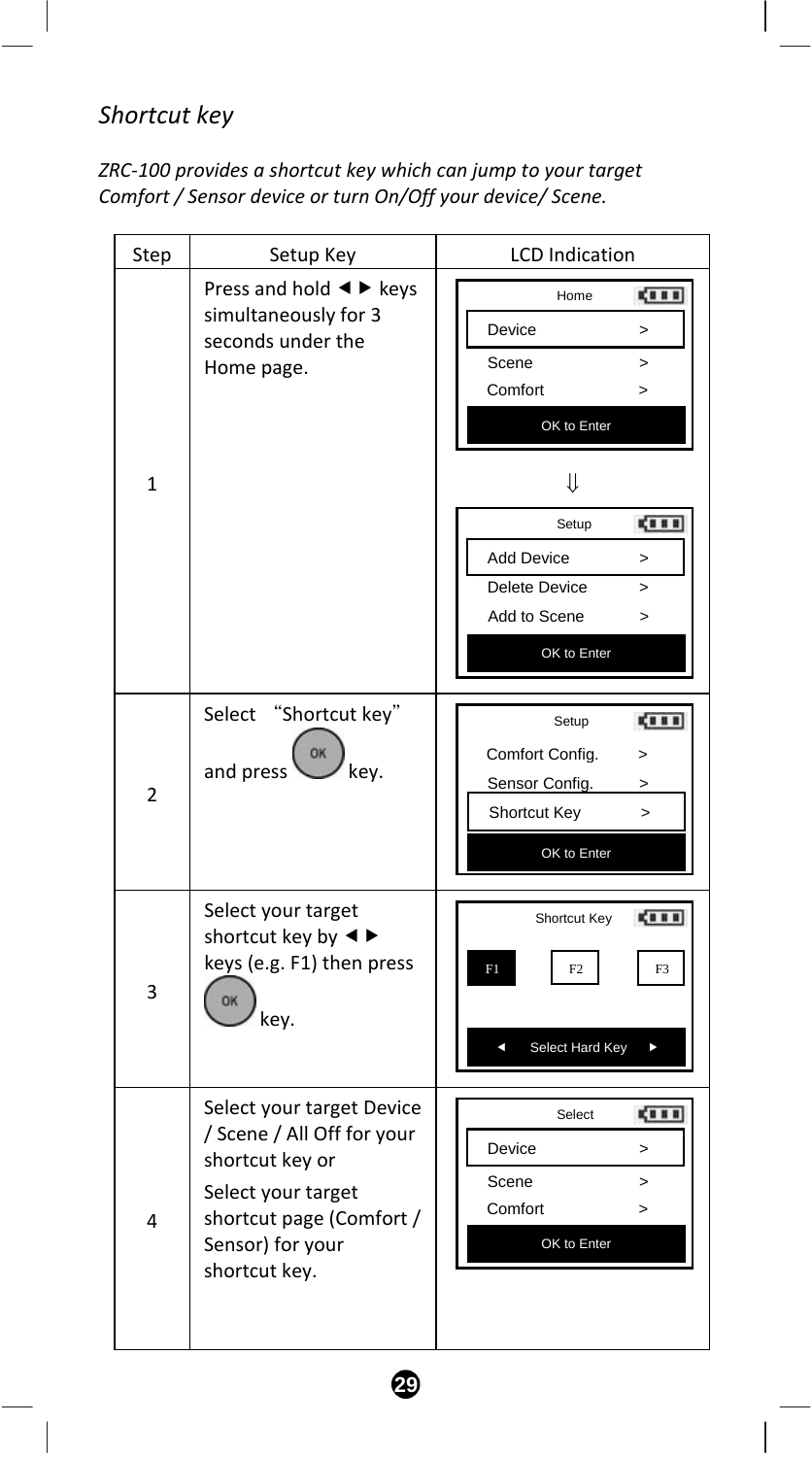

*The shortcut keys can be configured as events trigger keys which can send out a predefined Node ID (destination), Basic Set value (event case and action). The destination device (e.g. gateway) will trigger a predefined event/scenario (e.g. HOME, STAY, AWAY) once received this Basic Set value. The event case and action should be configured by destination side (e.g. gateway).* 

| Step         | Setup Key                                                                                                                 | <b>LCD</b> Indication                                                                                                              |
|--------------|---------------------------------------------------------------------------------------------------------------------------|------------------------------------------------------------------------------------------------------------------------------------|
|              | Press and hold $\blacktriangleleft$ $\blacktriangleright$ keys<br>simultaneously for 3<br>seconds under the<br>Home page. | gi s s<br>Home<br>Device<br>$\geq$<br>Scene<br>$\geq$<br>Comfort<br>>                                                              |
| $\mathbf{1}$ |                                                                                                                           | OK to Enter<br>JL<br>ga a a<br>Setup<br>Add Device<br>$\geq$<br><b>Delete Device</b><br>$\geq$<br>Add to Scene<br>><br>OK to Enter |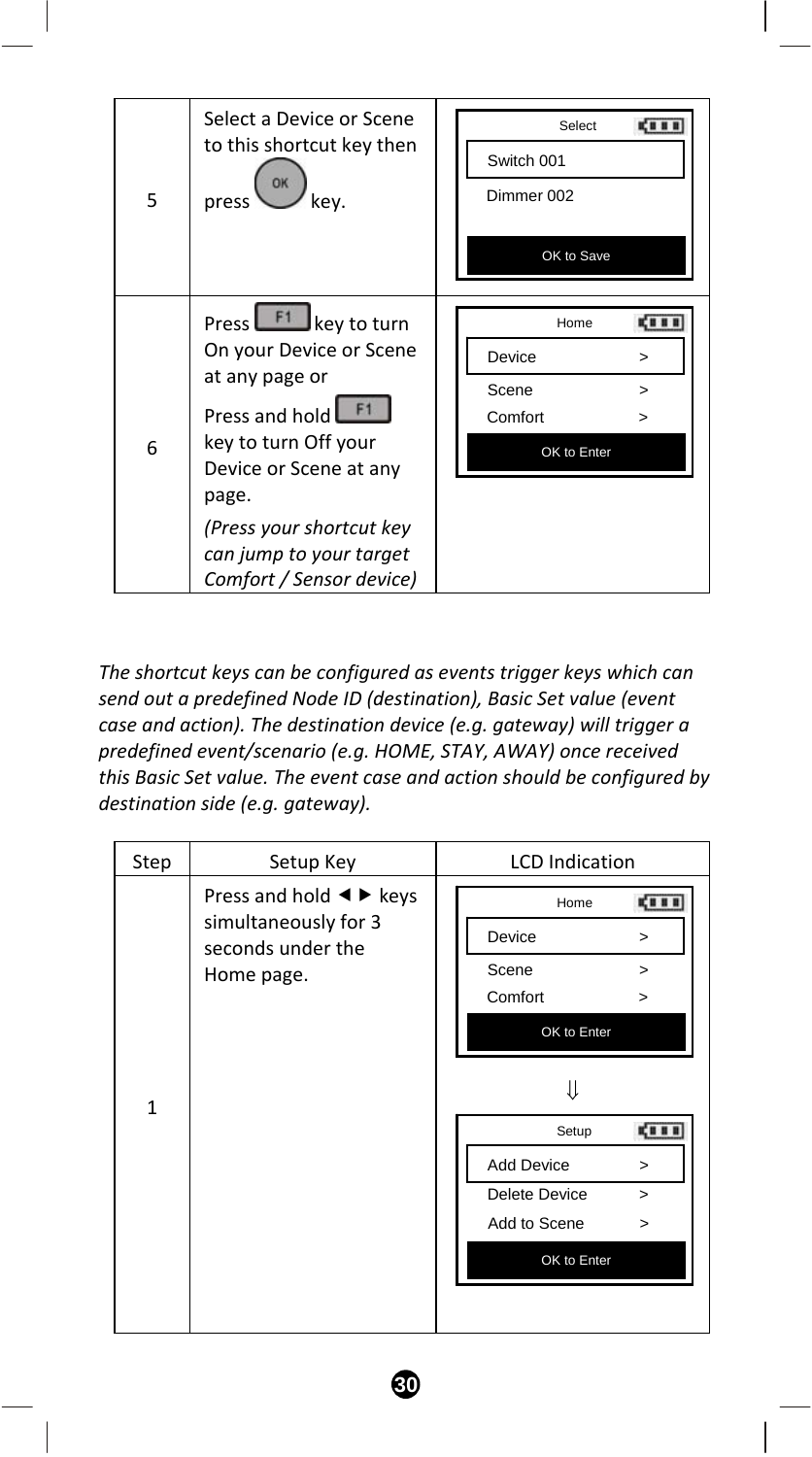| $\overline{2}$ | Select<br>"Shortcut key"<br>OK<br>and press<br>key.<br>Select your target<br>shortcut key by < ▶                                                                                                                                                     | <b>CITE</b><br>Setup<br>Comfort Config.<br>><br>Sensor Config.<br>><br><b>Shortcut Key</b><br>$\overline{ }$<br>OK to Enter<br><b>CILL</b><br>Shortcut Key                                               |
|----------------|------------------------------------------------------------------------------------------------------------------------------------------------------------------------------------------------------------------------------------------------------|----------------------------------------------------------------------------------------------------------------------------------------------------------------------------------------------------------|
| 3              | keys (e.g. F1) then press<br>OK<br>key.                                                                                                                                                                                                              | F2<br>F1<br>F <sub>3</sub><br>Select Hard Key<br>Þ<br>c                                                                                                                                                  |
| 4              | "Trigger Event"<br>Select<br>OK<br>and press<br>key.                                                                                                                                                                                                 | <b>CITE</b><br>Select<br>Device<br>><br>Scene<br>$\geq$<br>Comfort<br>$\geq$<br>OK to Enter<br>⇓<br>5000<br>Select<br>Sensor<br>$\geq$<br>All Off<br><b>Trigger Event</b><br>$\mathbf{I}$<br>OK to Enter |
| 5              | Input the destination<br>Node ID (normally,<br>primary controller is<br>001) by using ▲ vkeys<br>to change your number<br>and $\blacktriangleleft$ $\blacktriangleright$ keys to select<br>number position.<br>Press<br>key to save<br>the settings. | Select<br><b>CILE</b><br>Node ID (1-232)<br>001<br>OK to Save                                                                                                                                            |
|                | ❹                                                                                                                                                                                                                                                    |                                                                                                                                                                                                          |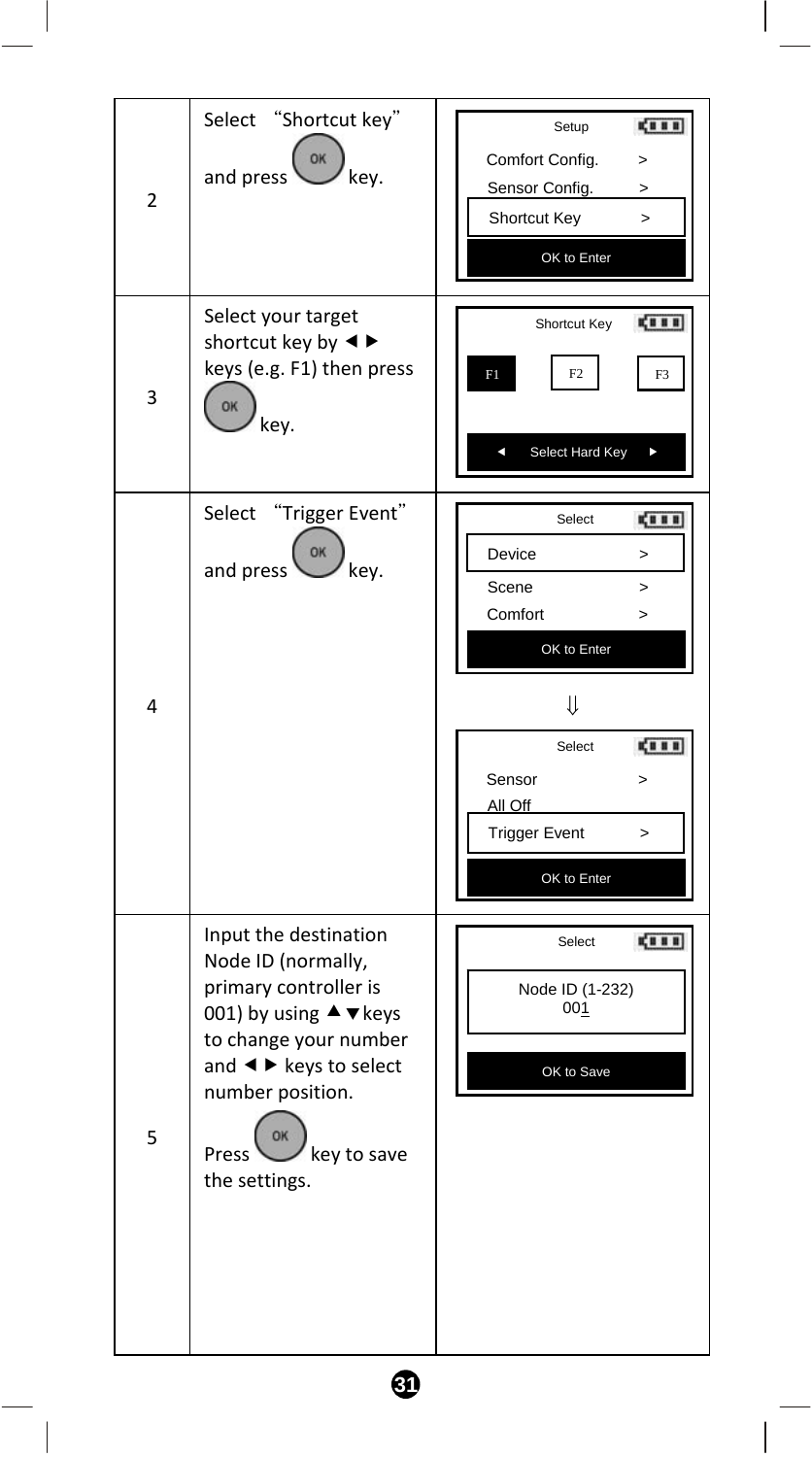| 6 | Use $\blacktriangle$ $\blacktriangledown$ keys to change<br>your Basic Set value and<br>$\blacktriangleleft$ $\blacktriangleright$ keys to select<br>number position, press<br>to save the<br>setting. | Set Value<br>Set Value<br>$(0-255)$<br>000<br>OK to Save |
|---|--------------------------------------------------------------------------------------------------------------------------------------------------------------------------------------------------------|----------------------------------------------------------|
|   | (Basic Set value from<br>$0$ to 255)                                                                                                                                                                   |                                                          |
|   | Press <b>LET</b> key to send                                                                                                                                                                           | KI I I<br>Home                                           |
| 8 | out predefined Basic Set                                                                                                                                                                               | Device<br>>                                              |
|   | value to your<br>destination device (e.g.                                                                                                                                                              | Scene<br>$\geq$                                          |
|   | gateway) and trigger the                                                                                                                                                                               | Comfort<br>>                                             |
|   | event.                                                                                                                                                                                                 | OK to Enter                                              |
|   | Repeat the above steps                                                                                                                                                                                 |                                                          |
|   | to setup F2 and F3 key.                                                                                                                                                                                |                                                          |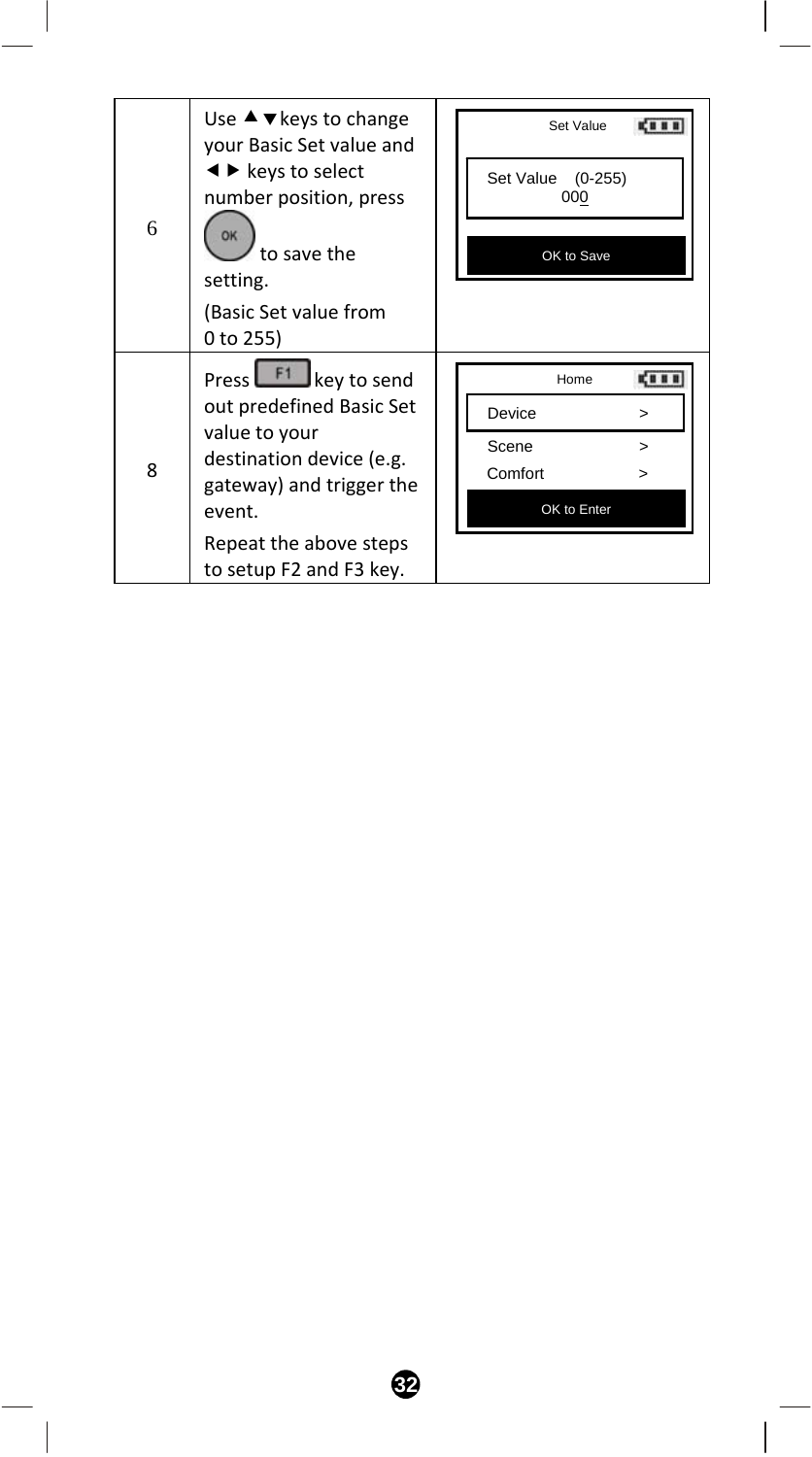## *Z‐Wave Advanced Setup*

#### *Configure Association*

(Assign Association for Two Devices)

The ZRC‐100 can be used to assign one device to automatically interact directly with another device.

For example you can assign a door sensor (primary node) to turn on the light switch (secondary node) when the door is opened.

Step Setup Key | LCD Indication Press and hold  $\blacktriangleleft$   $\blacktriangleright$  keys Home **CITE** simultaneously for 3 Device > seconds under the Scene > Home page. Comfort > OK to Enter 1 ⇓ Setup **CITE** Add Device > Delete Device > Add to Scene  $\rightarrow$ OK to Enter Select "Advanced Setup **COLD** OK Advanced Setup > Setup" and press System Settings > 2 key. About > OK to Enter Select "Config. Advanced Setup **CITE** OK Config. Assoc. > Assoc." and press Configuration >key. Reset to Default > 3 OK to Enter

**33** 

#### Adding Device/End‐point to an Association Group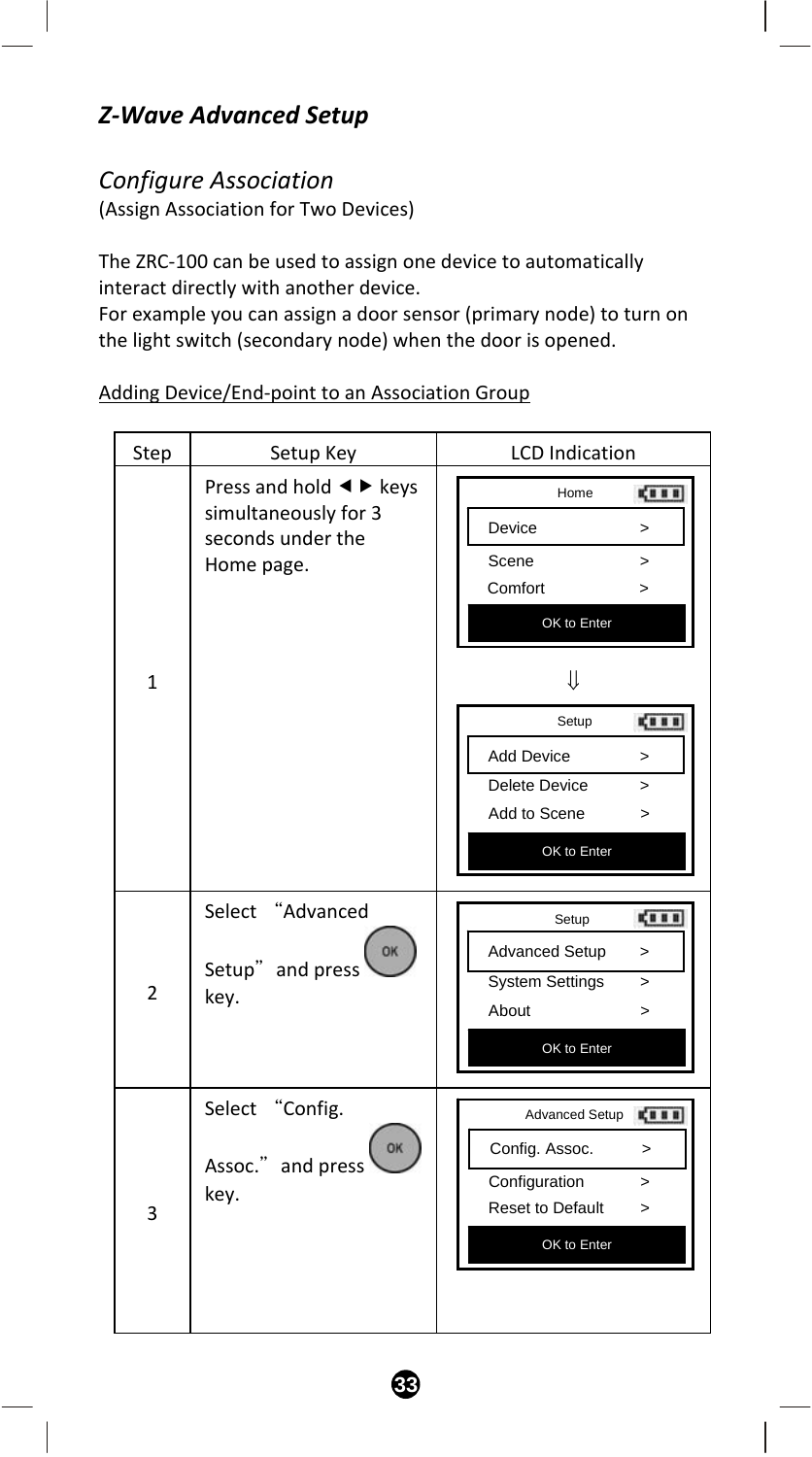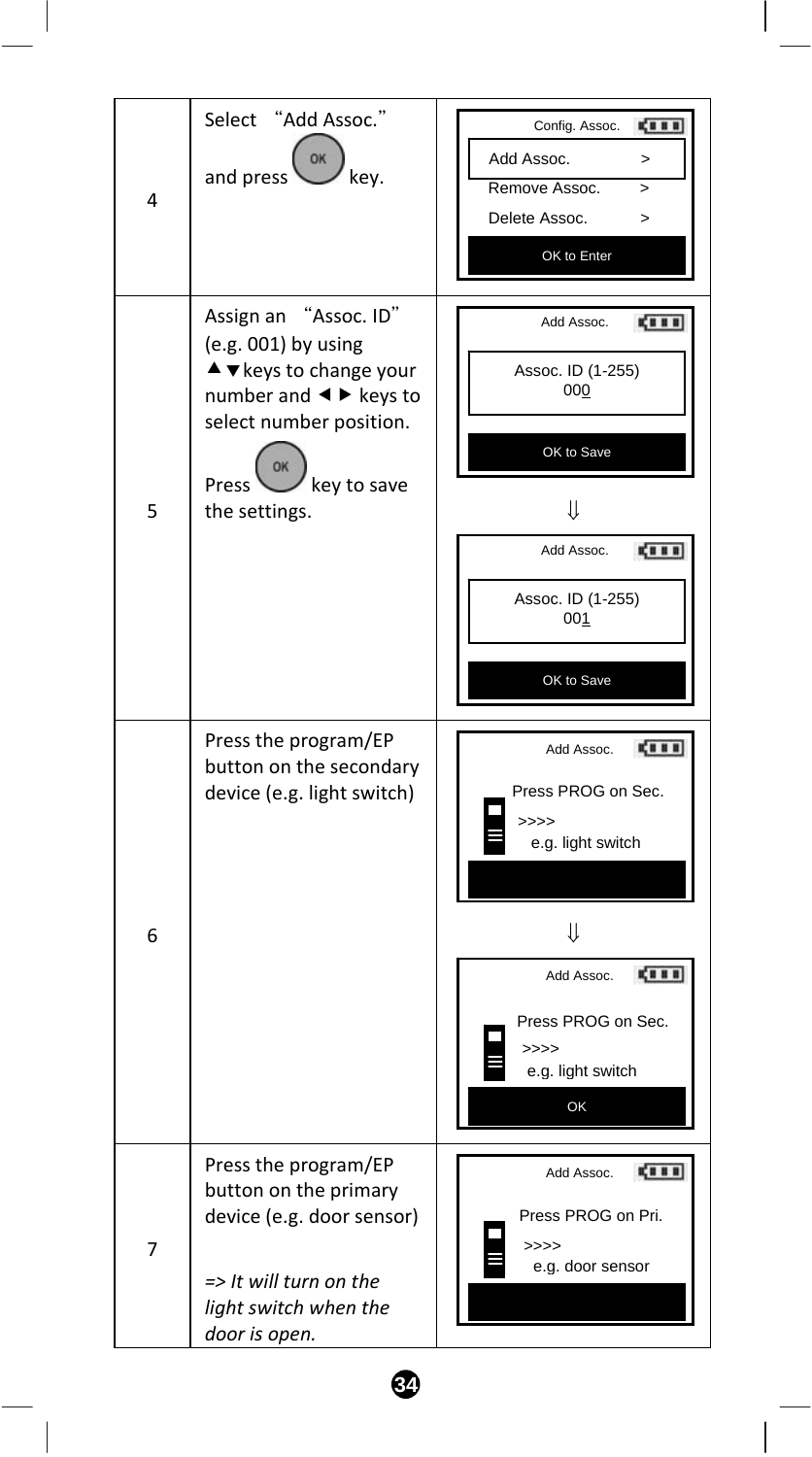

*Note 1: Your target device must be included in the network before this setup procedure, please refer to [Adding Device to the Network] section.* 

| Step           | Setup Key                                                                                                                 | <b>LCD</b> Indication                                                                                                                                                                                              |
|----------------|---------------------------------------------------------------------------------------------------------------------------|--------------------------------------------------------------------------------------------------------------------------------------------------------------------------------------------------------------------|
| $\mathbf{1}$   | Press and hold $\blacktriangleleft$ $\blacktriangleright$ keys<br>simultaneously for 3<br>seconds under the<br>Home page. | <b>CILL</b><br>Home<br>Device<br>$\geq$<br>Scene<br>$\geq$<br>Comfort<br>$\geq$<br>OK to Enter<br>⇓<br>gi i i<br>Setup<br>Add Device<br>$\geq$<br>Delete Device<br>$\geq$<br>Add to Scene<br>$\geq$<br>OK to Enter |
| $\overline{2}$ | Select "Advanced<br>OK<br>Setup" and press<br>key.                                                                        | ga a a<br>Setup<br>Advanced Setup<br>$\geq$<br><b>System Settings</b><br>$\geq$<br>About<br>$\geq$<br>OK to Enter                                                                                                  |

#### Removing Device/End‐point from an Association Group

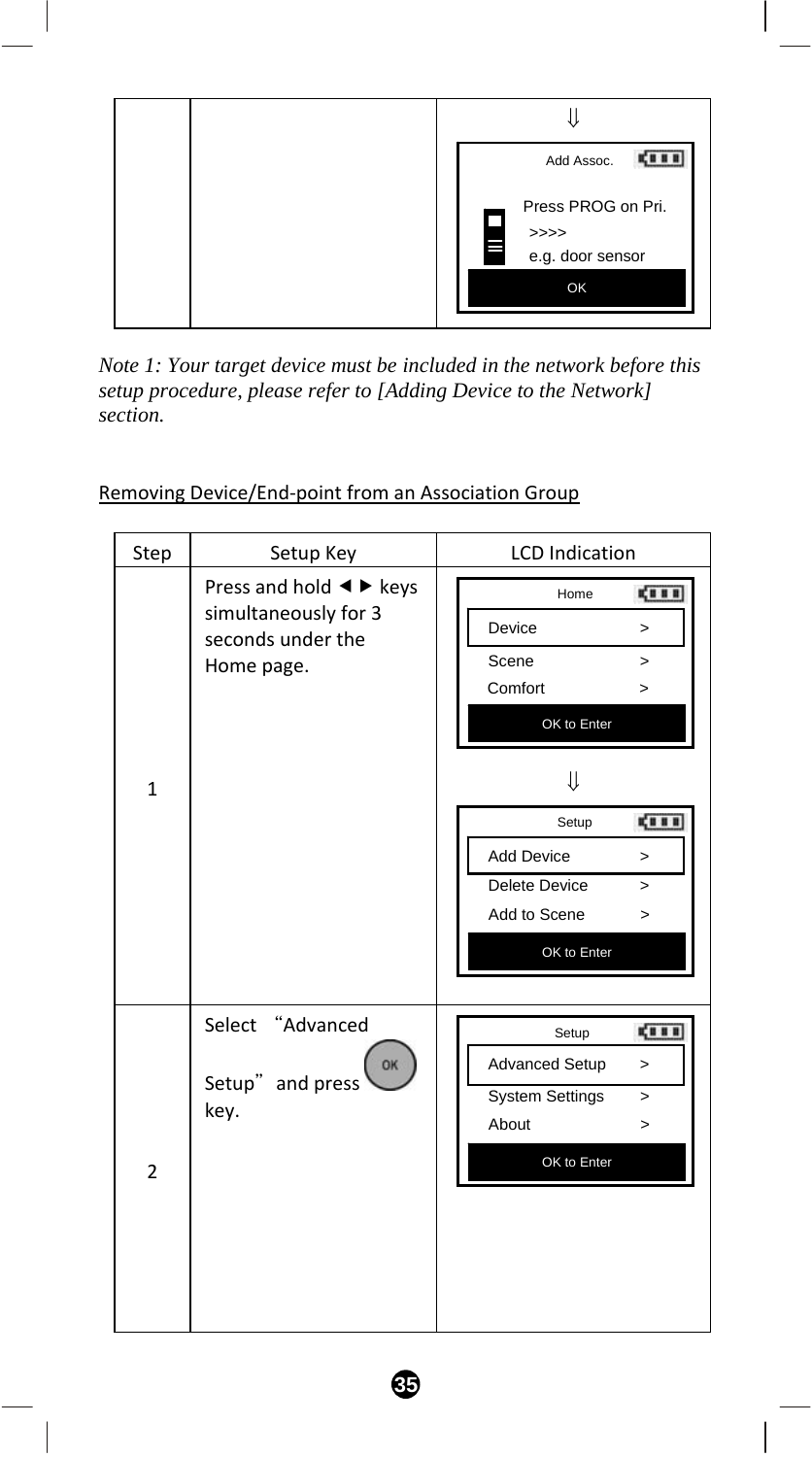| 3<br>4 | Select "Config.<br>OK<br>Assoc." and press<br>key.<br>"Remove<br>Select<br>OK<br>Assoc." and press<br>key.                                                                                                      | Advanced Setup<br>5111<br>Config. Assoc.<br>$\mathbf{r}$<br>Configuration<br>><br>Reset to Default<br>><br>OK to Enter<br><b>CITE</b><br>Config. Assoc.<br>Add Assoc.<br>><br>Remove Assoc.<br>$\geq$<br>Delete Assoc.<br>><br>OK to Enter |
|--------|-----------------------------------------------------------------------------------------------------------------------------------------------------------------------------------------------------------------|--------------------------------------------------------------------------------------------------------------------------------------------------------------------------------------------------------------------------------------------|
| 5      | Select an "Assoc. ID"<br>$(e.g. 001)$ by using<br>$\blacktriangle$ $\blacktriangledown$ keys to change your<br>number and < ► keys to<br>select number position.<br>OK<br>key to save<br>Press<br>the settings. | Remove Assoc. LEIL<br>Assoc. ID (1-255)<br>000<br>OK to Save<br>⇓<br>Remove Assoc. <b>KILL</b><br>Assoc. ID (1-255)<br>001<br>OK to Save                                                                                                   |
| 6      | Press the program/EP<br>button on the secondary<br>device (e.g. light switch)                                                                                                                                   | Remove Assoc. L'ILL<br>Press PROG on Sec.<br>$\gg >>$<br>e.g. light switch<br>IJ<br>Remove Assoc. <b>IN III</b><br>Press PROG on Sec.<br>>>>><br>e.g. light switch<br>OK                                                                   |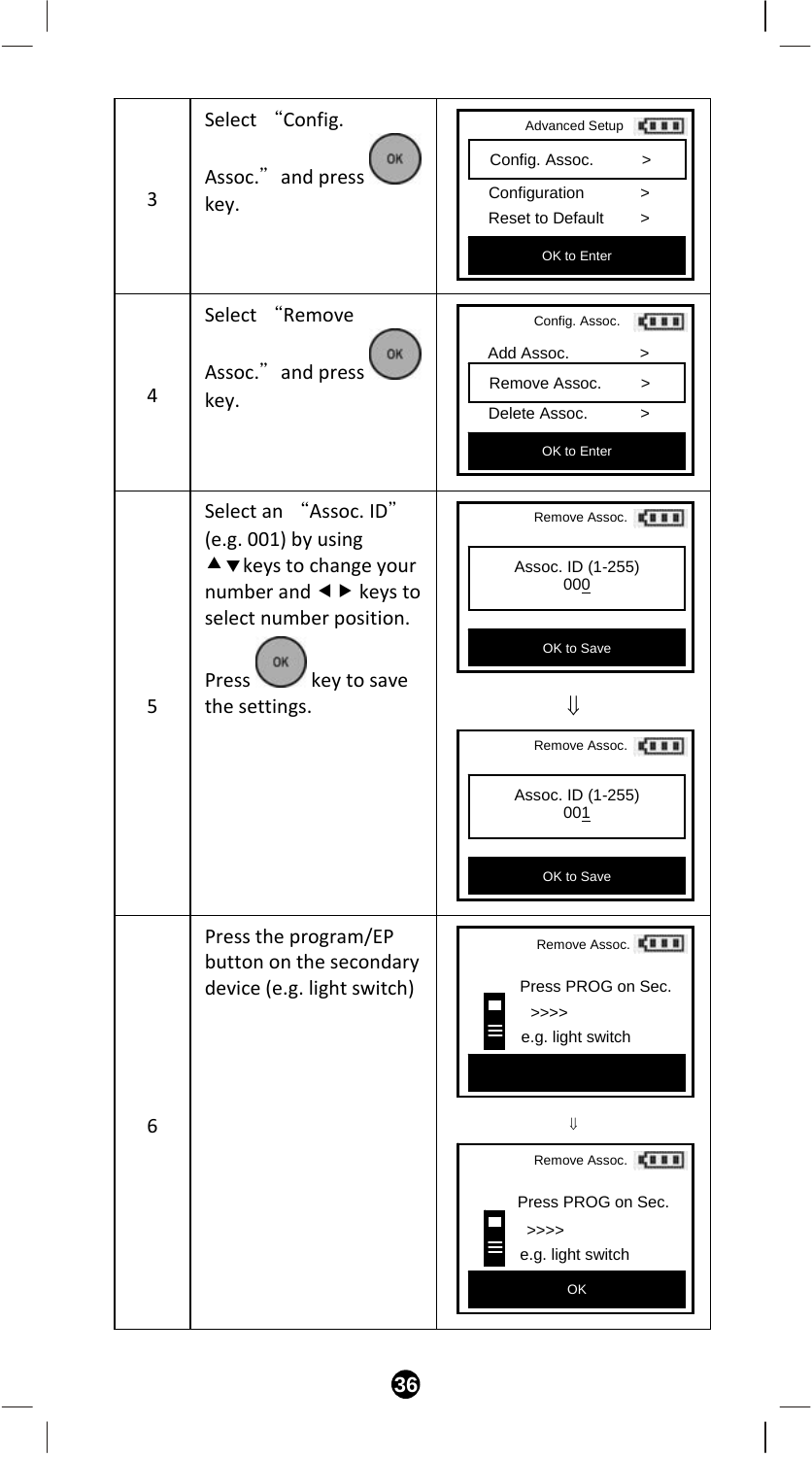

*Note 1: This process will only remove the target device/EP from its assigned association group but will not exclude it from the network.* 

#### Deleting an Association Group

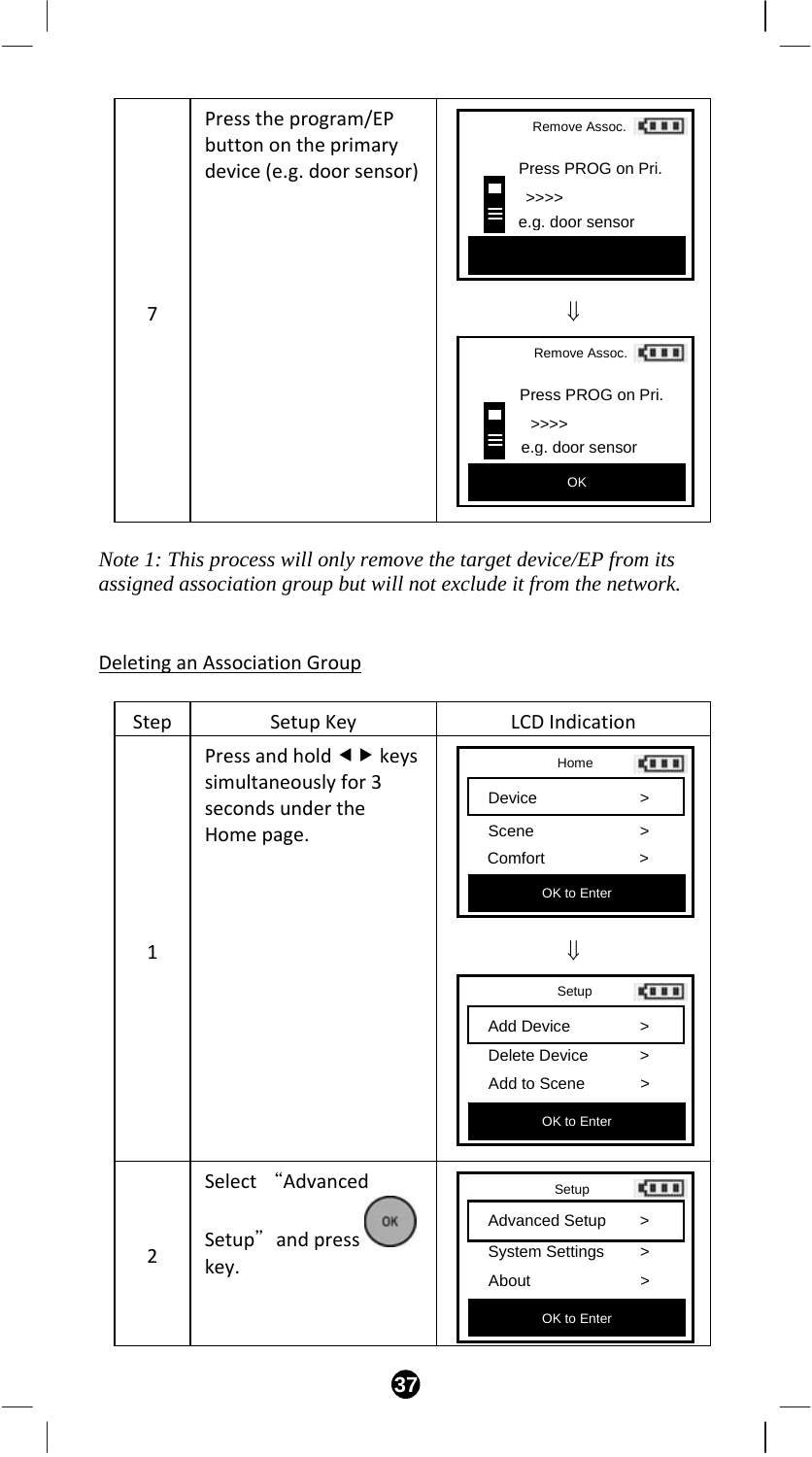| 3<br>4 | Select "Config.<br>OK<br>Assoc." and press<br>key.<br>"Delete Assoc."<br>Select<br>OK<br>and press<br>key.                                                                                                         | Advanced Setup<br><b>CITE</b><br>Config. Assoc.<br>><br>Configuration<br>$\geq$<br>Reset to Default<br>$\mathbf{r}$<br>OK to Enter<br>Config. Assoc.<br><b>CITE</b><br>Add Assoc.<br>><br>Remove Assoc.<br>><br>Delete Assoc.<br>><br>OK to Enter |
|--------|--------------------------------------------------------------------------------------------------------------------------------------------------------------------------------------------------------------------|---------------------------------------------------------------------------------------------------------------------------------------------------------------------------------------------------------------------------------------------------|
| 5      | "Assoc. ID"<br>Select an<br>$(e.g. 001)$ by using<br>$\blacktriangle$ $\blacktriangledown$ keys to change your<br>number and < ► keys to<br>select number position.<br>OK<br>Press<br>key to save<br>the settings. | <b>CERE</b><br>Delete Assoc.<br>Assoc. ID (1-255)<br>000<br>OK to Save<br>⇓<br>Delete Assoc.<br><b>COLD</b><br>Assoc. ID (1-255)<br>001<br>OK to Save                                                                                             |
| 6      | Press the program/EP<br>button on the primary<br>device (e.g. door sensor)                                                                                                                                         | Delete Assoc. [ I I I I<br>Press PROG on Pri.<br>>>><br>e.g. door sensor<br>₩<br><b>CILL</b><br>Delete Assoc.<br>Press PROG on Pri.<br>>>>><br>e.g. door sensor<br>OK                                                                             |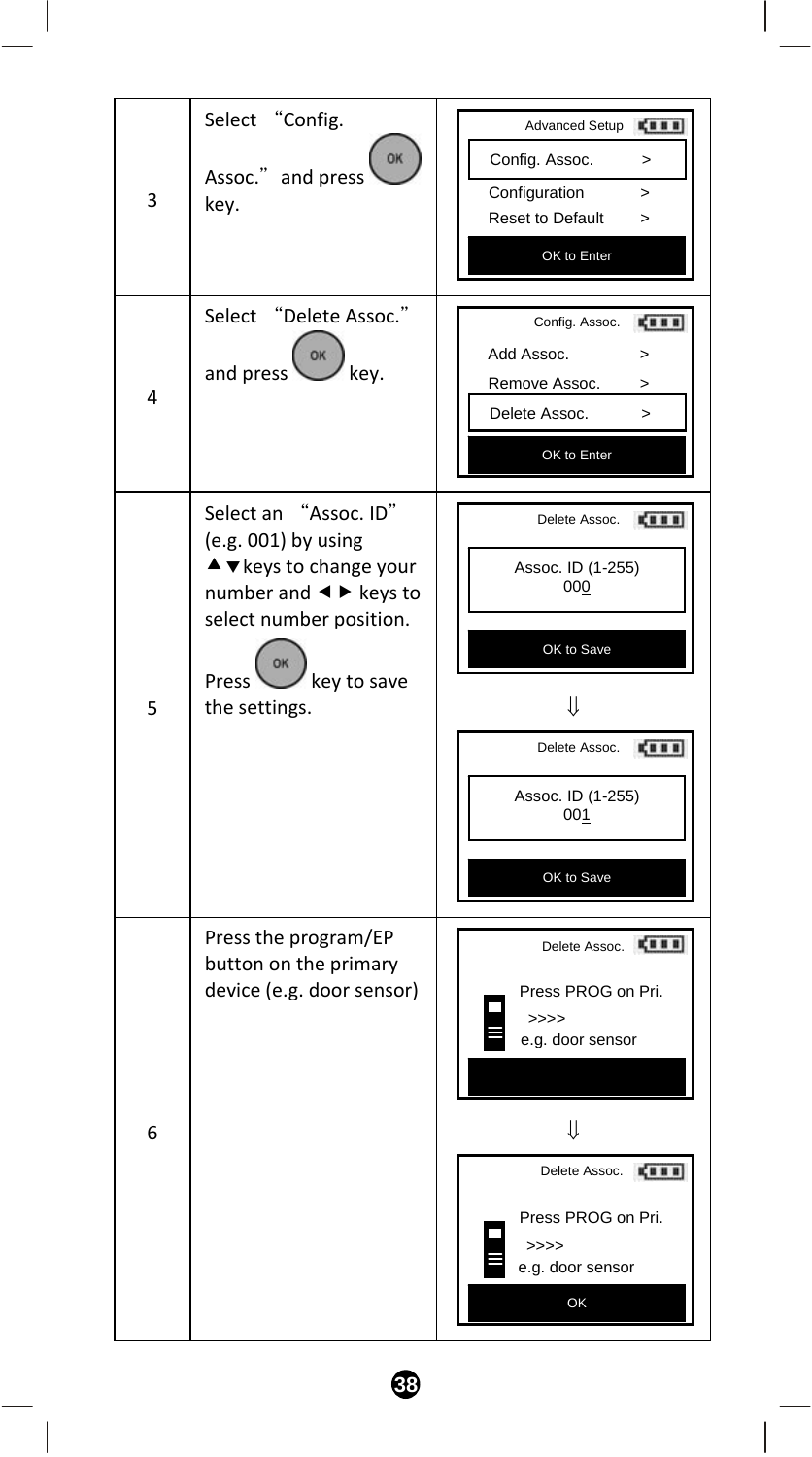*Note 1: This process will only remove the group devices/EPs from its assigned association group but will not exclude it from the network.* 

## *Change Device Configuration*

This function is used to modify the parameter of the Z‐Wave device via the configuration command class.

Look up the Parameter No. and Parameter Value of the target device from the device user manual before you start the below process.

| Step           | Setup Key                                                                                                                 | <b>LCD</b> Indication                                                                                                                                                                                                |
|----------------|---------------------------------------------------------------------------------------------------------------------------|----------------------------------------------------------------------------------------------------------------------------------------------------------------------------------------------------------------------|
| $\mathbf{1}$   | Press and hold $\blacktriangleleft$ $\blacktriangleright$ keys<br>simultaneously for 3<br>seconds under the<br>Home page. | gi i i<br>Home<br>Device<br>$\geq$<br>Scene<br>$\geq$<br>Comfort<br>$\geq$<br>OK to Enter<br>⇓<br>gi i i<br>Setup<br><b>Add Device</b><br>$\geq$<br>Delete Device<br>$\geq$<br>Add to Scene<br>$\geq$<br>OK to Enter |
| $\overline{2}$ | Select "Advanced<br>OK<br>Setup" and press<br>key.                                                                        | gi i i<br>Setup<br>Advanced Setup<br>$\geq$<br><b>System Settings</b><br>$\geq$<br>About<br>$\geq$<br>OK to Enter                                                                                                    |
| 3              | Select<br>"Configuration" and<br>OK<br>key.<br>press                                                                      | ga a a<br>Advanced Setup<br>Config. Assoc.<br>><br>Configuration<br>$\geq$<br>Reset to Default<br>$\geq$<br>OK to Enter                                                                                              |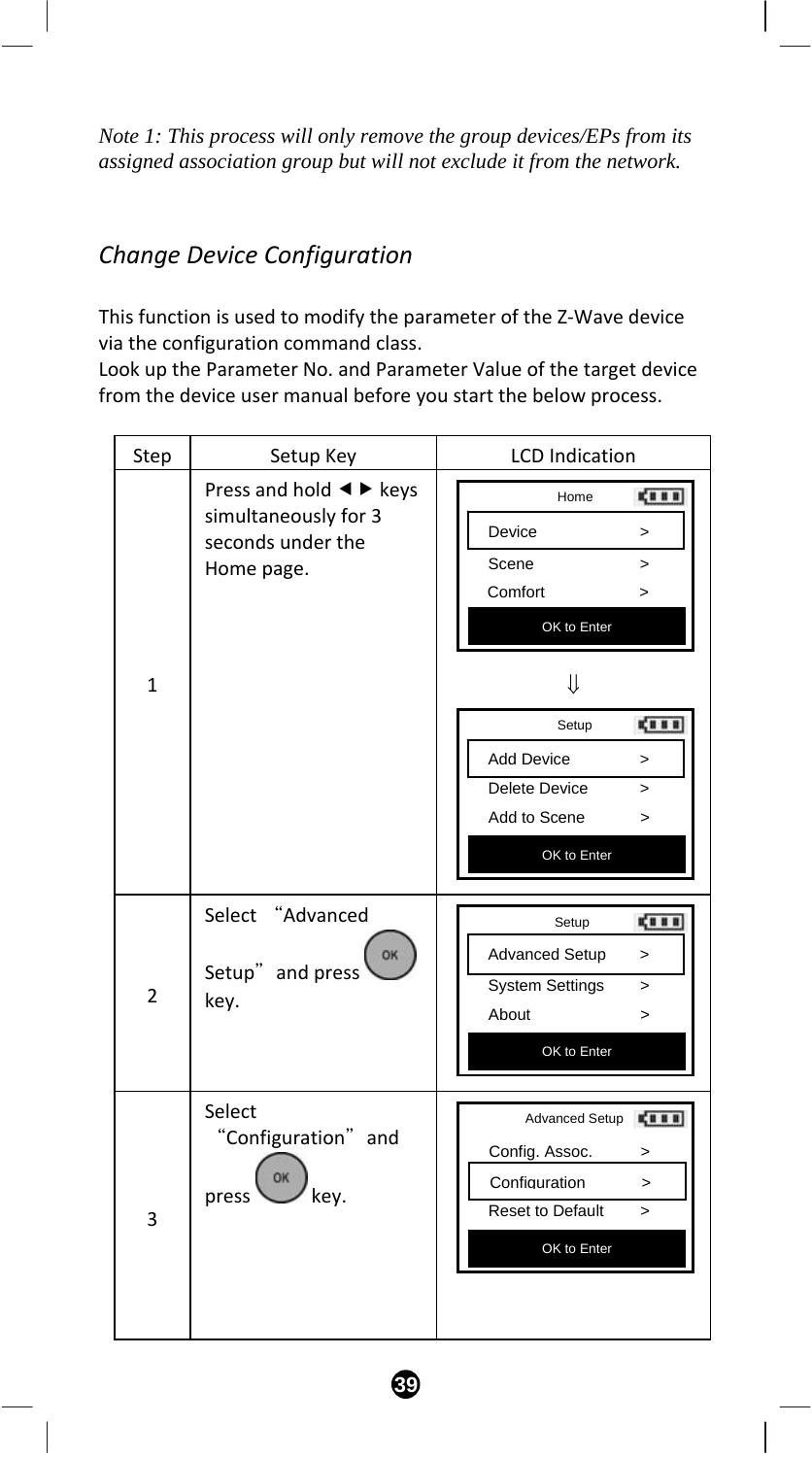| 4 | Use $\blacktriangle$ $\blacktriangledown$ keys to change<br>your parameter number<br>and $\blacktriangleleft$ $\blacktriangleright$ keys to select<br>number position, press<br>OK<br>to save the<br>setting.                                                                             | <b>CIII</b><br>Configuration<br>Parameter No (0-255)<br>000<br>OK to Save                                                           |
|---|-------------------------------------------------------------------------------------------------------------------------------------------------------------------------------------------------------------------------------------------------------------------------------------------|-------------------------------------------------------------------------------------------------------------------------------------|
| 5 | Use $\blacktriangle$ $\blacktriangledown$ keys to change<br>your parameter value<br>and $\blacktriangleleft$ $\blacktriangleright$ keys to select<br>number position, press<br>OK<br>to save the<br>setting.<br>(Parameter value from -<br>2147483648 to<br>+2147483647 (32bits<br>value) | ga a a<br>Configuration<br>Parameter Value<br>+0000000000<br>OK to Save                                                             |
| 6 | Press the program<br>button on the target<br>device.                                                                                                                                                                                                                                      | ga a a<br>Configuration<br>Press PROG on target<br>>>>><br>J.<br><b>CILL</b><br>Configuration<br>Press PROG on target<br>>>>><br>OK |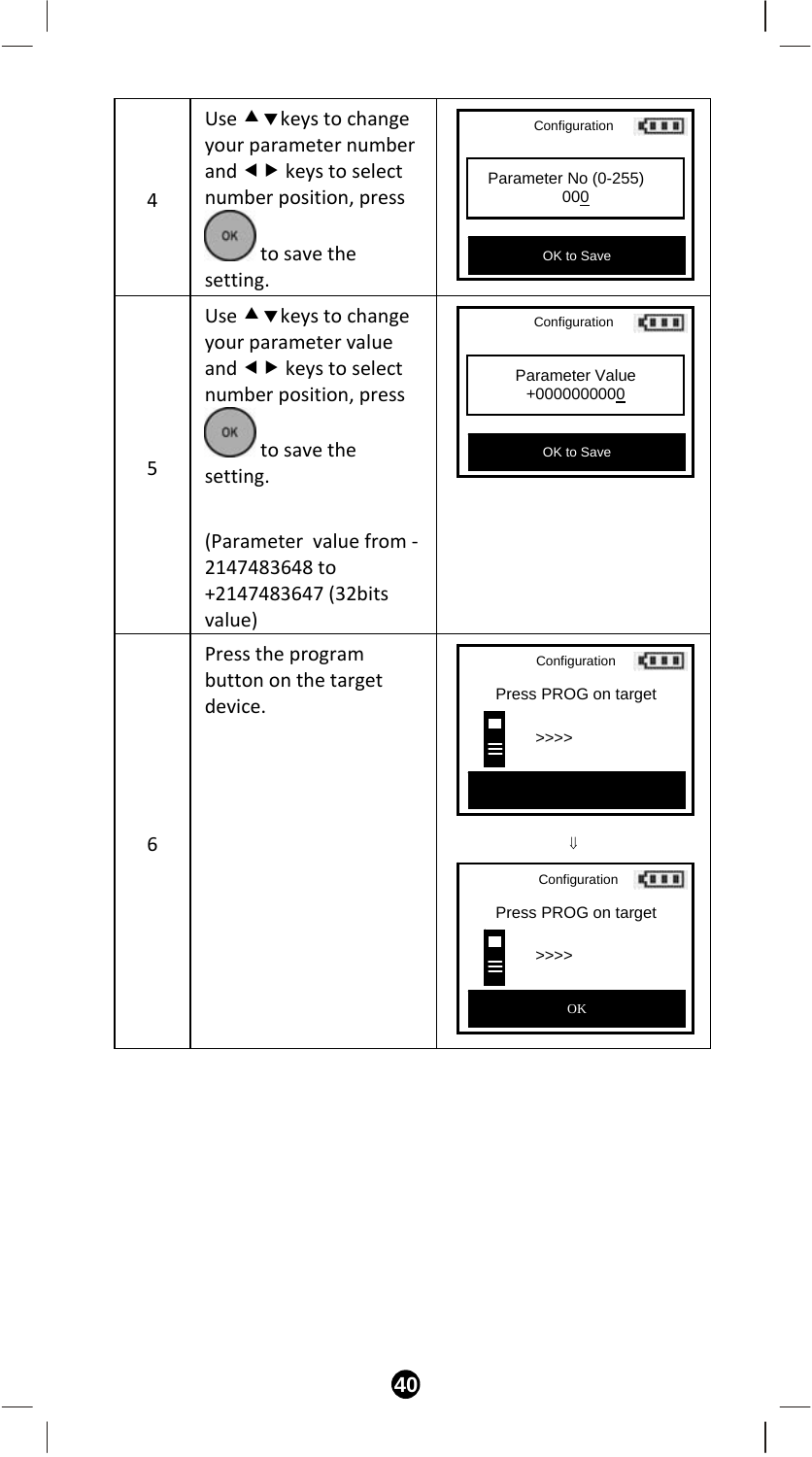## *Resetting Your Network*

You can reset your ZRC‐100 to clear all Z‐Wave network and device information by the following steps:

| Step           | Setup Key                                                                                                                   | <b>LCD</b> Indication                                                                                                                                                                                                                      |
|----------------|-----------------------------------------------------------------------------------------------------------------------------|--------------------------------------------------------------------------------------------------------------------------------------------------------------------------------------------------------------------------------------------|
| $\mathbf{1}$   | Press and hold $\blacktriangleleft$ $\blacktriangleright$ keys<br>simultaneously for 3<br>seconds under the<br>Home page.   | ga a a<br>Home<br>Device<br>$\mathbf{r}$<br>Scene<br>$\mathbf{r}$<br>Comfort<br>$\geq$<br>OK to Enter<br>⇓<br>Setup<br><b>COLD</b><br>Add Device<br>$\mathbf{r}$<br>Delete Device<br>$\mathbf{r}$<br>Add to Scene<br>$\geq$<br>OK to Enter |
| $\overline{2}$ | "Advanced<br>Select<br>OK<br>Setup" and press<br>key.                                                                       | <b>CERE</b><br>Setup<br><b>Advanced Setup</b><br>$\mathbf{r}$<br><b>System Settings</b><br>$\geq$<br>About<br>><br>OK to Enter                                                                                                             |
| 3              | Select "Reset to<br>OK<br>Default" and press<br>key.                                                                        | Advanced Setup<br><b>CILL</b><br>Config. Assoc.<br>$\, > \,$<br>Configuration<br>$\geq$<br><b>Reset to Default</b><br>$\mathbf{r}$<br>OK to Enter                                                                                          |
| 4              | Press ▶ key to confirm<br>to reset to factory<br>default or<br>Press ◀ key to cancel it<br>and go back to previous<br>page. | Reset to Default<br>511<br>All network and<br>device info, will<br>be lost!<br>$\triangleleft$ NO<br>Confirm?<br>YES ▶<br>⇓                                                                                                                |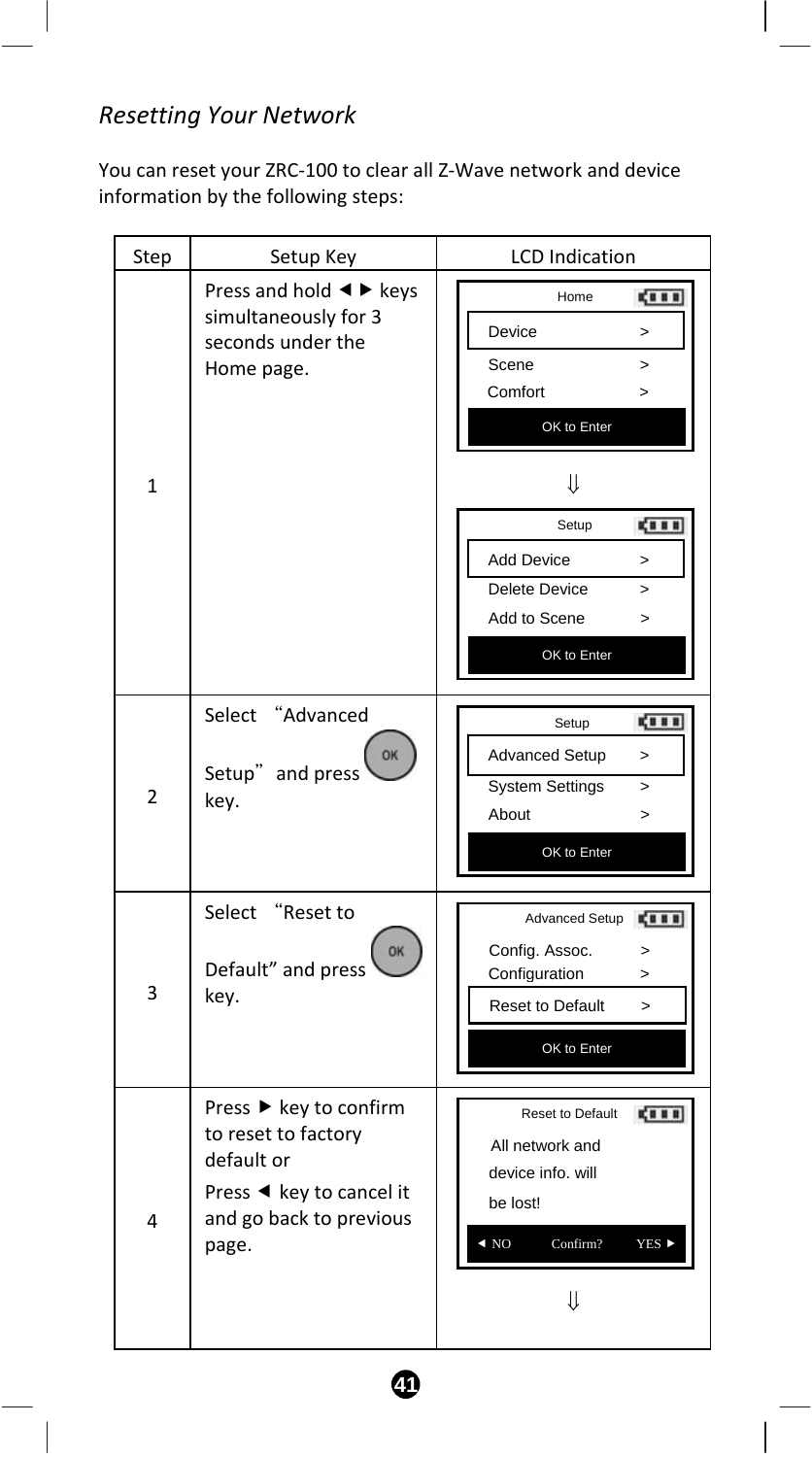

*Note: After reset the remote, each device should individually perform in the section on "Delete device from the network" and "Add device to the network".* 

## *System Settings*

| Step         | Setup Key                                                                                                                 | <b>LCD</b> Indication                                                                                       |
|--------------|---------------------------------------------------------------------------------------------------------------------------|-------------------------------------------------------------------------------------------------------------|
|              | Press and hold $\blacktriangleleft$ $\blacktriangleright$ keys<br>simultaneously for 3<br>seconds under the<br>Home page. | <b>CERE</b><br>Home<br>Device<br>><br>Scene<br>><br>Comfort<br>><br>OK to Enter                             |
| $\mathbf{1}$ |                                                                                                                           | ₩<br>ga a a<br>Setup<br>Add Device<br>$\geq$<br>Delete Device<br>$\geq$<br>Add to Scene<br>><br>OK to Enter |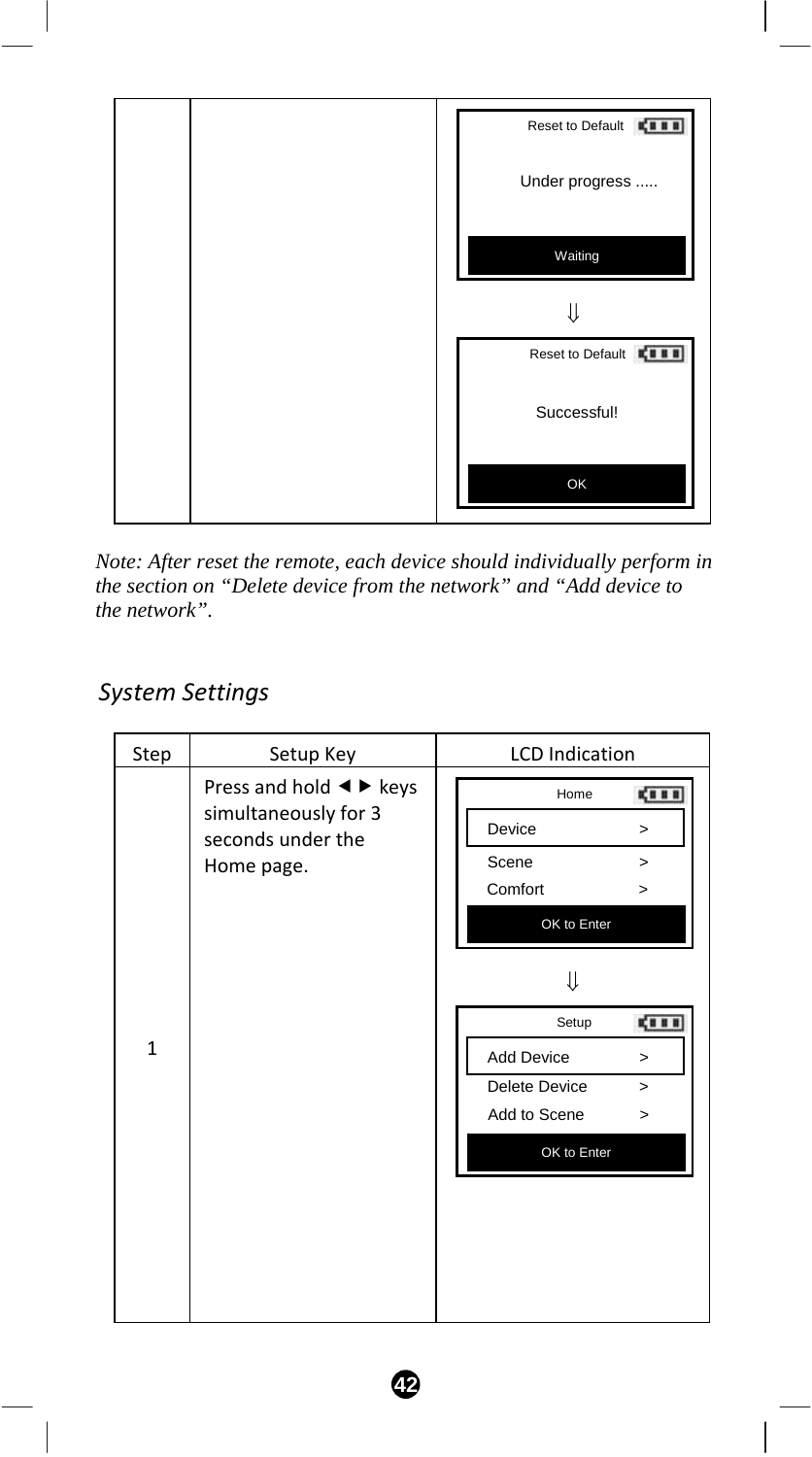| 2 | Select "System<br>Settings" and press<br>OK<br>kev.                                                                | <b>CERE</b><br>Setup<br><b>Advanced Setup</b><br>><br><b>System Settings</b><br>><br>About<br>><br>OK to Enter       |
|---|--------------------------------------------------------------------------------------------------------------------|----------------------------------------------------------------------------------------------------------------------|
| 3 | Select "LCD<br>Contrast" and press<br>OK<br>kev.                                                                   | <b>System Settings</b><br><b>CERE</b><br><b>LCD Contrast</b><br><b>B.L. Brightness</b><br>Sleep Timer<br>OK to Enter |
| 4 | Press $\blacktriangleleft$ $\blacktriangleright$ keys to<br>adjust the LCD contrast.                               | 5111<br><b>LCD Contrast</b><br>50%<br>◀ Control ▶                                                                    |
| 5 | Press BACK key to save<br>and return to previous<br>page then select "B.L.<br>Brightness" and press<br>OK<br>key.  | <b>System Settings</b><br><b>COLD</b><br><b>LCD Contrast</b><br><b>B.L. Brightness</b><br>Sleep Timer<br>OK to Enter |
| 6 | Press $\blacktriangleleft$ $\blacktriangleright$ keys to<br>adjust the backlight<br>brightness.                    | B.L. Brightness LIII<br>50%<br>◀ Control                                                                             |
| 7 | Press   BACK key to save<br>and return to previous<br>page then select<br>"Sleep<br>OK<br>Timer" and press<br>key. | System Settings EIII<br><b>LCD Contrast</b><br><b>B.L. Brightness</b><br>Sleep Timer<br>OK to Enter                  |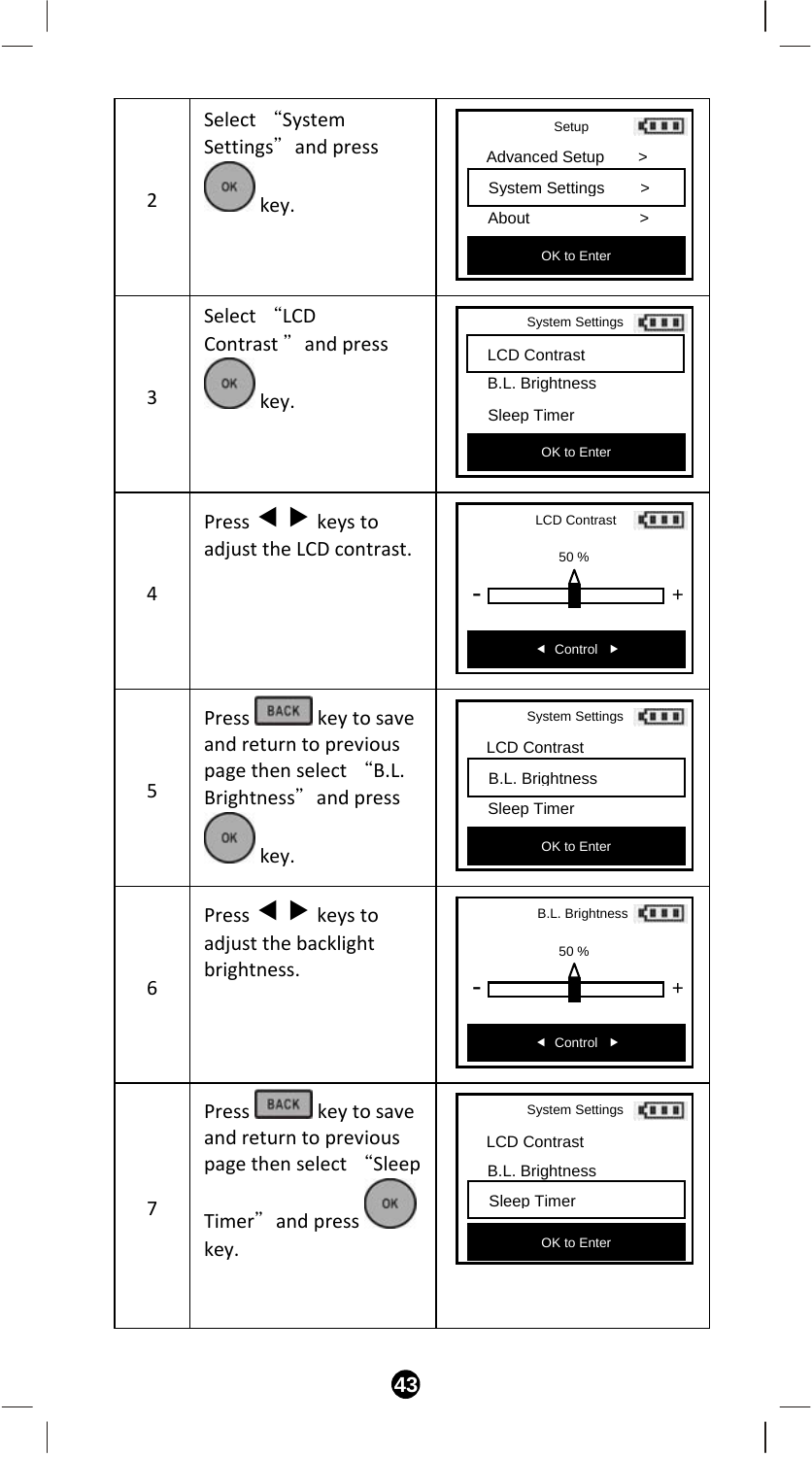

*Note 1: The batteries service life will be shortened if the sleep timer set to higher value.* 

# *About ZRC‐100*

| Step           | Setup Key                                                                                                                 | <b>LCD</b> Indication                                                                                                                                              |
|----------------|---------------------------------------------------------------------------------------------------------------------------|--------------------------------------------------------------------------------------------------------------------------------------------------------------------|
| $\mathbf{1}$   | Press and hold $\blacktriangleleft$ $\blacktriangleright$ keys<br>simultaneously for 3<br>seconds under the<br>Home page. | ga a a<br>Home<br>Device<br>$\geq$<br>Scene<br>$\geq$<br>Comfort<br>$\geq$<br>OK to Enter<br>₩                                                                     |
|                |                                                                                                                           | <b>CILL</b><br>Setup<br>Add Device<br>$\geq$<br>Delete Device<br>$\geq$<br>Add to Scene<br>$\geq$<br>OK to Enter                                                   |
| $\overline{2}$ | Select "About" and<br>OK<br>key. It will<br>press <sup>1</sup><br>show the firmware<br>version on the screen.             | <b>CERR</b><br>Setup<br><b>Advanced Setup</b><br>><br><b>System Settings</b><br>><br>About<br>$\geq$<br>OK to Enter<br>IJ<br>ga a a<br>About<br>Host FW Ver.: 1.58 |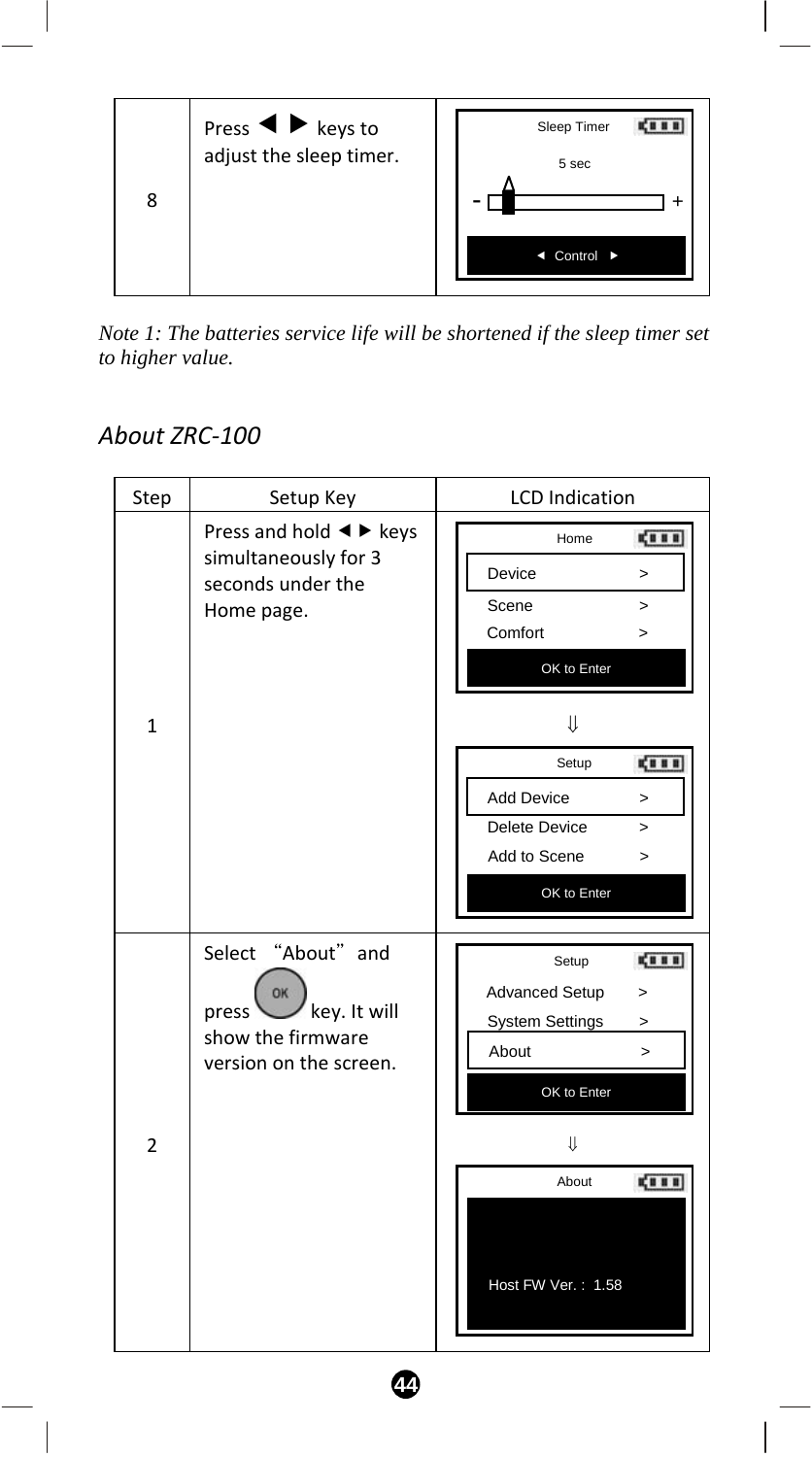## *Z‐Wave Network Setup*

#### *Learning Mode*

(Replicating All Network and Device Information from a Primary Controller to your ZRC‐100)

Your ZRC‐100 can:

- Copy the settings from another Z‐Wave controller.
- Be included into existing Z‐Wave network and act as a secondary remote controller or back to a new primary remote controller.
- Be excluded from the Z‐Wave network.

| Step           | Setup Key                                                                                                                                                                                                                                              | <b>LCD</b> Indication                                                                                                                                                                                                              |
|----------------|--------------------------------------------------------------------------------------------------------------------------------------------------------------------------------------------------------------------------------------------------------|------------------------------------------------------------------------------------------------------------------------------------------------------------------------------------------------------------------------------------|
| $\mathbf{1}$   | Place the two controllers<br>close to each other.                                                                                                                                                                                                      |                                                                                                                                                                                                                                    |
| $\overline{2}$ | Press and hold $\blacktriangle \blacktriangledown$ keys<br>simultaneously for 3<br>seconds under the<br>Home page.                                                                                                                                     | <b>CILL</b><br>Home<br>Device<br>$\geq$<br>Scene<br>><br>Comfort<br>$\geq$<br>OK to Enter<br>₩<br><b>CILL</b><br>Network Setup<br>Learning Mode<br>$\geq$<br><b>Scan Devices</b><br>$\geq$<br>Create Pri.<br>$\geq$<br>OK to Enter |
| 3              | Select "Learning<br><b>OK</b><br>Mode" and press<br>key.<br>Please make sure the<br>primary controller is<br>setup to send<br>information. (Refer to<br>the primary controller<br>user manual for more<br>information such as<br>"Network Inclusion" ) | <b>CILL</b><br>Network Setup<br>Learning Mode<br>$\geq$<br><b>Scan Devices</b><br>$\geq$<br>Create Pri.<br>><br>OK to Enter                                                                                                        |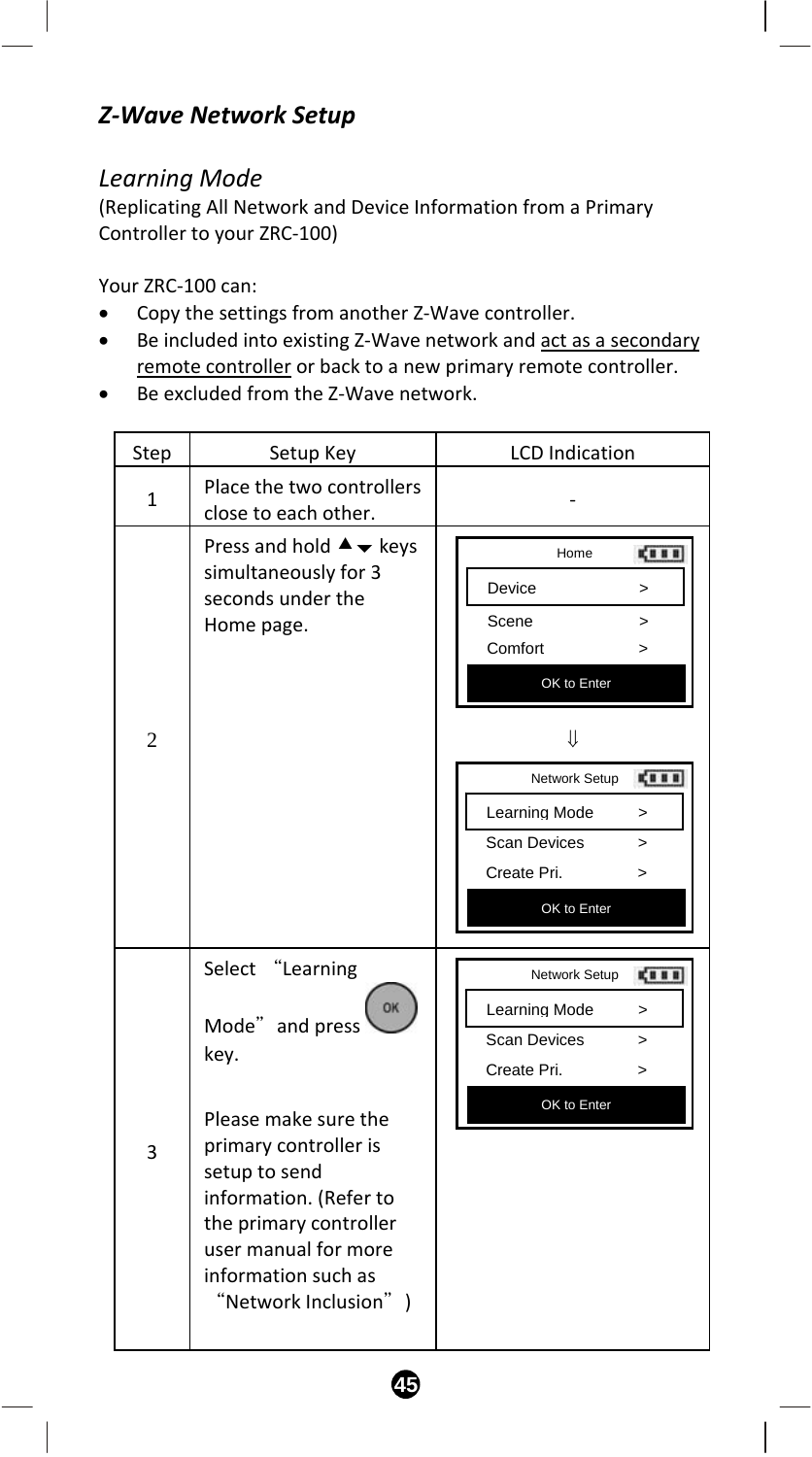

#### **CAUTION**

Scene Controller Configuration Command and Association Command

If scenes are copied to a secondary controller using the replication function, those scenes cannot be modified using the Scene Controller Configuration and Association Commands. If modifications are desired, it is recommended to delete all these scenes from the controller prior to using the two aforementioned commands.

### *Scan Devices from network*

In most cases, Z‐Wave gateway is the primary controller (control center), all Z‐Wave devices will be added / (inclusion) by the Z‐Wave gateway. Normally, it is need to click the PROG button of the Z‐Wave device to add into the network and one by one. The gateway will create a control page / section to Z‐Wave devices. User can control / monitor Z‐Wave devices under the control page.

ZRC‐100 can discover all existing Z‐Wave devices from the network and no need to click the PROG button one by one, discovered devices will be re‐assigned to their default categories (Devices, Comforts and Sensors), and names will be re‐assigned with default naming in ascending order which is implemented by the function of "Scan Devices".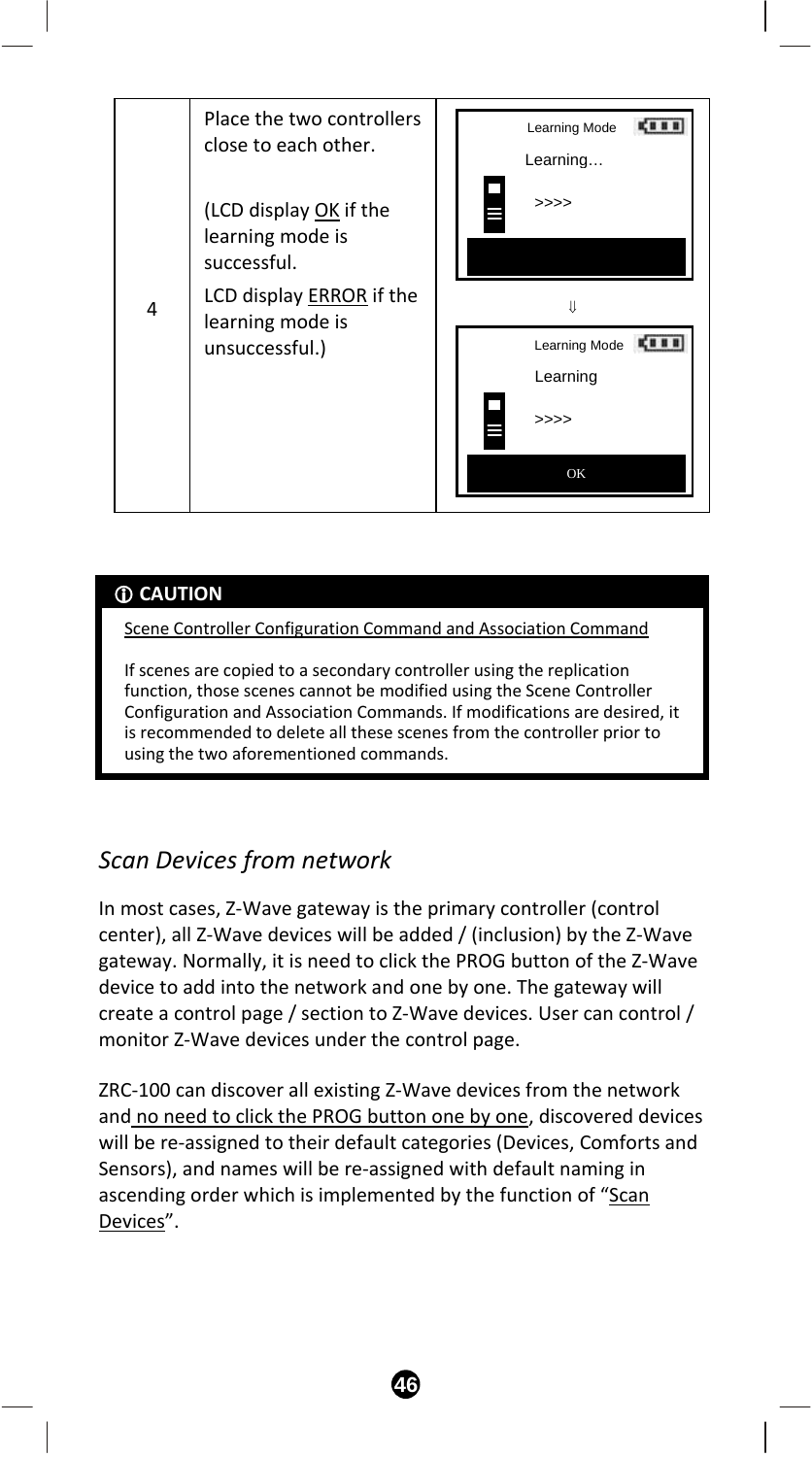To implement this function, your ZRC‐100 is needed to follow below steps:

- 1) Assume all Z‐Wave devices have been added by gateway.
- 2) ZRC-100 should act as a secondary controller (receive all network and device information from a primary controller), please refer to "Learning Mode" section in this manual. 3) Execute the "Scan Devices" function with below steps.
- Step Setup Key **Setup Key** LCD Indication Press and hold  $\blacktriangle \blacktriangledown$  keys Home **CITE** simultaneously for 3 Device > seconds under the Scene > Home page. Comfort > OK to Enter 1 ⇓ Network Setup **CITE** Learning Mode > Scan Devices > Create Pri<sup>1</sup> OK to Enter Select "Scan Devices" Network Setup **CILL** OK Learning Mode > and press  $\vee$  key. Scan Devices > 2 Create Pri. OK to Enter Press  $\blacktriangleright$  key to confirm Scan Devices **CITE** scan devices or press  $\triangleleft$ Caution! This action key to cancel it and go will erase all existing back to previous page. device names  $\triangleleft$  NO Confirm? YES  $\triangleright$ The remote will scan all devices from network, 3 discovered devices will ⇓ be re‐assigned to their Scan Devices **COLD** default categories (Devices, Comforts and This will take Sensors) names will be from several min re‐assigned in ascending to one hr! 1/5 order. The LCD will Waiting display OK and go back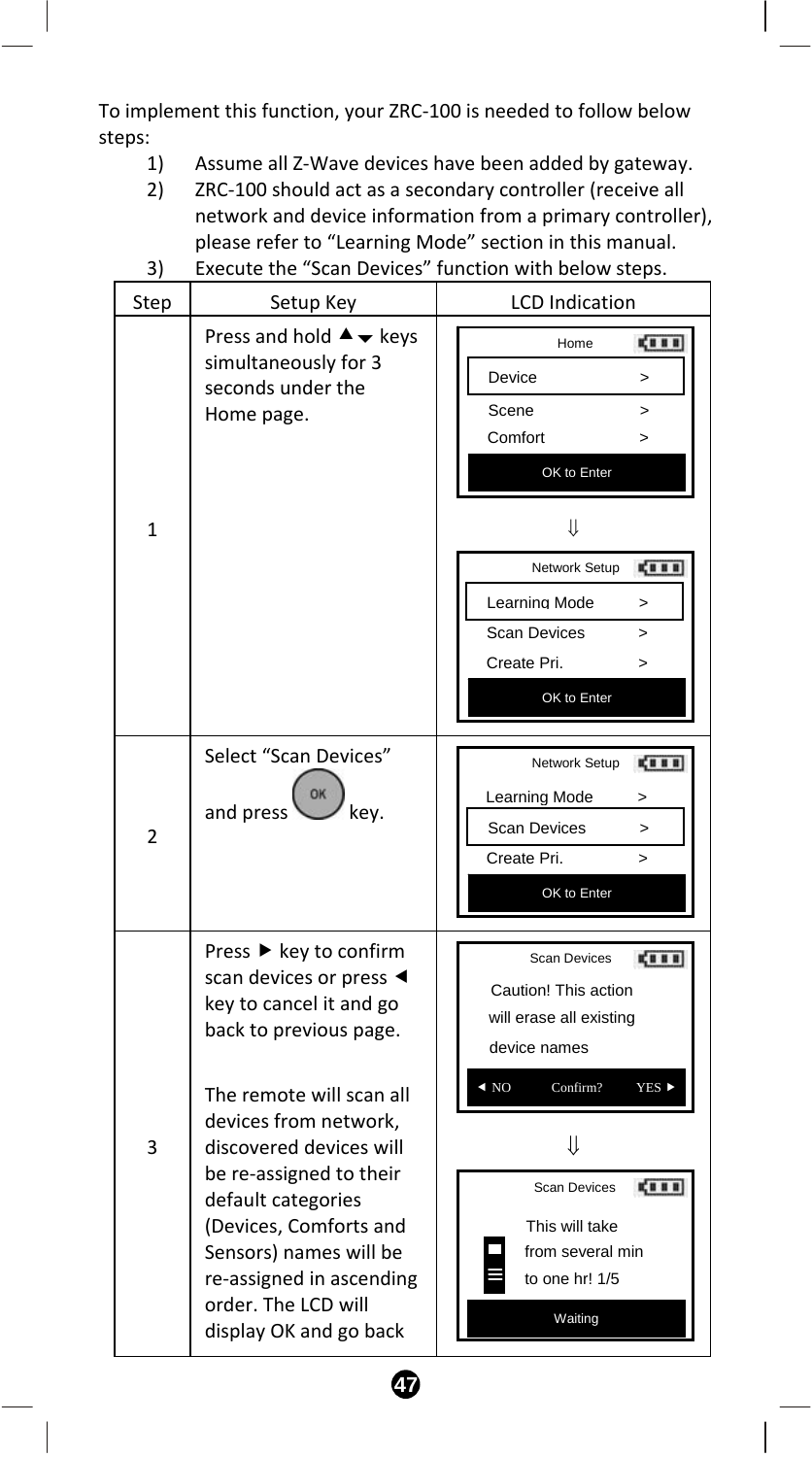

## *Create a Primary Controller*

(Transferring Only Network Information to a New Primary Controller)

You can just transfer network information to another remote so that it will act as a new primary remote and ZRC-100 will act as a secondary remote controller. This primary shift is done by following the steps below.

| Step           | Setup Key                                                                                                          | <b>LCD</b> Indication                                                                                                                                                                                      |
|----------------|--------------------------------------------------------------------------------------------------------------------|------------------------------------------------------------------------------------------------------------------------------------------------------------------------------------------------------------|
| $\mathbf{1}$   | Place the two controllers<br>close to each other.                                                                  |                                                                                                                                                                                                            |
| $\overline{2}$ | Press and hold $\blacktriangle \blacktriangledown$ keys<br>simultaneously for 3<br>seconds under the<br>Home page. | <b>CILL</b><br>Home<br>Device<br>><br>Scene<br>><br>Comfort<br>><br>OK to Enter<br>IJ<br><b>CILL</b><br>Network Setup<br>Learning Mode<br>><br><b>Scan Devices</b><br>><br>Create Pri.<br>><br>OK to Enter |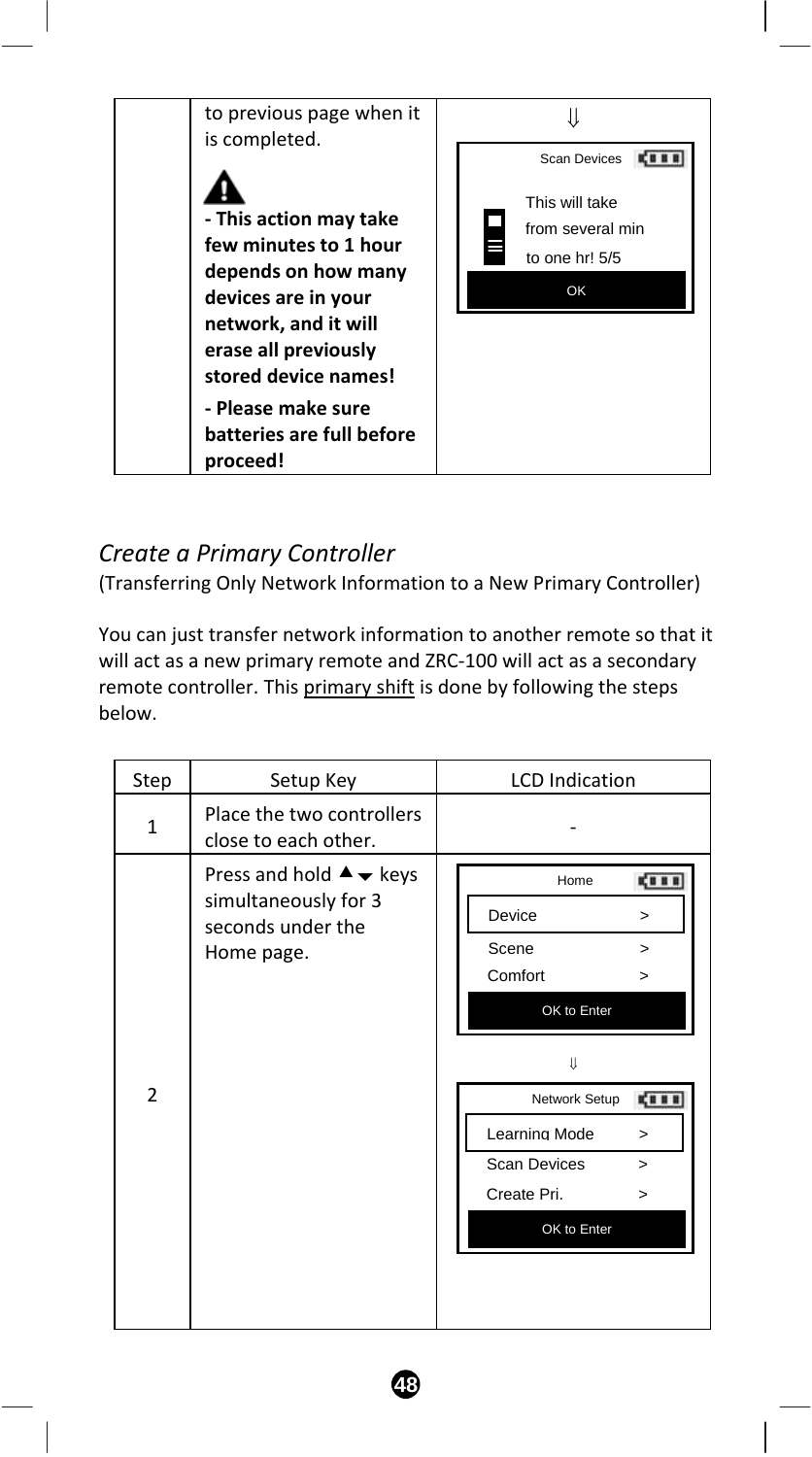| 3 | Select "Create Pri." then<br>OK<br>press<br>kev.                                                                                                                                                                                                                                                                                                                                                                                                                                                       | <b>CILL</b><br>Network Setup<br>Learning Mode<br>><br>Scan Devices<br>><br>Create Pri.<br>$\geq$<br>OK to Enter |
|---|--------------------------------------------------------------------------------------------------------------------------------------------------------------------------------------------------------------------------------------------------------------------------------------------------------------------------------------------------------------------------------------------------------------------------------------------------------------------------------------------------------|-----------------------------------------------------------------------------------------------------------------|
| 4 | Please make sure the<br>target primary controller<br>is setup to receive<br>information mode.<br>(e.g. target primary<br>controller should entry<br>the "Learning mode"<br>if this is a another ZRC-<br>100. Please refer to the<br>target controller user<br>manual for more<br>information)<br>=> Target primary<br>controller will act as a<br>primary controller after<br>this action.<br>=> Original ZRC-100<br>primary controller will<br>act as a secondary<br>controller after this<br>action. | Create Pri.<br>gi i i<br>Transferring<br>>>>><br>IJ<br>Create Pri.<br><b>CILL</b><br>Transferring<br>>>>><br>OK |

### *Create a Secondary Controller*

(Copying Network Information to a Secondary Controller)

You can add a secondary controller to your network and copy all of your primary controller's network information to the secondary controller by following the steps below.

| Step | Setup Key                                         | <b>LCD</b> Indication |
|------|---------------------------------------------------|-----------------------|
|      | Place the two controllers<br>close to each other. |                       |
|      |                                                   |                       |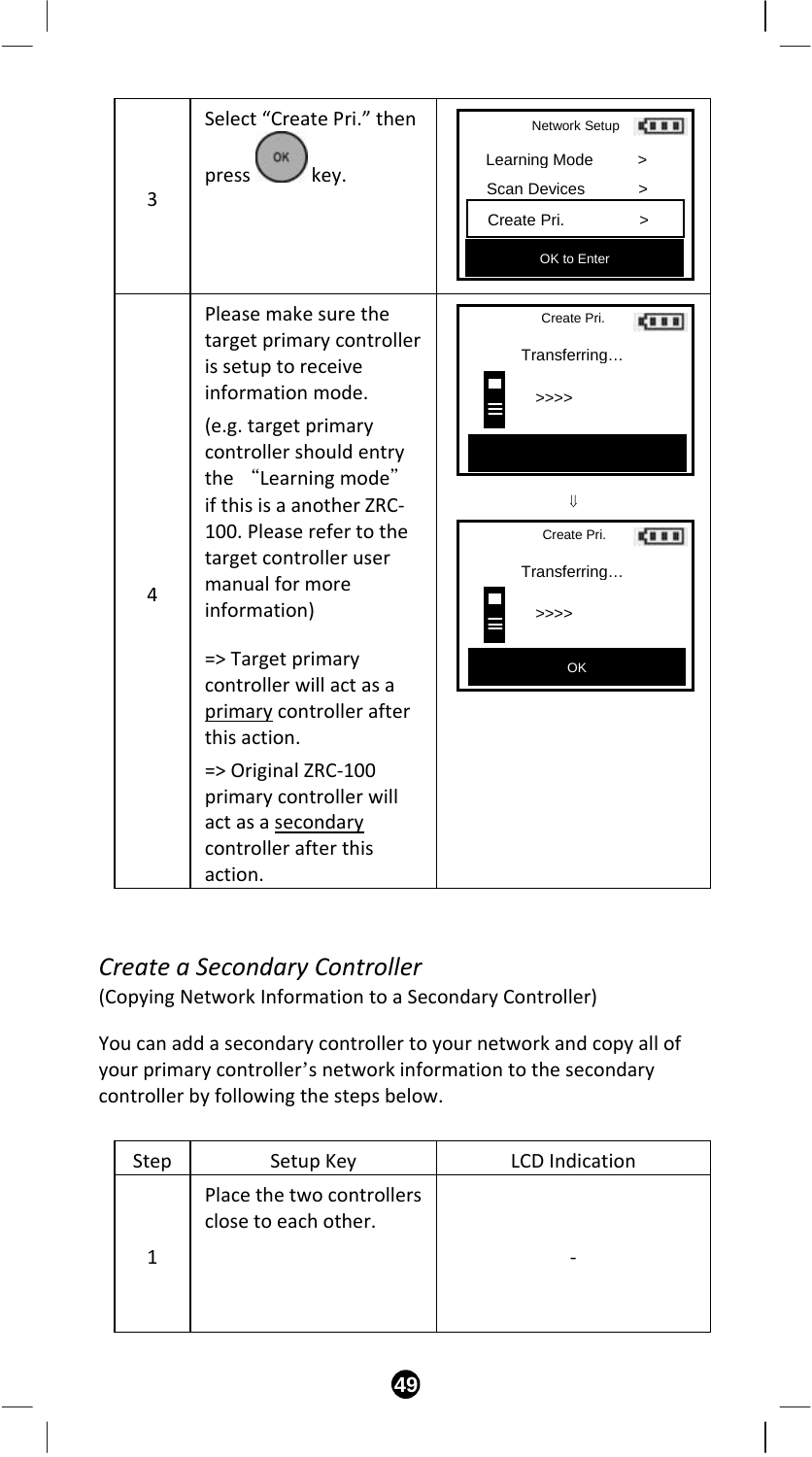| 2 | Press and hold $\blacktriangle \blacktriangledown$ keys<br>simultaneously for 3<br>seconds under the<br>Home page.                                                                                                                                                                                                                                                                                                                                                                                                     | Home<br><b>CELL</b><br>Device<br>><br>Scene<br>$\mathbf{r}$<br>Comfort<br>><br>OK to Enter<br>U<br><b>CILL</b><br>Network Setup<br>Learning Mode<br>><br><b>Scan Devices</b><br>$\mathbf{r}$<br>Create Pri.<br>$\geq$<br>OK to Enter |
|---|------------------------------------------------------------------------------------------------------------------------------------------------------------------------------------------------------------------------------------------------------------------------------------------------------------------------------------------------------------------------------------------------------------------------------------------------------------------------------------------------------------------------|--------------------------------------------------------------------------------------------------------------------------------------------------------------------------------------------------------------------------------------|
| 3 | Select "Create Sec."<br>OK<br>then press<br>key.                                                                                                                                                                                                                                                                                                                                                                                                                                                                       | Network Setup<br>5111<br>Create Sec.<br>><br>Rediscovery N.W.<br>><br>Delete Dead Node<br>5<br>OK to Enter                                                                                                                           |
| 4 | Please make sure the<br>target secondary<br>controller is setup to<br>receive information<br>mode.<br>(e.g. target secondary<br>controller should entry<br>the "Learning mode"<br>if this is a another ZRC-<br>100. Please refer to the<br>target controller user<br>manual for more<br>information)<br>=> Target secondary<br>controller will act as a<br>secondary controller<br>after this action.<br>=> Original ZRC-100<br>primary controller will<br>still keep in a primary<br>controller after this<br>action. | Create a Sec.<br><b>CIII</b><br>Copying<br>>>>><br>IJ<br>Create a Sec.<br>500<br>Copying<br>>>>><br>OK                                                                                                                               |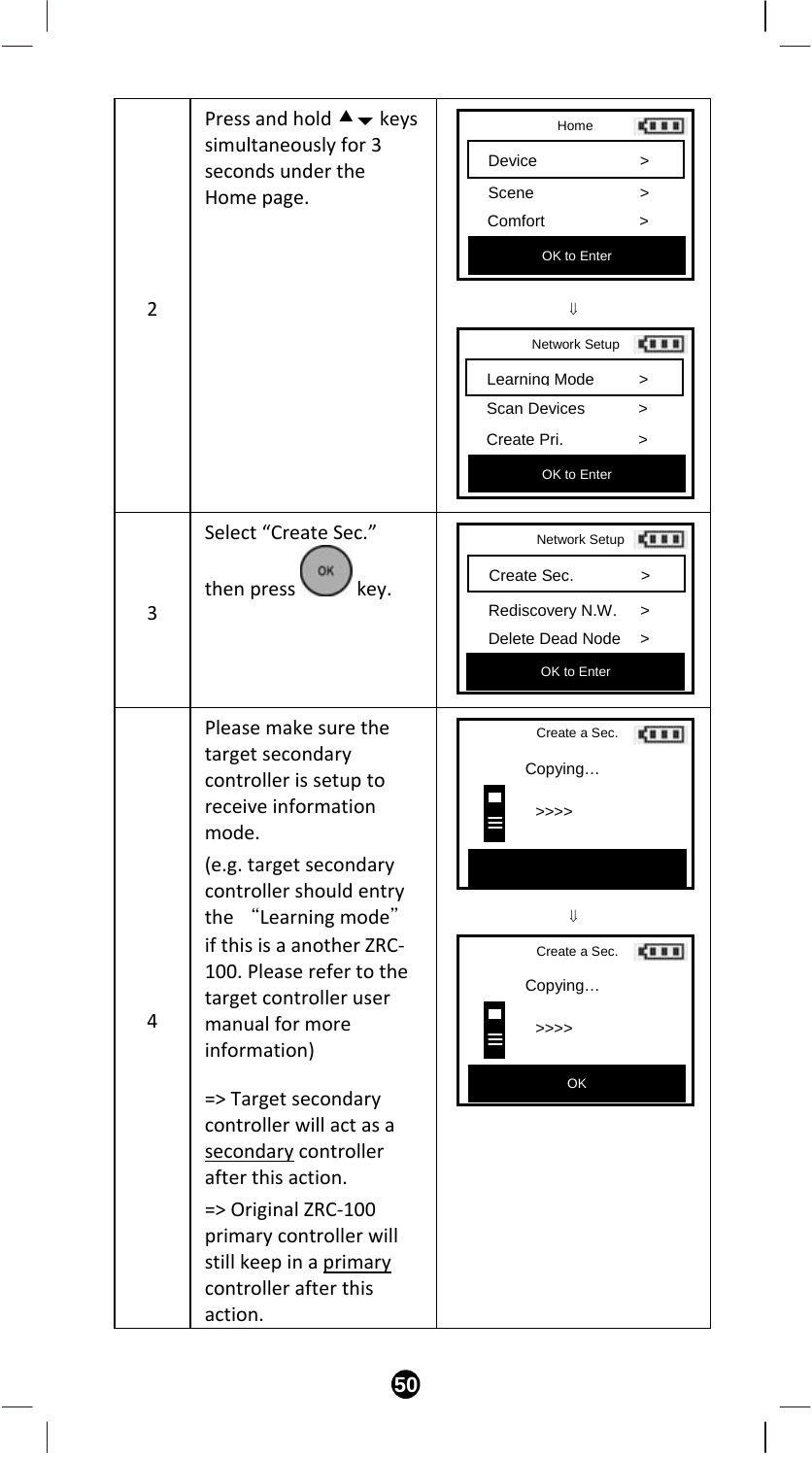## *Rediscover Network (N.W.)*

During normal operation the network decides the best path to route signals from one device to another. If devices are moved to different positions in the installation, it is recommended to rediscover the network so the routing path will be re‐configured.

| Step         | Setup Key                                                                                                                                    | <b>LCD</b> Indication                                                                                                                                                                                                             |
|--------------|----------------------------------------------------------------------------------------------------------------------------------------------|-----------------------------------------------------------------------------------------------------------------------------------------------------------------------------------------------------------------------------------|
| $\mathbf{1}$ | Press and hold $\blacktriangle \blacktriangledown$ keys<br>simultaneously for 3<br>seconds under the<br>Home page.                           | <b>CILL</b><br>Home<br>Device<br>><br>Scene<br>$\mathbf{r}$<br>Comfort<br>><br>OK to Enter<br>IJ.<br>ga a a<br>Network Setup<br>Learning Mode<br>$\geq$<br><b>Scan Devices</b><br>$\mathbf{r}$<br>Create Pri.<br>><br>OK to Enter |
| 2            | Select "Rediscover<br>OK<br>N.W." and press<br>key.                                                                                          | <b>CILL</b><br>Network Setup<br>Create Sec.<br>><br>Rediscovery N.W.<br>$\geq$<br>Delete Dead Node<br>$\mathbf{r}$<br>OK to Enter                                                                                                 |
| 3            | The remote is updating<br>the network<br>information.<br>The LCD will display OK<br>and go back to previous<br>page when it is<br>completed. | Rediscover N.W. E III<br>Updating<br>1/5<br>Waiting<br>IJ.<br>Rediscover N.W. KITT<br>Updating<br>5/5<br>OK                                                                                                                       |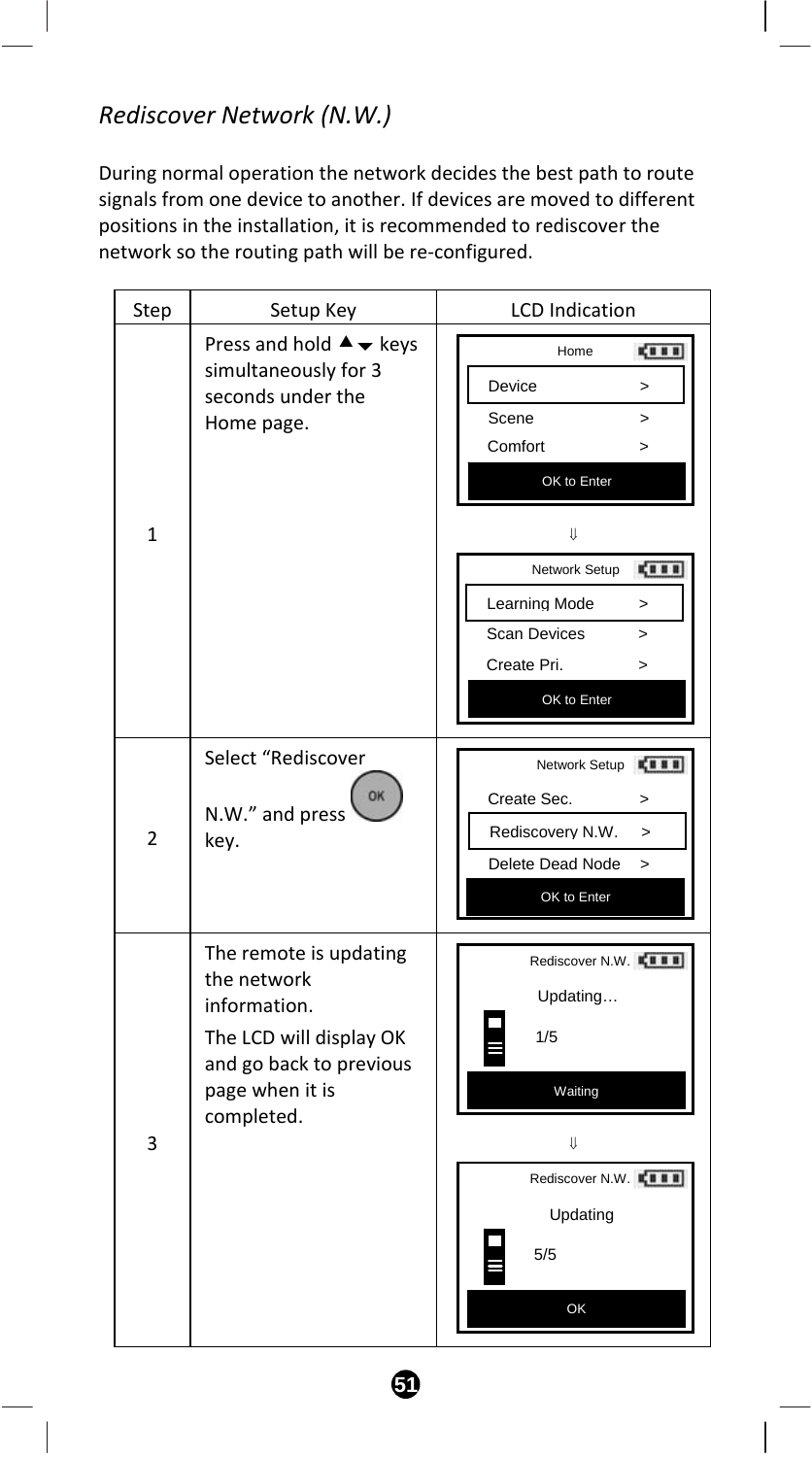# *Delete Dead Node from Network*

| Step         | Setup Key                                                                                                                    | <b>LCD</b> Indication                                                                                                                                                                                                                      |
|--------------|------------------------------------------------------------------------------------------------------------------------------|--------------------------------------------------------------------------------------------------------------------------------------------------------------------------------------------------------------------------------------------|
| $\mathbf{1}$ | Press and hold $\blacktriangle \blacktriangledown$ keys<br>simultaneously for 3<br>seconds under the<br>Home page.           | <b>CITE</b><br>Home<br>Device<br>$\geq$<br>Scene<br>$\mathbf{r}$<br>Comfort<br>$\geq$<br>OK to Enter<br>⇓<br>Network Setup<br>ст<br>Learning Mode<br>$\mathbf{r}$<br><b>Scan Devices</b><br>$\geq$<br>Create Pri.<br>$\geq$<br>OK to Enter |
| 2            | Select "Delete Dead<br>OK<br>Node" and press<br>key.                                                                         | Network Setup EIII<br>Create Sec.<br>$\geq$<br>Rediscovery N.W.<br>><br>Delete Dead Node<br>$\geq$<br>OK to Enter                                                                                                                          |
| 3            | The remote is checking<br>the dead node. The LCD<br>will display OK and go<br>back to previous page<br>when it is completed. | Delete Dead Node ELILE<br>Checking<br>1/5<br>Waiting<br>⇓<br>Delete Dead Node KIII<br>Checking<br>5/5<br>OK                                                                                                                                |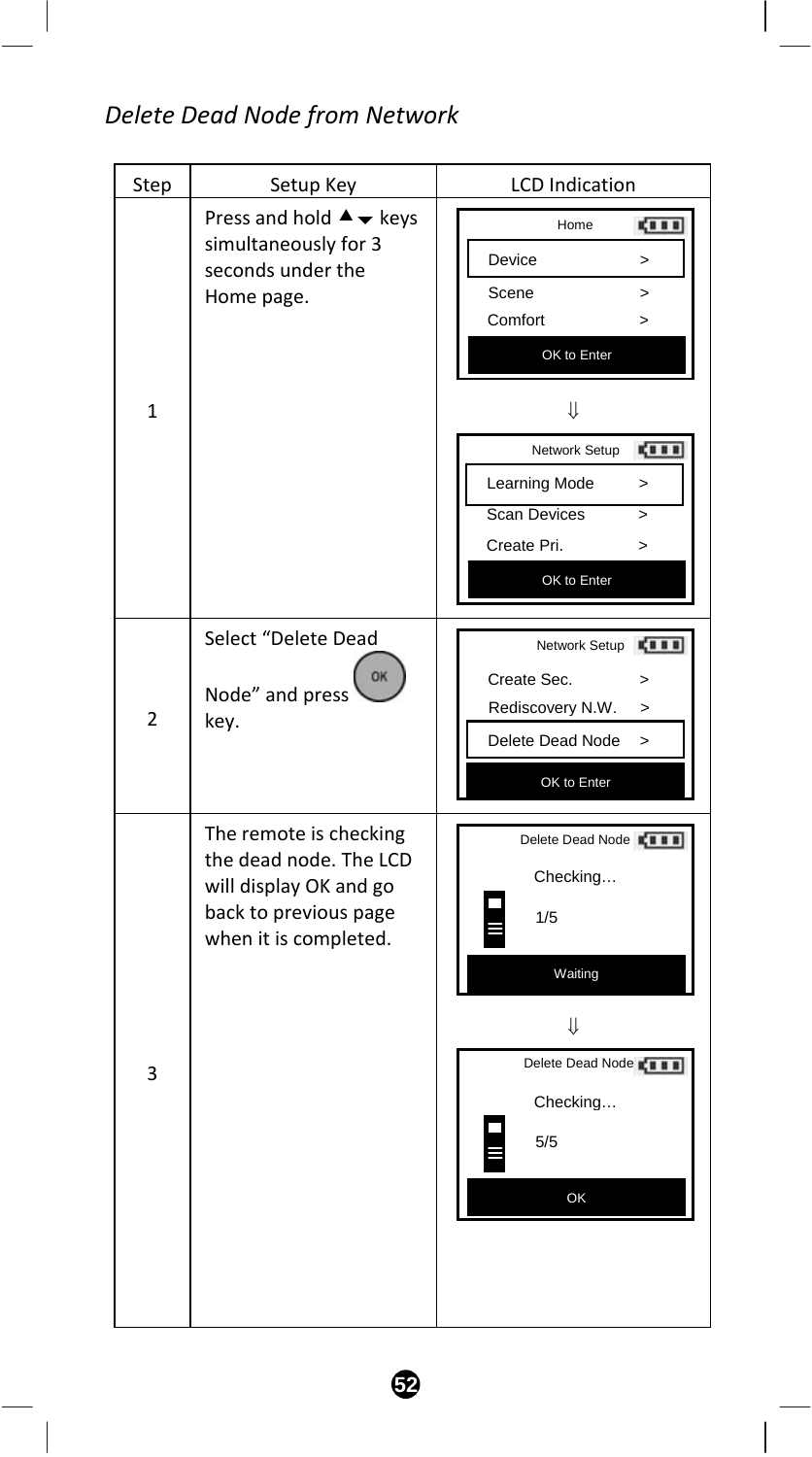

*Note 1: Only the Primary Controller can be used to include or delete devices from a network. It is recommended that you mark the primary controller for each network for ease in modifying your network.* 

## *Listening Mode*

There are multiple usages by entering this mode:

- Version command class: To get application software version, the Z‐Wave protocol version and the supported Z‐Wave command version of this controller.
- Manufacturer command class: To get the manufacture ID, product type ID and the product ID of this controller.
- Scene configuration command class: Home gateway can bundle a scene ID to a group ID using this command.
- Association command class: To create and maintain associations in this remote.

| Step | Setup Key                                                                                                          | <b>LCD</b> Indication                                            |
|------|--------------------------------------------------------------------------------------------------------------------|------------------------------------------------------------------|
|      | Place the two controllers<br>close to each other.                                                                  |                                                                  |
| 2    | Press and hold $\blacktriangle \blacktriangledown$ keys<br>simultaneously for 3<br>seconds under the<br>Home page. | Home<br>Device<br>><br>Scene<br>><br>Comfort<br>><br>OK to Enter |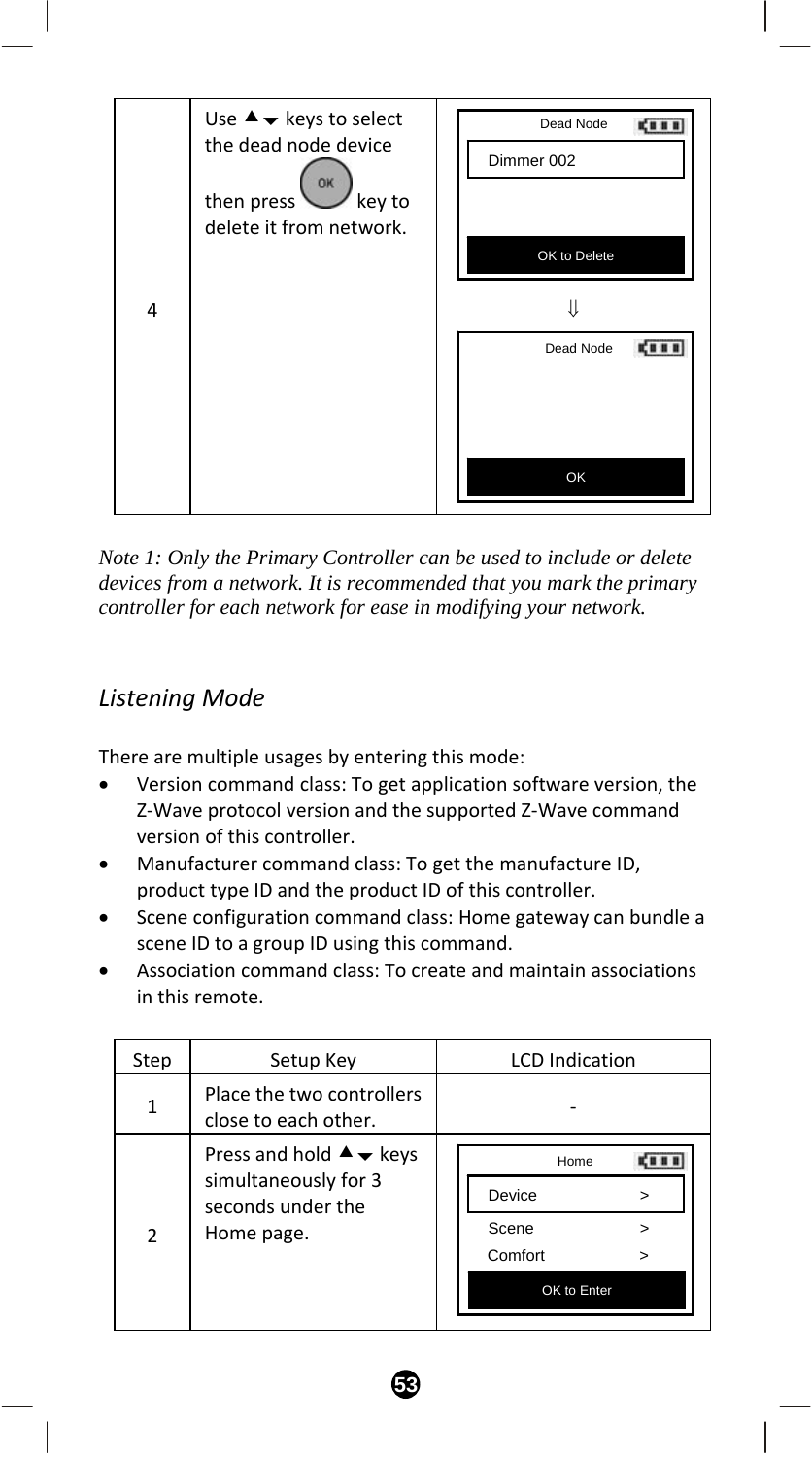

*Note1: The mode must not be exited during communication process with another controller. Please wait for entire communication process to be completed.* 

*Note2: It is not allowed to enter any user input from the remote's hard key after entry this Mode.*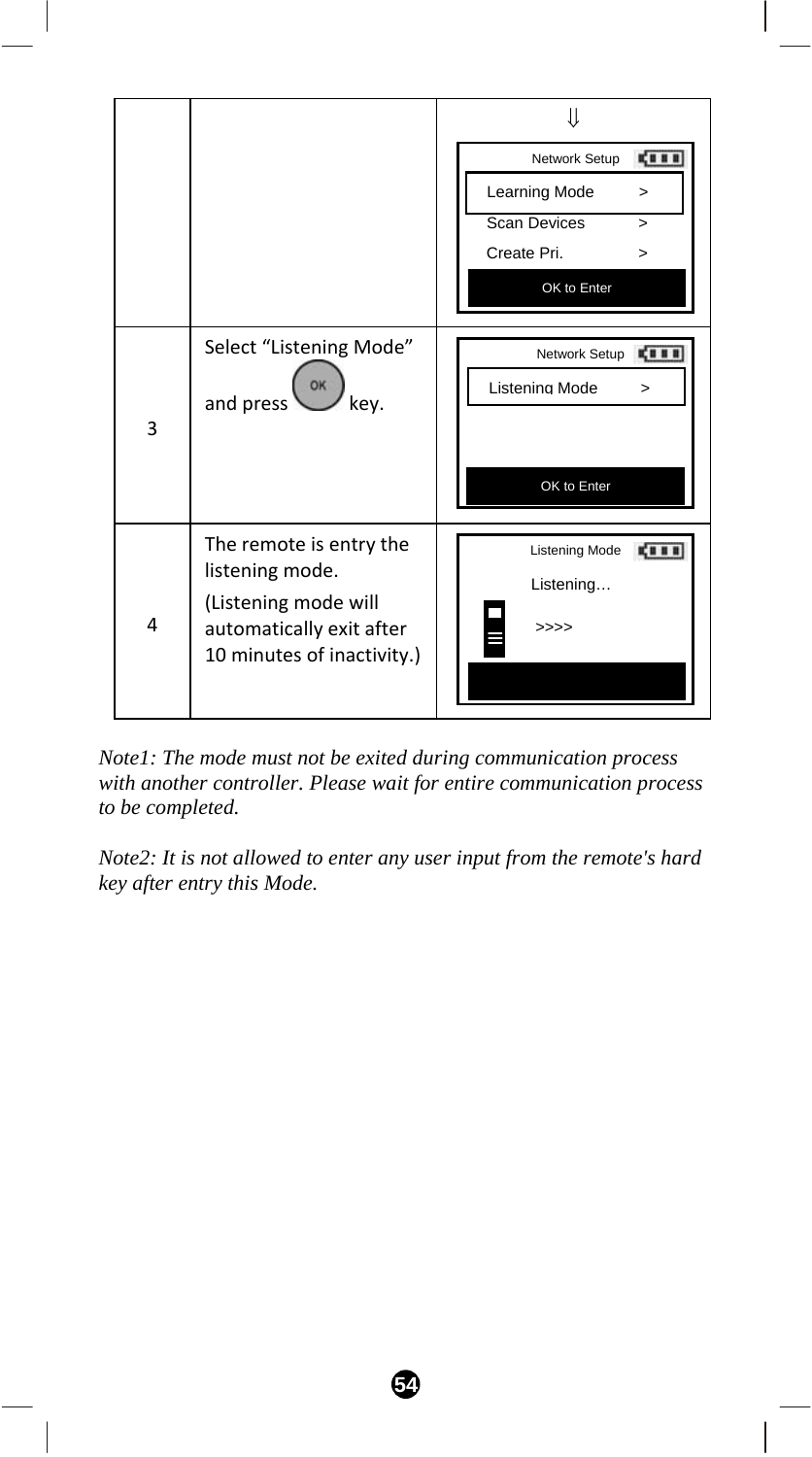## **Wireless Information**

This device has an open‐air line‐of‐sight transmission distance of 25m which complies with the Z-Wave standards. Performance can vary depending on the amount of objects in between Z‐Wave devices such as walls and furniture. Every Z‐Wave device set up in your network will act as a signal repeater allowing devices to talk to each other and find alternate routes in the case of a reception dead spot. Radio frequency limitations:

- 1. Each wall or object (i.e.: refrigerator, bookshelf, large TV, etc) can reduce the maximum range of 20m by up to 20 to 30%.
- 2. Plasterboard and wooden walls block less of the radio signal then concrete, brick or tile walls which will have more of an effect on signal strength.
- 3. Wall mounted Z‐Wave devices will also suffer a loss of range if they are housed in metal junction boxes which could also reduce the range by up to 20 to 30%.

### **Maintenance**

- 1 Do not expose your unit to dust, strong sunlight, humidity, high temperatures or mechanical shocks.
- 2 Do not use old and new batteries together as old batteries tend to leak.
- 3 Do not use corrosive or abrasive cleansers on your unit.
- 4 Keep the unit dust free by wiping it with a soft, dry cloth.
- 5 Do not disassemble your unit, it contains no user‐serviceable parts.

### **Frequently asked questions**

- **Q Why won't my remote work with the Z‐Wave devices I purchased from another country?**
- A Due to different countries regulations Z‐Wave products from different regions are set to different frequencies. Before purchasing new devices make sure you have checked that the device is compatible in your region.
- **Q Do I need an electrician to install Z‐Wave products in my house?**
- A Installation can be simple. In some cases all you need to do is attach the Z‐Wave plug in module into the wall socket. For more advanced in‐wall modules you may need this done by a qualified technician.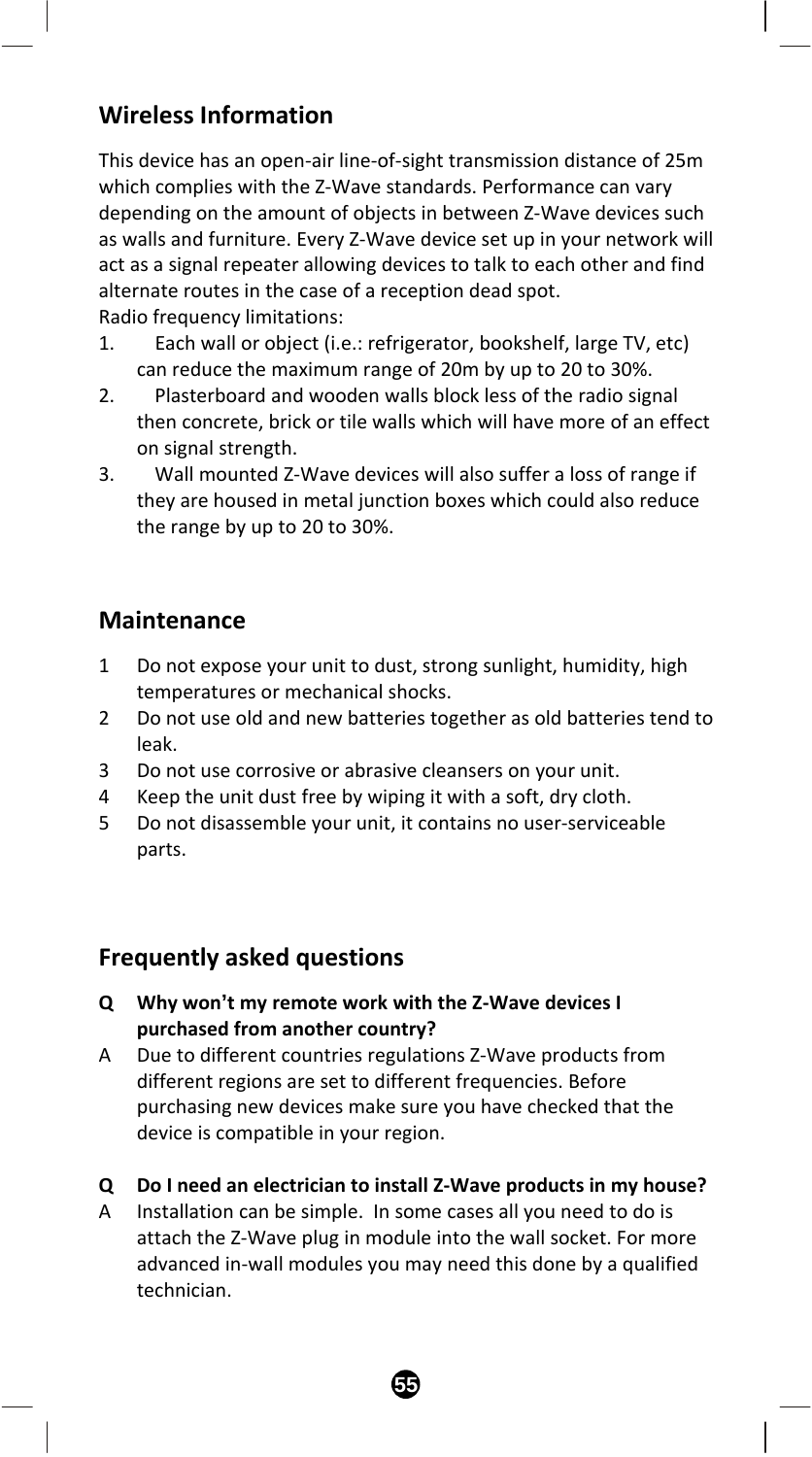#### **Q What can the ZRC‐100 do for me?**

A A single Z‐Wave network can include 232 nodes. If necessary, more than one network can be bridged to extend the number of nodes further, although this is normally not needed in a residential environment.

The total number of controllable End‐point (EP) / device / sensor is 128 items which is listed on the "Device" and "Sensor" page. ZRC‐100 also supports 6 thermostats which are listed on the "Comfort" page. You can control up to 12 scenes (Scene On/Off) with your ZRC-100. Each Scene supports up to 32 Z-Wave devices or End‐point (EP).

It is able to control the Z‐Wave lighting devices (Dimmer or Switch) with multi-channel, window shades, thermostats, Z-Wave to AC IR extender and door lock. Also, it is support Multi‐level Sensor and that can show the current room temperature on the screen.

- **Q If my Z‐Wave devices had already added into my Z‐Wave gateway (primary controller) network, what should I do for my ZRC‐100? How to copy my scenes settings to my ZRC‐100?**
- A Your ZRC‐100 can act as a secondary controller with network information about other devices and scenes setting acquired from your gateway (primary controller).

Please refer to user manual with below steps:

- i) ZRC-100 should enter the "Learning Mode" [step of C1] (Replicating All Network and Device Information from a Primary Controller to your ZRC‐100), for details please refer to ZRC‐100 user manual.
- ii) Make sure the gateway scenes were mapped to your Scene ID number and activated event for Scene Controller. You may need to setup the trigger settings on gateway before next steps.
- iii) Gateway should enter the "Inclusion Mode" to add the ZRC‐100 into the network and replicating all network and device information from a primary controller to your ZRC‐100, please refer to gateway user manual.
- iv) Now, ZRC‐100 will act as a secondary controller. All scenes and device node information will transfer from gateway to ZRC‐100, you can On/Off the scene through ZRC‐100 [step of A3.1].
- v) Your ZRC‐100 will acquire scene configuration and node information only. That means you have scene copied from gateway but you need to include individual Z‐Wave device by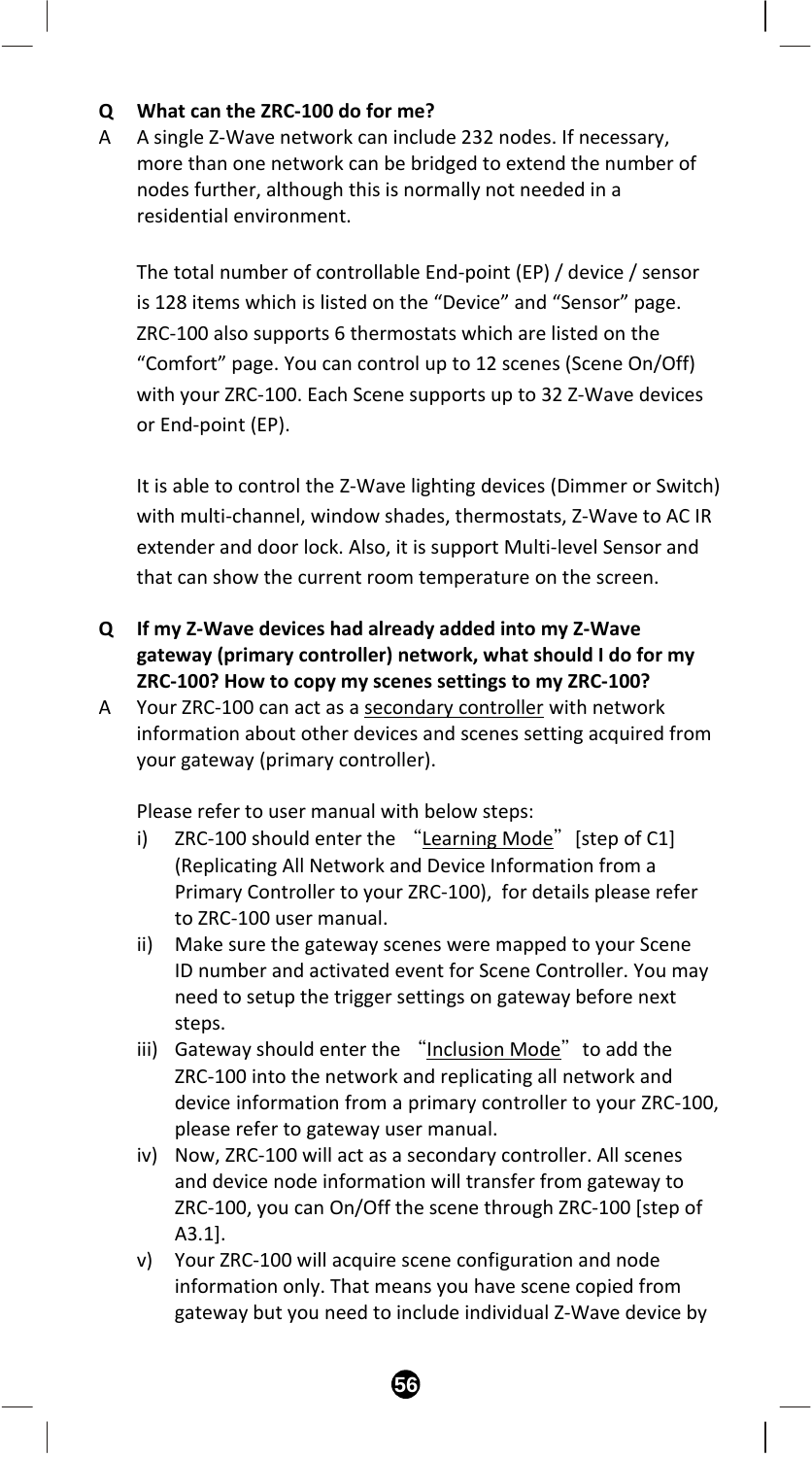ZRC‐100 if you want to use ZRC‐100 to control them individually.

- **Q Can I include all Z‐Wave devices from the network by ZRC‐100 and no need to click the PROG button for each device?**
- A Yes! ZRC‐100 provides a useful function which is "Scan Devices" that allows rediscovering all Z‐Wave devices from the network.

Please refer to user manual with below steps:

- i) Assume all Z-Wave devices have been added by gateway.
- ii) ZRC-100 should act as a secondary controller [step of C1].
- iii) Execute the "Scan Devices" function [step of C2].

ZRC‐100 will rediscover Z‐Wave devices from the network, discovered devices will be re‐assigned to their default categories (Devices, Comforts and Sensors), and names will be re-assigned with default naming in ascending order.



 *- This action may take few minutes to 1 hour depends on how many devices are in your network, and it will erase all previously stored device names!* 

- *Please make sure batteries are full before proceed!*
- iv) Now, all Z‐Wave devices will appear on the Device, Comfort and Sensor categories. You can rename your device individually if needed.

#### **Q Can I use 2 or more ZRC‐100 controllers in my house at one time?**

A You can use multiple ZRC‐100 around your house by assigning one remote to be the primary remote and have an additional secondary controller.

#### **Q What is multi‐channel device?**

A The multi‐channel command class used to control one or more end points in a given device that supports this command class.

There are several kinds of multi‐channel products in the market such as Z‐Wave wall switch / dimmer and power strip. It is able to control the end‐point individually.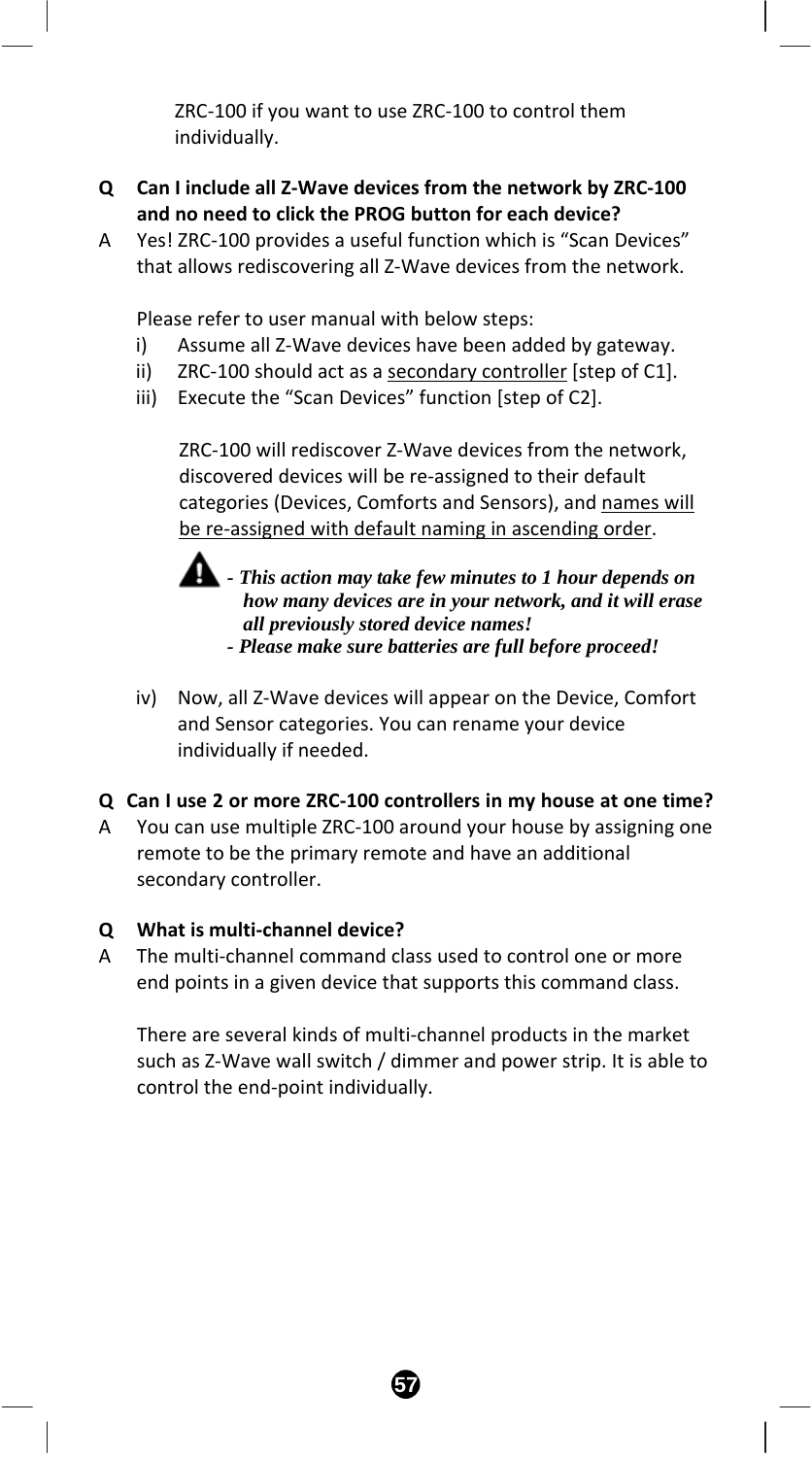

Please refer to the target device user manual for more information such as Inclusion / Exclusion and add End Point to a Scene / Group.



*Some multi-channel device in the market may lack of the capability to report Multi-Channel Capability Report (MCCR) for each end point (channel).* 

*(The MCCR is used to determine what node shall receive the association commands containing what node in the network it shall be associated to.)* 

*In this case, the multi-channel device can only be individually controlled by ZRC-100 under Device Menu, it can not be individually assigned to different scenes, and neither can it be associated to primary sensors (e.g. door/window sensor).* 

*There are many brands can supports multi-channel with MCRR in the market such as Merten, MK Astral, Fibaro, etc…* 

*If you want to assign individual end-point (channel) to different scene or make individual Association with other devices, we recommend you to check with your local dealer to make sure the multi-channel device can report Multi-Channel Capability Report (MCCR) for each end point.*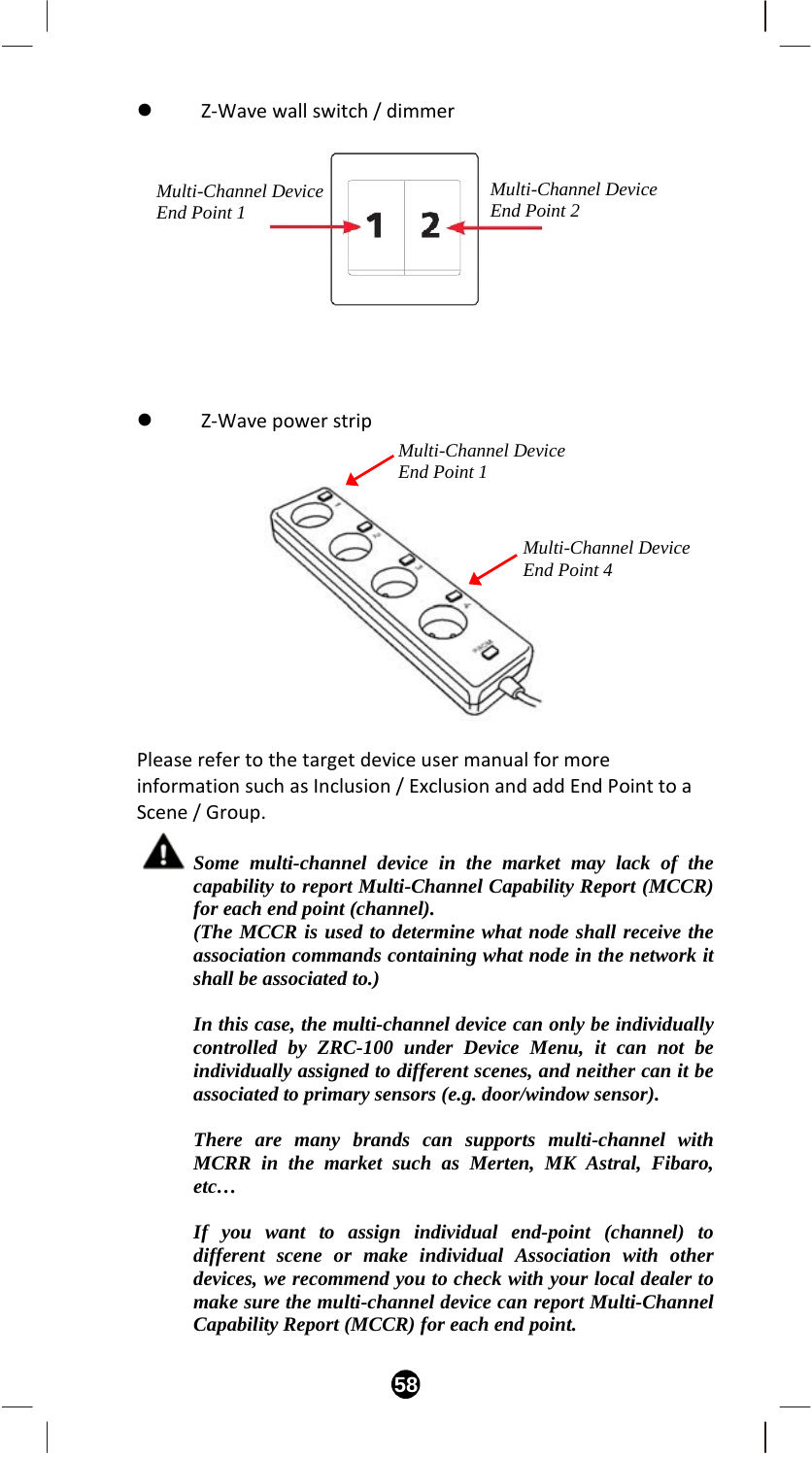#### **Q Why do I need a different module for outdoor lighting?**

A The outdoor module is designed to withstand various weather conditions including heat, rain and snow.

#### **Q If I lost my ZRC‐100 will I also lose my settings?**

A Yes and no, if you lose your primary ZRC‐100 you will need to add all the Z‐Wave devices to your new primary remote again. If you lose the secondary one you can replicate all the Z‐Wave setup information from your primary remote onto a new secondary remote.

#### **Q Can the ZRC‐100 also operate Zigbee products?**

A The ZRC‐100 is not compatible with any Zigbee product.

|                     | BW8380US (ZRC-100US)                       |
|---------------------|--------------------------------------------|
|                     | BW8380EU (ZRC-100EU)                       |
| Model No.           | BW8380CN (ZRC-100CN)                       |
|                     | BW8380AU (ZRC-100AU)                       |
|                     | BW8380BR (ZRC-100BR)                       |
|                     | BW8380IN (ZRC-100IN)                       |
|                     | 908.4MHz (ZRC-100US)                       |
|                     | 868.4MHz (ZRC-100EU)                       |
| <b>RF Frequency</b> | 868.4MHz (ZRC-100CN)                       |
|                     | 921.4MHz (ZRC-100AU)                       |
|                     | 921.4MHz (ZRC-100BR)                       |
|                     | 865.2MHz (ZRC-100IN)                       |
| LCD                 | <b>FSTN Positive Transflective</b>         |
|                     | 128x64 dots at A.A.= 35.8x21.7mm           |
| LCD backlight color | White or Amber                             |
|                     | up to 82ft (25m) outdoor line of sight, in |
| Max. Range          | unobstructed environment                   |
| Power               | Dry cell AAA x 4pcs                        |
|                     | operation: 0~40℃                           |
| Temperature         | storage: -20~60°C                          |
| Humidity            | 20~85%, non-condensing                     |
| Dimension (LxWxT)   | 161mm x 52mm x 15mm                        |
| Weight              | 75g (Batteries excluded)                   |
|                     |                                            |

#### **Technical Specifications**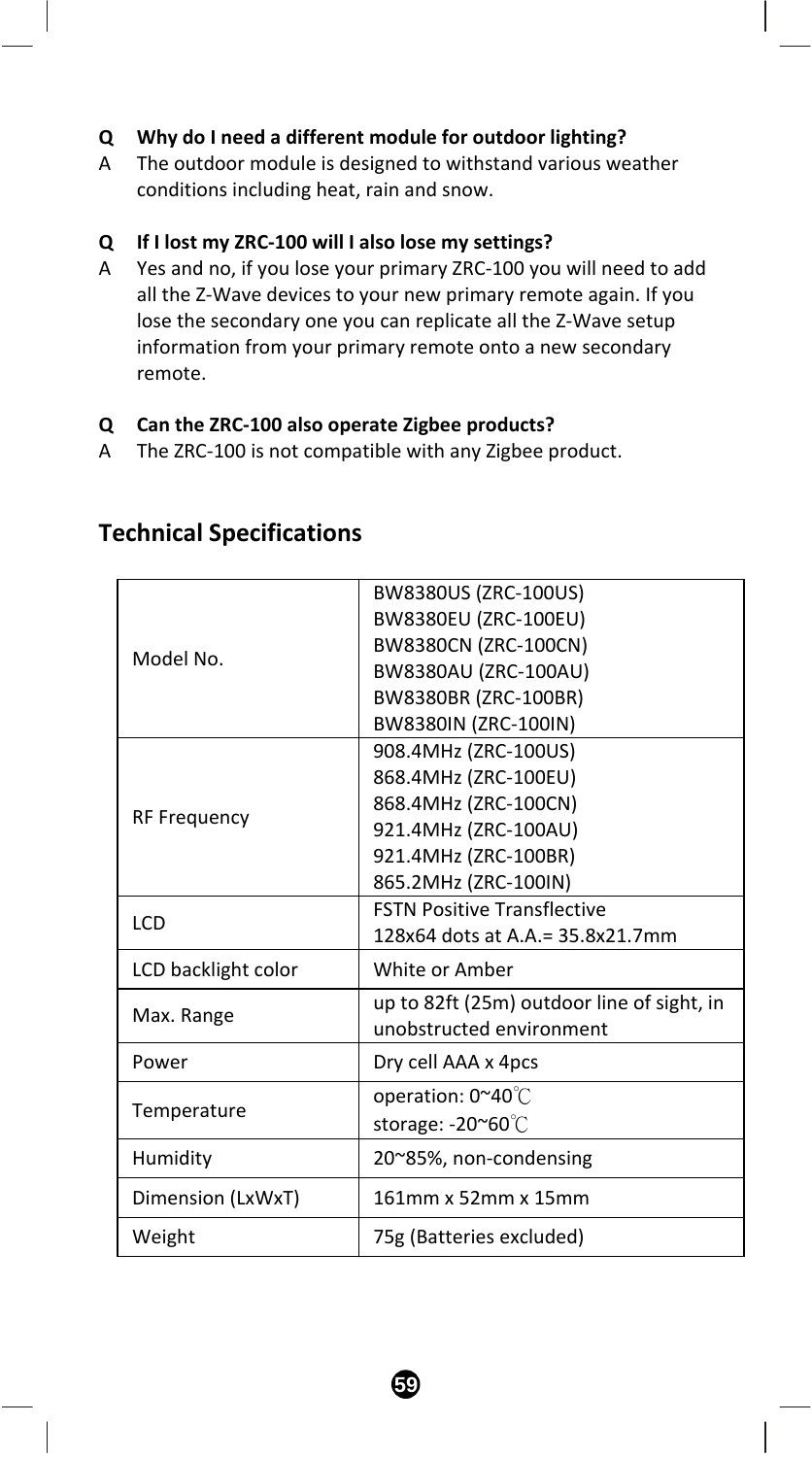### **Checking Accessories**

After opening the cover of the packing box, check that the following accessories are included.

- ZRC‐100 Z‐Wave Remote Controller
- ZRC‐100 Quick Setup Guide
- ZRC‐100 User Manual (download from our website)
- Warranty sheet

### **FCC Notice**

This device complies with Part 15 of the FCC rules. Operation is subject to the following two conditions:

- (1) this device may not cause harmful interference, and
- (2) this device must accept any interference received, including interference that may cause undesired operation.

NOTE: This equipment has been tested and found to comply with the limits for a Class B digital device, pursuant to Part 15 of the FCC Rules. These limits are designed to provide reasonable protection against harmful interference in a residential installation. This equipment generates, uses and can radiate radio frequency energy and, if not installed and used in accordance with the instructions, may cause harmful interference to radio communications. However, there is no guarantee that interference will not occur in a particular installation. If this equipment does cause harmful interference to radio or television reception, which can be determined by turning the equipment off and on, the user is encouraged to try to correct the interference by one or more of the following measures:

- Reorient or relocate the receiving antenna.
- Increase the separation between the equipment and receiver.
- Connect the equipment into an outlet on a circuit different from that to which the receiver is connected.
- Consult the dealer or an experienced radio/TV technician for help.

Notice: Changes or modifications to this unit not expressly approved by the party responsible for compliance could void the user authority to operate the equipment.

#### **Warnings**

- Do not modify the unit in any way.
- Risk of fire.
- Risk of electrical shock.
- Risk of burns.
- Do not dispose of electrical appliances and unsorted municipal waste, use separate collection facilities. Contact your local